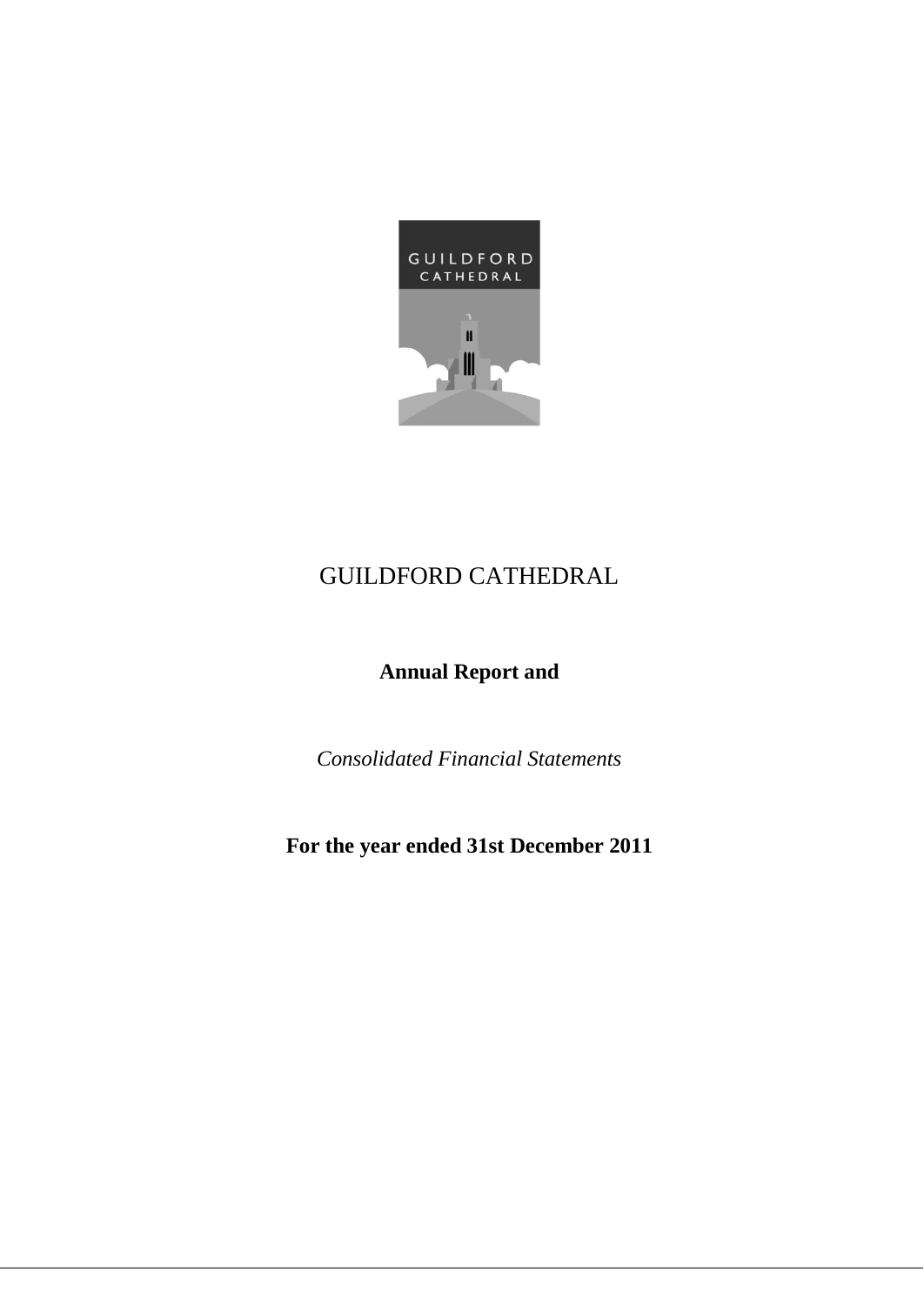### **Annual Report for the year ended 31st December 2011**

### **Index**

| <b>Annual Report</b>                                | Page     |
|-----------------------------------------------------|----------|
| Mission Statement & Statement of Direction & Intent | $2 - 3$  |
| Structure & Management                              | $3-5$    |
| Annual Report of the Chapter                        | $6-9$    |
| Financial Review of Cathedral Activities            | $9 - 11$ |

#### **Appendices**

- 1 Management Organisation
- 2 The Cathedral Chapter
- 3 Chapter Members' Portfolios
- 4 The Cathedral Council
- 5 The College of Canons
- 6 The Honorary Assistants
- 7 The Cathedral Finance Committee
- 8 The Cathedral Community Committee<br>9 The Fabric Advisory Committee
- 9 The Fabric Advisory Committee<br>10 The Guildford Cathedral Shops E
- The Guildford Cathedral Shops Board
- 11 The Cathedral Lay Staff<br>12 The Senior Volunteers
- 12 The Senior Volunteers<br>13 The Cathedral Officers
- The Cathedral Officers & Advisers

#### **Audited Accounts for the year ended 31st December 2011**

| Report of the Independent Auditors                    | 18        |
|-------------------------------------------------------|-----------|
| <b>Consolidated Statement of Financial Activities</b> | 19        |
| <b>Consolidated Balance Sheet</b>                     | 20        |
| <b>Chapter Statement of Financial Activities</b>      | 21        |
| <b>Chapter Balance Sheet</b>                          | 22        |
| Accounting and other policies                         | $23 - 25$ |
| Notes to the Financial Statements                     | 26-38     |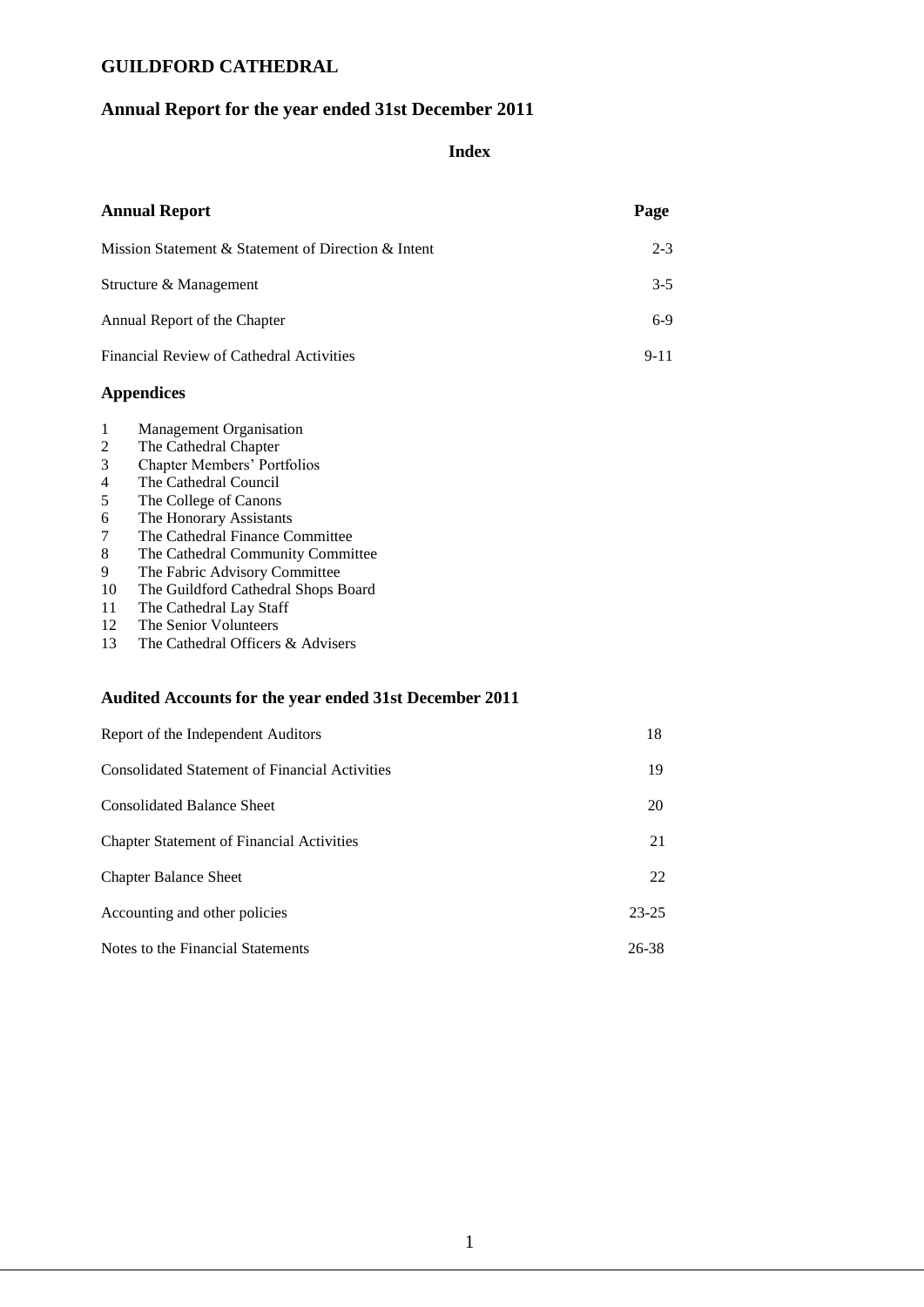### **Annual Report for the year ended 31st December 2011**

### **Administrative Office**

Cathedral Office Stag Hill Guildford GU2 7UP

Tel: 01483 547860 Fax: 01483 303350 General Email: reception@guildford-cathedral.org Web site: www.guildford-cathedral.org

#### **Constitution and Statutes**

Guildford Cathedral is governed under the Cathedrals Measure 1999 and by a Constitution and Statutes which came into effect on 24th November 2002, and as amended on  $19<sup>th</sup>$  October 2011.

Under these regulations, it is the duty of the Chapter to direct and oversee the administration of the affairs of the Cathedral and to order the worship and promote the mission of the Cathedral.

The Constitution and Statutes require that any person or body having functions under these instruments shall have due regard to the fact that the Cathedral is the seat of the Bishop of Guildford and a centre of worship and mission.

The Bishop is the Visitor of the Cathedral and has the powers that belong as of right to the office of Visitor as set out in the Statutes. He plays no direct role in the decision-making structure of the Cathedral.

#### **Mission Statement**

The Bishop's Mission Statement for the Diocese is:

"Growing Communities of Faith and Engagement: your kingdom come"

#### **Chapter's Statement of Direction and Intent**

At the geographical heart of the Diocese of Guildford stands the Cathedral Church of the Holy Spirit, a building which proclaims a confidence in God and his future for the world, and a spiritual, liturgical and educational life open, welcoming, inviting and ready to learn, encouraging participation and involvement, so that all who come and go from here may be strengthened in the faith of Jesus Christ.

The first fifty years of the Cathedral's life on Stag Hill have laid the foundations for our future together. Today our vision of the Cathedral is for a place where there is space for the spirit, as a centre of pilgrimage and welcome, where faith is explored, where worship and spirituality deepen and develop, and teaching, music and liturgy inspire. To build on the past for the sake of the future, we need to develop and complete the physical environment of the Cathedral, so that it is more clearly and attractively a centre for the Diocese.

The Chapter would like to see the Diocesan offices come up onto the Hill, better education facilities and provision for Diocesan and Cathedral meetings, so that the Cathedral can become a place of ecumenical meeting and fellowship and of service to the Diocese, its people and parishes, secured upon a sound financial basis and fully using the variety of ministries and gifts available in the congregations who use the Cathedral.

The Chapter invites participation from the widest community, asking the parishes of the Diocese, through Chapter meetings and Synods, to discern how best the Cathedral can serve the Diocese and the parishes and be supported by them.

Sir Edward Maufe's vision for Stag Hill was never completed. Now there are exciting ventures of faith in music, art and liturgy ahead of us. We invite all the people of the Diocese to build the future with us so that here, on Stag Hill, Jesus Christ may be displayed and the self-giving love of God experienced and known.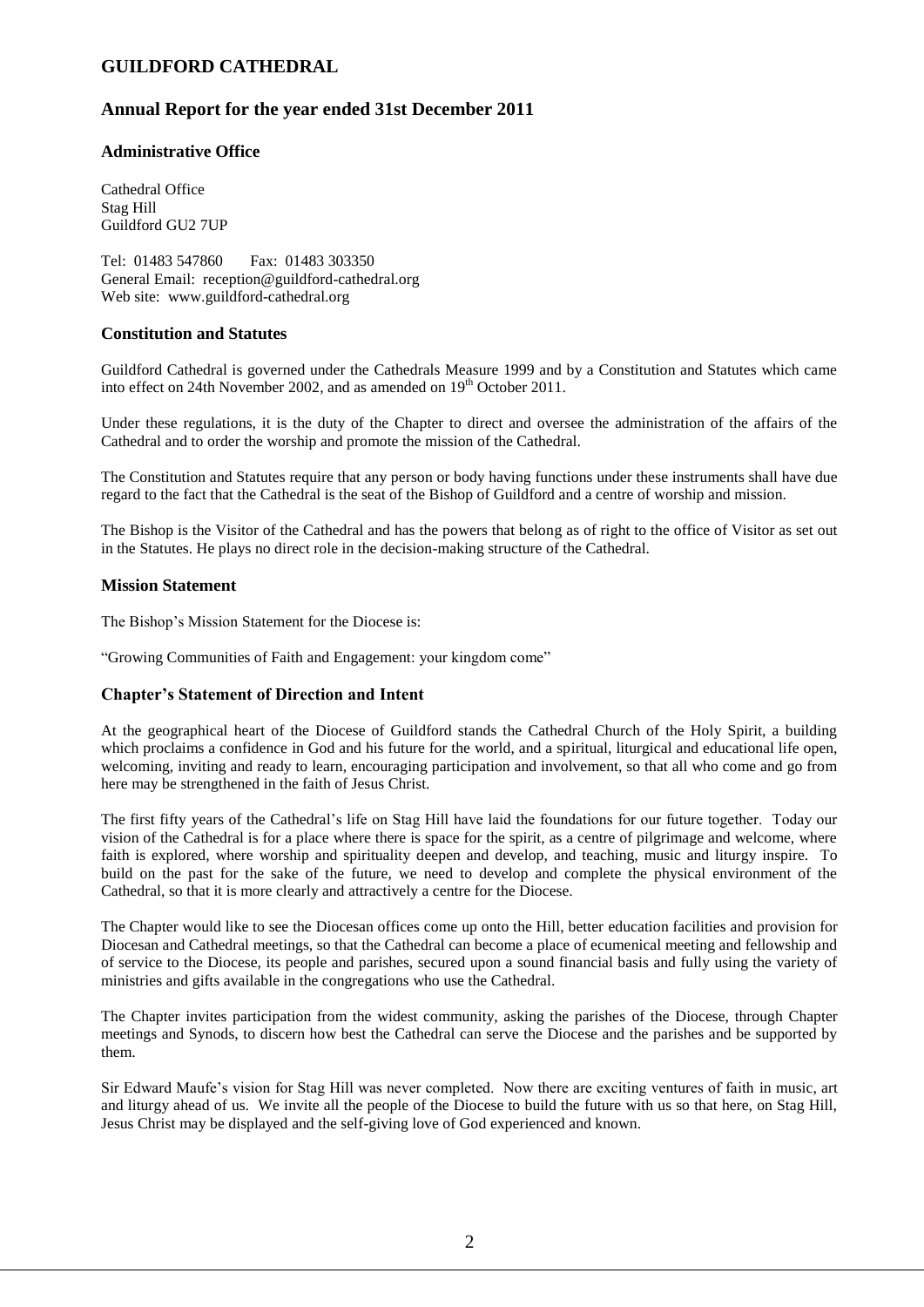### **Annual Report for the year ended 31st December 2011**

### **Role of the Cathedral within the Diocese**

Every day throughout the year prayers are offered in the Cathedral for each parish in the Diocese, its clergy, office holders and parishioners. A number of Diocesan services and other major events are held in the Cathedral: Ordinations and Confirmations, Days of Prayer, Diocesan Synod and Clergy Training Days.

Chapter members actively participate in the mission and ministry of the Diocese, serving on the Bishop's Staff and other Diocesan committees and working groups, teaching on the Guildford Diocese Ministry Course or going out to local churches to preach or to lead parish study days.

The Cathedral operates a 'Parish Link' scheme, with many parishes nominating a representative to publicise events and encourage participation in the life of the Cathedral.

#### **The Organisational Structure of the Cathedral**

Under the Constitution and Statutes, the Corporate Body of the Cathedral Church of the Holy Spirit, Guildford comprises the members for the time being of the Council, the Chapter and the College of Canons. It is a body corporate with continual succession and a common seal which is known as the common seal of the Cathedral.

An Organisational Diagram is at Appendix 1

#### *The Dean*

The Dean is the principal dignitary of the Cathedral, next after the Bishop, and is Chairman of the Chapter and President of the College of Canons. He is appointed by Her Majesty The Queen.

The Dean was instituted by the Bishop to the office of Dean of Guildford and was installed into the decanal stall in the Cathedral. At the installation, the Dean took such oaths as are prescribed by law and custom.

The Dean has the right to preach and celebrate Holy Communion in the Cathedral on occasions agreed by the Chapter. Subject to the provisions of Statutes I.4 (a) and (d), Statutes III.4 and III.6.3 and Article 7.1.1 of the Constitution, no person shall preach within the Cathedral without the approval of the Dean.

It is the duty of the Dean, as Chairman of the Chapter, to govern and direct on its behalf the life and work of the Cathedral and, in particular, to:

- Ensure that Divine Service is duly performed in the Cathedral
- Ensure that the Constitution and Statutes are faithfully observed
- Maintain good order and proper reverence in the Cathedral
- Secure the pastoral care of all members of the Cathedral community
- Take all decisions necessary to deal with any emergency affecting the Cathedral, pending consideration of the matter by the Chapter.

#### *The Chapter*

The Cathedrals Measure 1999 requires that it shall be the duty of the Chapter to direct and oversee the administration of the affairs of the Cathedral and in particular, to:

- Order the worship and promote the mission of the Cathedral.
- Formulate, after consultation with the Bishop, proposals in connection with the general direction and mission of the Cathedral and submit them to the Council for its advice.
- Prepare an annual budget for the Cathedral.
- Submit to the Council the annual report and audited accounts and such other reports as may be requested by the Council on any matter concerning the Cathedral.
- Submit to the College of Canons the annual report and audited accounts prepared as aforesaid.
- Keep under review the Constitution and Statutes of the Cathedral and submit any proposals for their revision to the Council.
- Manage all property vested in the Cathedral and the income accruing from it and, in particular, ensure that necessary repairs and maintenance in respect of the Cathedral and its contents and other buildings and monuments are carried out, and
- Perform such other functions as may be prescribed.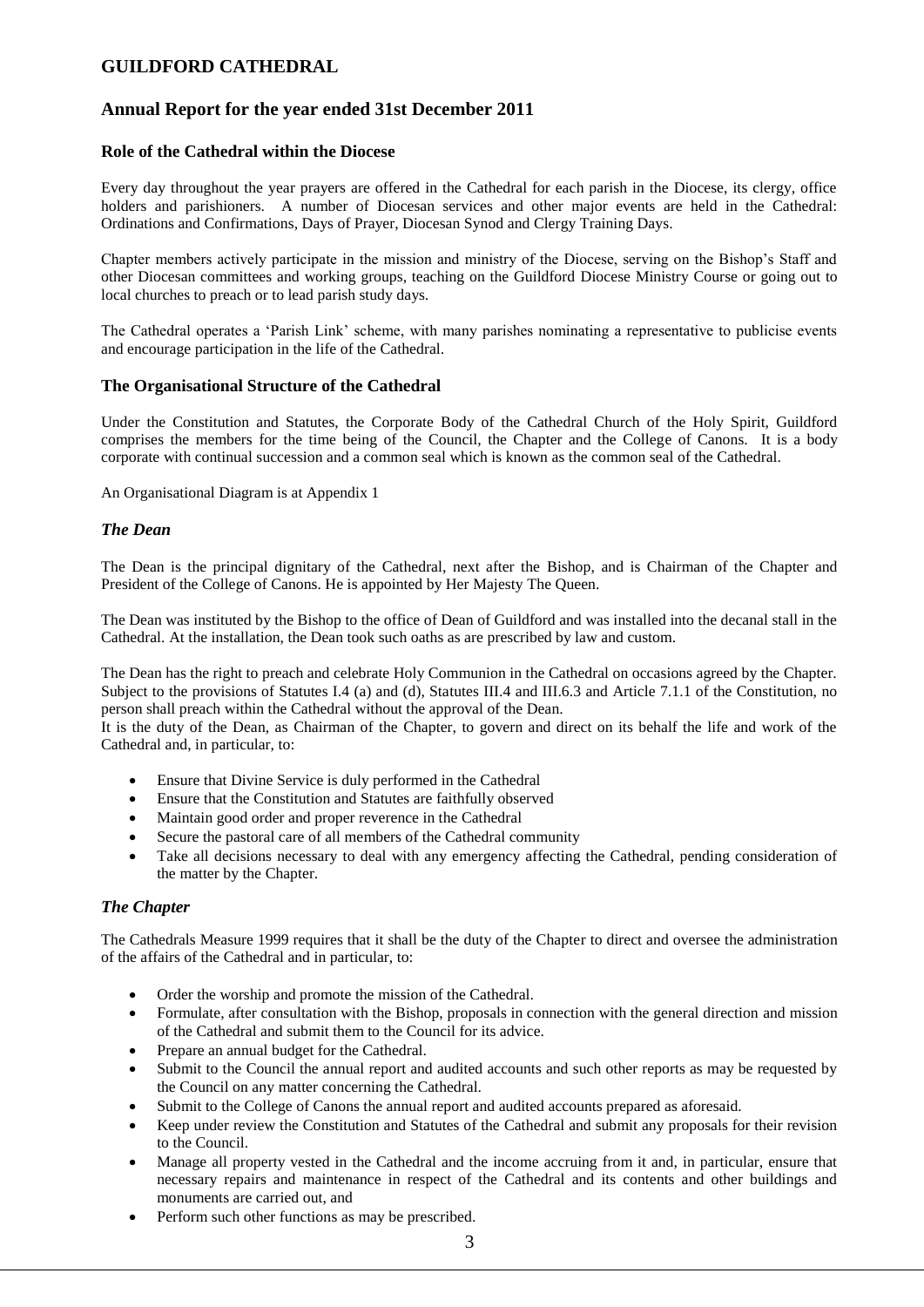### **Annual Report for the year ended 31st December 2011**

The Chapter is also responsible under the requirements laid down by the Church Commissioners under the powers given them by Section 27 of the Cathedrals Measure 1999 for:

- Preparing and publishing an annual report and audited accounts which give a true and fair view of the financial activities for each financial year and of the assets, liabilities and funds at the end of each financial year of Guildford Cathedral and its connected entities;
- Stating that they have complied in all material respects with the regulations on the subject prepared by Cathedral Administration and Finance Association (CAFA) or describing which recommendations have not been complied with and giving reasons for the non-compliance;
- Selecting suitable accounting policies and then applying them consistently;
- Making judgements and estimates that are reasonable and prudent;
- Keeping proper accounting records from which the financial position of the Cathedral can be ascertained with reasonable accuracy at any time;
- Safeguarding the assets of the Cathedral and taking reasonable steps for the prevention and detection of fraud and other irregularities; and
- Preparing the accounts on an ongoing concern basis and ensuring applicable accounting standards have been followed.

A list of Chapter members is at Appendix 2 with their Portfolios at Appendix 3

#### *The Cathedral Council*

The Cathedrals Measure 1999 requires that it shall be the duty of the Council to further and support the work of the Cathedral, spiritual, pastoral, evangelistic, social and ecumenical, reviewing and advising upon the direction and oversight of that work by the Chapter and in particular, to:

- Consider proposals submitted by the Chapter in connection with the general direction and mission of the Cathedral and to give advice on them to the Chapter.
- Receive and consider the annual budget of the Cathedral.
- Receive and consider the annual report and audited accounts.
- Consider proposals submitted by the Chapter in connection with the Constitution and Statutes of the Cathedral with a view to their revision under Part II of this Measure, and
- Perform such other functions as may be prescribed.

The Chairman is a lay person, not a member of the Chapter, appointed by the Bishop after discussion with the Chapter. The Dean is a member ex officio, and the Chapter elects two members. Two members are each elected by the Cathedral Community and the College of Canons. Six members are appointed by the Bishop, with the agreement of the Chairman, and after consultation with the Dean, to ensure the Council reflects local, Diocesan, ecumenical and national interests.

The composition of the Council therefore represents the constituency the Cathedral is called to serve; it acts both on an advisory and consultative body and there is a strong sense of partnership between the Council and the Chapter. The Bishop as Visitor is invited to attend as an advisor and non-voting member at all meetings of the Cathedral Council and the Chapter continues to be grateful for his support and advice.

A list of Council members is at Appendix 4

#### *The College of Canons*

The College of Canons is formed from the Dean, Residentiary Canons and eighteen Honorary Canons (including the Suffragan Bishop and Archdeacons) together with eight Lay Canons from across the Diocese appointed by the Bishop and the Dean. Membership ceases on retirement or removal to another Diocese. Two members are elected to the Cathedral Council.

The role of the College of Canons is to promote and support the Mission and Ministry of the Cathedral in the diocese by drawing on the experience of its members in their ministry and reflecting the views of the Diocese. In furtherance of that role it shall:

- Receive and consider the annual report and audited accounts.
- Discuss such matters concerning the Cathedral as may be raised by any of its members, and
- Perform such other functions as may be prescribed and relevant to its role.

A list of Members of the College of Canons at Appendix 5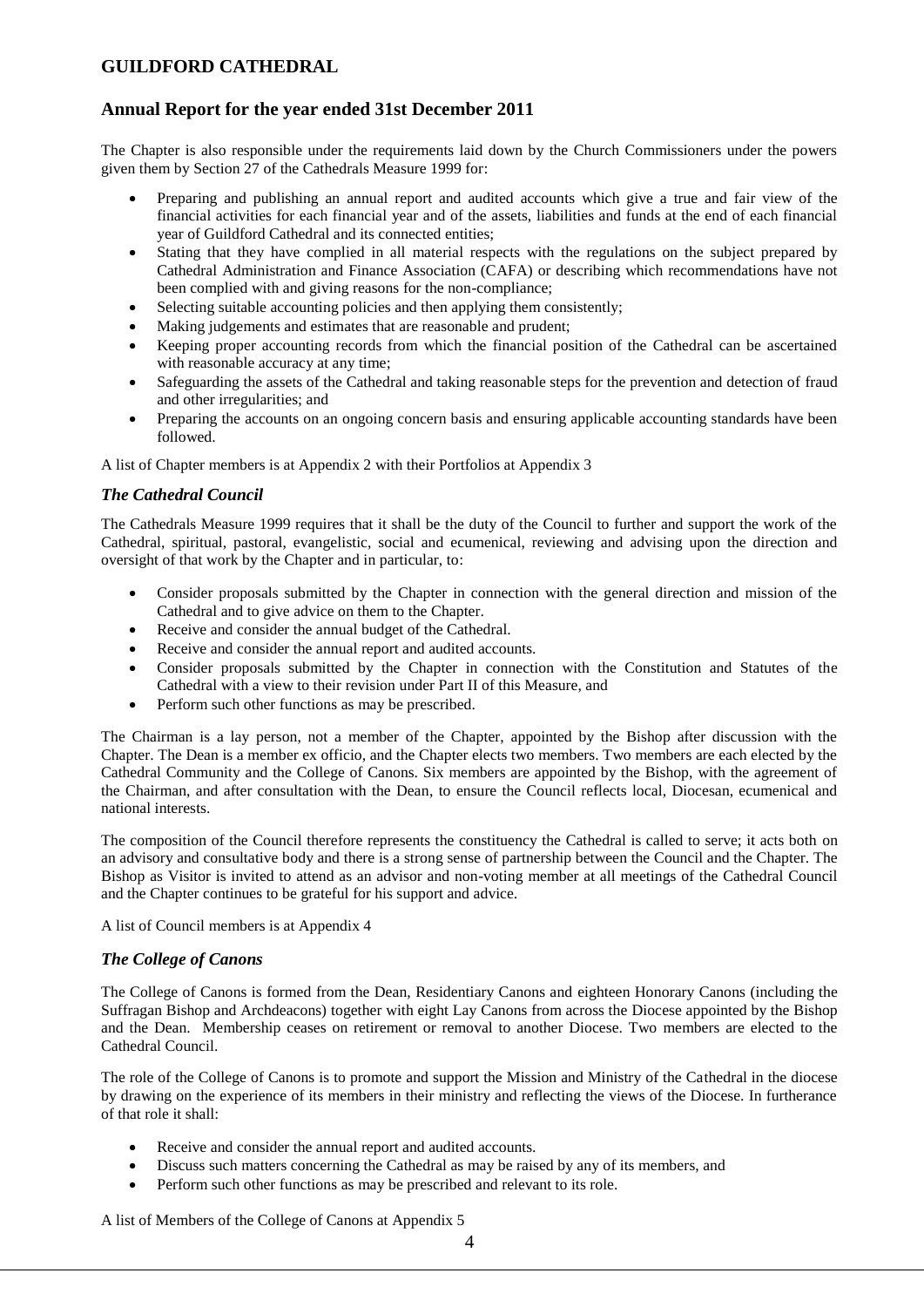### **Annual Report for the year ended 31st December 2011**

#### *The Bishop*

The Bishop shall have the principal seat and dignity in the Cathedral.

After consultation with the Chapter and subject to any provision in the Statutes, he may officiate in the Cathedral and use it in his work of teaching and mission, for ordinations and synods and for other Diocesan occasions and purposes. Also,

- The Chapter shall from time to time consult the Bishop in respect of the general direction and mission of the Cathedral, and the Bishop may at any time seek the advice of the Chapter on any matter.
- The Constitution of the Cathedral provides that the Bishop shall be the Visitor thereof.
- The Bishop shall as Visitor hear and determine any question as to the construction of the Constitution and Statutes.
- The Bishop may hold a visitation of the Cathedral when he considers it desirable or necessary to do so or when requested by the Council or the Chapter.
- In the course of a visitation, the Bishop may give such directions to the Chapter, to the holder of any office in the Cathedral or to any person employed by the Cathedral as will, in the opinion of the Bishop, better serve the due observance of the Constitution and Statutes.
- It shall be the duty of any person or body on whom functions are conferred by or under The Cathedrals Measure 1999 to act in accordance with any determination under, and any direction under, the above paragraphs.
- The provisions above are without prejudice to the powers of the Bishop under the Care of Cathedrals (Supplementary Provisions) Measure 1994 and his powers as Visitor generally.
- The Bishop may at any time propose for consideration by the Council amendments to the Constitution.

#### *The Cathedral Finance Committee*

The Constitution requires the setting up of a Finance Committee with the function of advising the Chapter in connection with its responsibilities in the field of financial and investment management and the management of property and assets belonging to the Cathedral. Chapter receives and acts with the guidance and the advice given to it by CFC.

The Chapter appoints the seven members of this Chapter sub-committee. Chapter members are the Dean, the Sub Dean, the Archdeacon of Surrey and the Administrator up until his retirement in August. The Treasurer and the Director of Operations both attend Chapter meetings and are members of Finance Committee. There are two other members appointed for their expertise and experience in the field of financial and investment management. Members are appointed for a renewable period of three years.

The Members of the Cathedral Finance Committee are listed at Appendix 7

#### *The Cathedral Community Committee*

The Cathedral Community Committee**,** comprising the Canon Pastor (representing the Dean until her retirement in September) and eight members of the Cathedral Community, acts as a channel of communication between the Chapter and the Cathedral Community.

The Members of the Cathedral Community Committee are listed at Appendix 8

#### *Fabric Advisory Committee*

Under the Care of Cathedrals Measure 1990, the Fabric Advisory Committee (FAC) is responsible to the Cathedrals Fabric Commission for England and considers applications from the Chapter in regard to proposed development of and changes to the Cathedral's fabric.

There are eight voting members of the Fabric Advisory Committee, four appointed by the Cathedrals Fabric Commission after consultation with the Chapter, and four by the Chapter after consultation with the Commission. The members appoint a Chairman from among their own number.

The Dean and the Administrator (as Secretary up until his retirement in August, replaced by the Director of Operations) attend meetings on behalf of the Chapter, and other Chapter members are free to attend; no members of the Chapter have a vote. The Cathedral Architect and the Cathedral Archaeological Consultant, under Section 4 of the Care of Cathedrals Measure 1990, have a duty to attend meetings, although neither has a vote.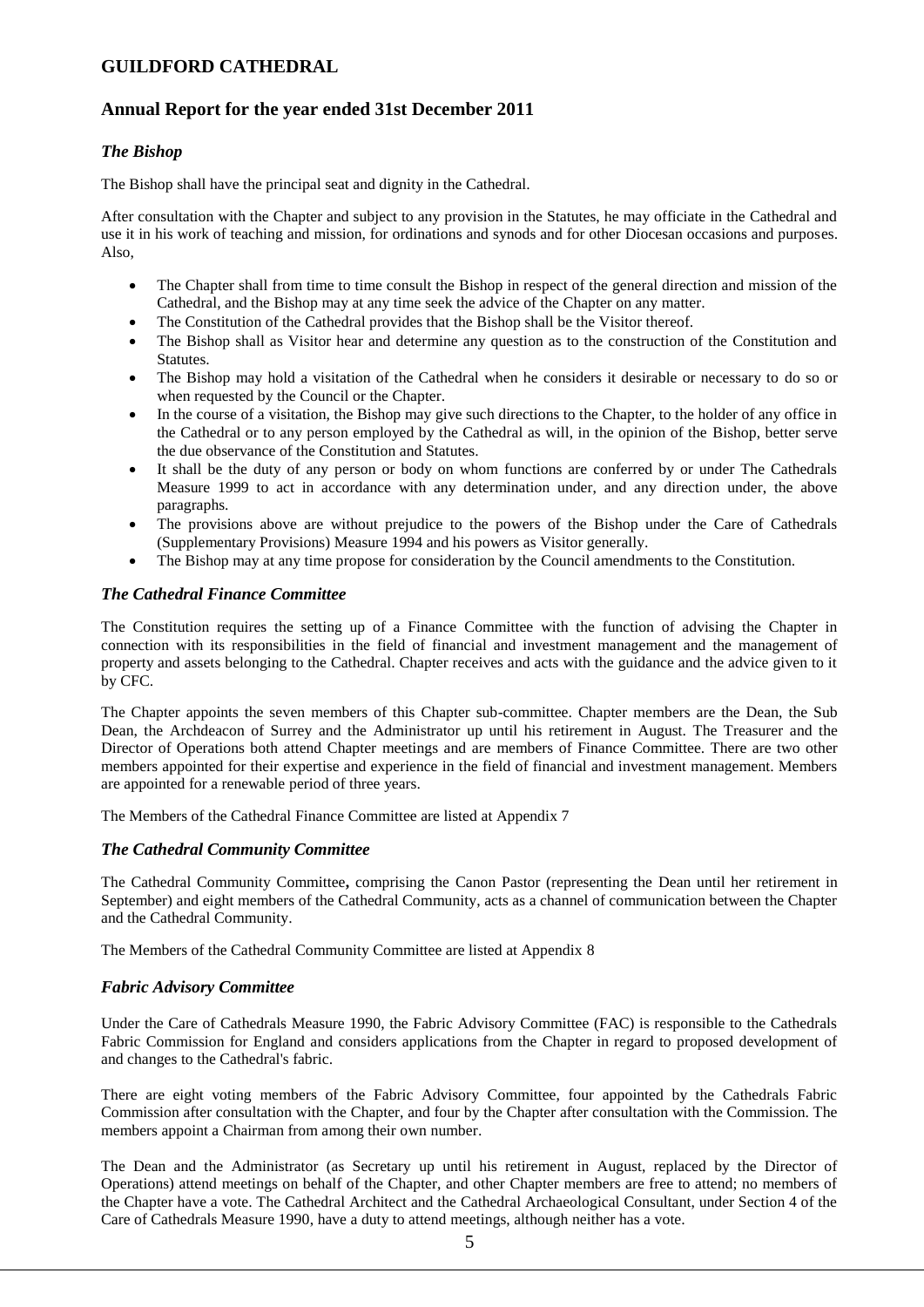### **Annual Report for the year ended 31st December 2011**

The Members of the Fabric Advisory Committee are listed at Appendix 9

In addition there is one other formally constituted organisation involved in aspects of managing the Cathedral's affairs, which is **Guildford Cathedral Shops Limited**. This Company is wholly owned by the Cathedral, and now manages the newly combined shop. Any profits are gifted to the Chapter and are included in the consolidated statement of financial activities.

### **Method of Appointing Members to the Chapter**

In accordance with the Constitution of the Cathedral, the Chapter shall consist of

- the Dean, who shall be the chairman and shall have a second or casting vote
- all the Residentiary Canons
- one lay person appointed by the Bishop after consultation with the Dean and the Chapter
- two lay persons elected by a meeting of members of the Cathedral community from among those on the roll of such members
- two persons nominated by Chapter for their particular skills (not more than one whom may be a clerk of holy orders)

All Lay persons must be actual communicants and shall hold office for three years and shall be eligible for membership for further terms of office.

### **Policies and Procedures for Induction and Training of New Members of Chapter**

New members of Chapter are given a comprehensive briefing on the management organisation of the Cathedral, the role and responsibilities of the Cathedral Council, the Chapter, the College of Canons and the various supporting Committees. In addition, a full set of previous Annual Accounts are made available.

#### **Changes to Clergy, Senior Lay Staff appointments and Advisors**

These are contained in the appropriate Appendices.

#### **Dean's Review – Annual Report 2011**

'Faith in the Community' began our Golden Jubilee celebrations with very successful public lectures from Bishop John Gladwin, Archbishop Vincent Nichols, Sir Mark Jones, Dame Anne Owers and The Rt Hon Frank Field MP. Splendid Golden Jubilee Thanksgiving Services, an excellent Summer Fair with the Chairman of Surrey County Council abseiling from the tower, Messy Cathedral for children and parents, and the Fuse for young people, filled the Cathedral with energy and life, and Her Majesty The Queen meeting a diverse group of people, who see the Cathedral as a focus for service to a needy world, set the seal of Royal approval, as well as more importantly, Royal encouragement, on an absolutely marvellous year.

The theme of our celebrations has been looking outwards. We've discovered strengths and weaknesses and have learned a great deal. We said thank you and farewell to Angela Weaver and Ned after five and a half years here, and look forward to welcoming The Revd Dr Julie Gittoes, theologian and vicar of Hampton, as her successor. In the meantime, Canon Andrew Bishop has established himself as a Residentiary Canon and Anglican Chaplain to the University of Surrey, Mrs Tina Grear has joined us as Director of Operations, and Mrs Caroline Simcox heads up a new Events department. We are delighted to welcome all new members of staff.

#### **The Cathedral and the Estate**

The year began with the merging of the two shops (Gift and Book) onto the site of the Gift Shop. The former book shop was then converted into an office currently used by the new Events team who have taken on responsibility for Cathedral and external hire events.

The most significant external works on the Cathedral took place in February at a cost of some £18,000 when the metal doors at the west end were re-painted. On the north side of the Cathedral, one of the statues was cleaned and plans were put in place to clean all six remaining statues. Our financial limitations have led to delays in completing this work. During the year there was theft from the copper roofs and repairs are scheduled for early 2012. Various, more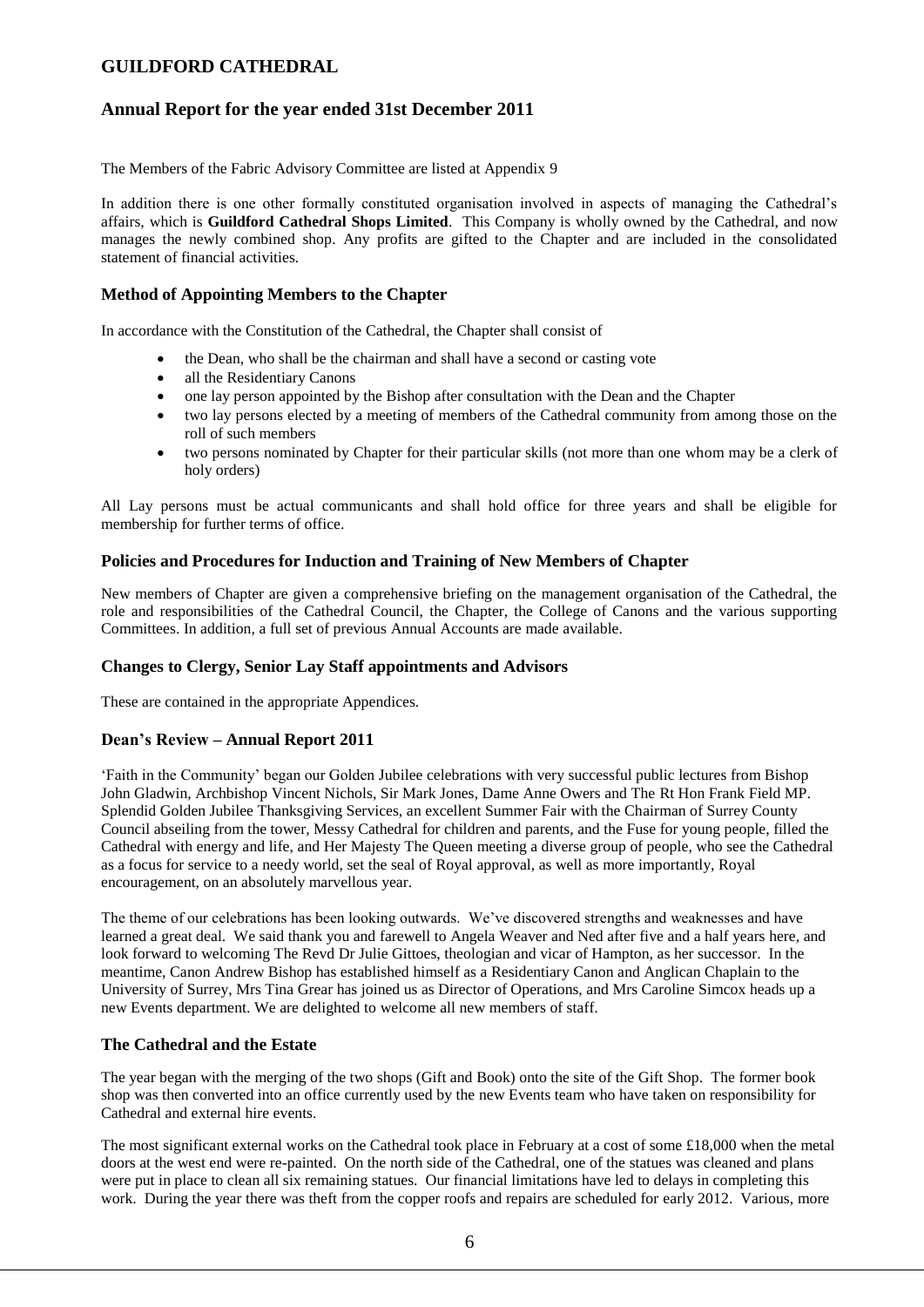### **Annual Report for the year ended 31st December 2011**

urgent items within the quinquennial report were put out to tender and work begins in early 2012 on high level roof and window repairs.

The drains on the western approach road were assessed and a CCTV survey confirmed removal of a blockage which had caused overspill onto the pavement at the lower end of the site after heavy rain.

Inside the Cathedral in March, repairs were undertaken to the internal flooring at a cost of £3,500. After a review by Chapter, supported by the Cathedral Fabric Committee, re-ordering of the nave was completed with the arrival of a new nave altar and font. The Cathedral wishes to recognise the significant support of the Friends of Guildford Cathedral in these changes.

Following the departure of the Canon Pastor, Angela Weaver, the property in Cathedral Close was assessed by the Diocese of Guildford Property Department who now oversee the maintenance and repair of all Cathedral residential properties. Following their assessment, the property was refurbished in accordance with the departments report.

The Cathedral was exceptionally fortunate to enjoy the work of artist Jonathan Parsons and Elisabeth Frink, including the 'Walking Madonna' piece whose striking presence at the west end of the nave will remain in the nave into 2012 due to the generous support of the owner.

#### **Cathedral Worship**

During 2011 the Cathedral maintained its pattern of daily worship consisting of Morning Prayer, Eucharist and Evensong. The Cathedral Eucharist on Sundays is well-supported, with smaller congregations attending the Book of Common Prayer Holy Communion, Choral Matins (except on the Second Sunday of the month when coffee is offered in the nave to the congregation attending the Eucharist) and Choral Evensong. At Advent 2011 the 'pillar' lectionary was adopted for use at weekday Choral Evensongs; it was felt that the linking of the two passages of Scripture was helpful for those who attend occasionally but not everyday. The processional services at Advent, Christmas, Epiphany, Pentecost and Corpus Christi supplement the worship offered in the parishes; they and the liturgies of Holy Week and Easter usually attract large congregations.

The Cathedral Choir sang at upwards of 250 services in the course of the year. The boy and girl choristers benefit from the extensive musical education that they receive (including individual voice tuition and theory),and their performance has been consistently good and, on occasion, of exceptional musical quality. The six Lay Clerks provide an essential and valued foundation for the Choir's work and their reliability and loyalty are widely appreciated.

The Choir made an important contribution to the Golden Jubilee celebrations. This included an outstanding performance of Bach's *St John Passion* at the beginning of Holy Week, the Golden Jubilee Concert at which five new musical commissions were performed and all five of Guildford's Cathedral Organists took part, the Anniversary of Consecration Eucharist with Will Todd's *Mass for the people of Guildford,* and a sell-out Christmas Concert conducted by John Rutter with the Royal Philharmonic Orchestra.

Outreach work with local schools, in partnership with the Cathedral choir school, Lanesborough, was maintained though on a reduced scale owing to the withdrawal of Government funding. We are now able to revive this important work following a recent grant from the Diocese.

As usual, the Cathedral has hosted a wide variety of special services for the diocese, schools, and voluntary organisations. All make extra demands on our staff, especially musicians and virgers, but they have risen magnificently to the challenge.

The Precentor, Organist and Master of the Choristers, and Sub Organist all undertake professional engagements outside the Cathedral and serve on various national committees in the fields of church music and liturgy, as well as attending annual conferences with colleagues from other cathedrals.

#### *Times of Services*

| <b>SUNDAYS</b>     |                                                          |
|--------------------|----------------------------------------------------------|
| $08.00$ am         | Holy Communion (BCP 1662)                                |
| 09.45 am           | Cathedral Eucharist                                      |
| $11.30 \text{ am}$ | Choral Mattins (no Mattins on $2nd$ Sunday of the month) |
| $18.30 \text{ pm}$ | Choral Evensong                                          |
| <b>WEEKDAYS</b>    |                                                          |
| $07.30 \text{ am}$ | <b>Mattins</b>                                           |
| $08.00 \text{ am}$ | <b>Holy Communion</b>                                    |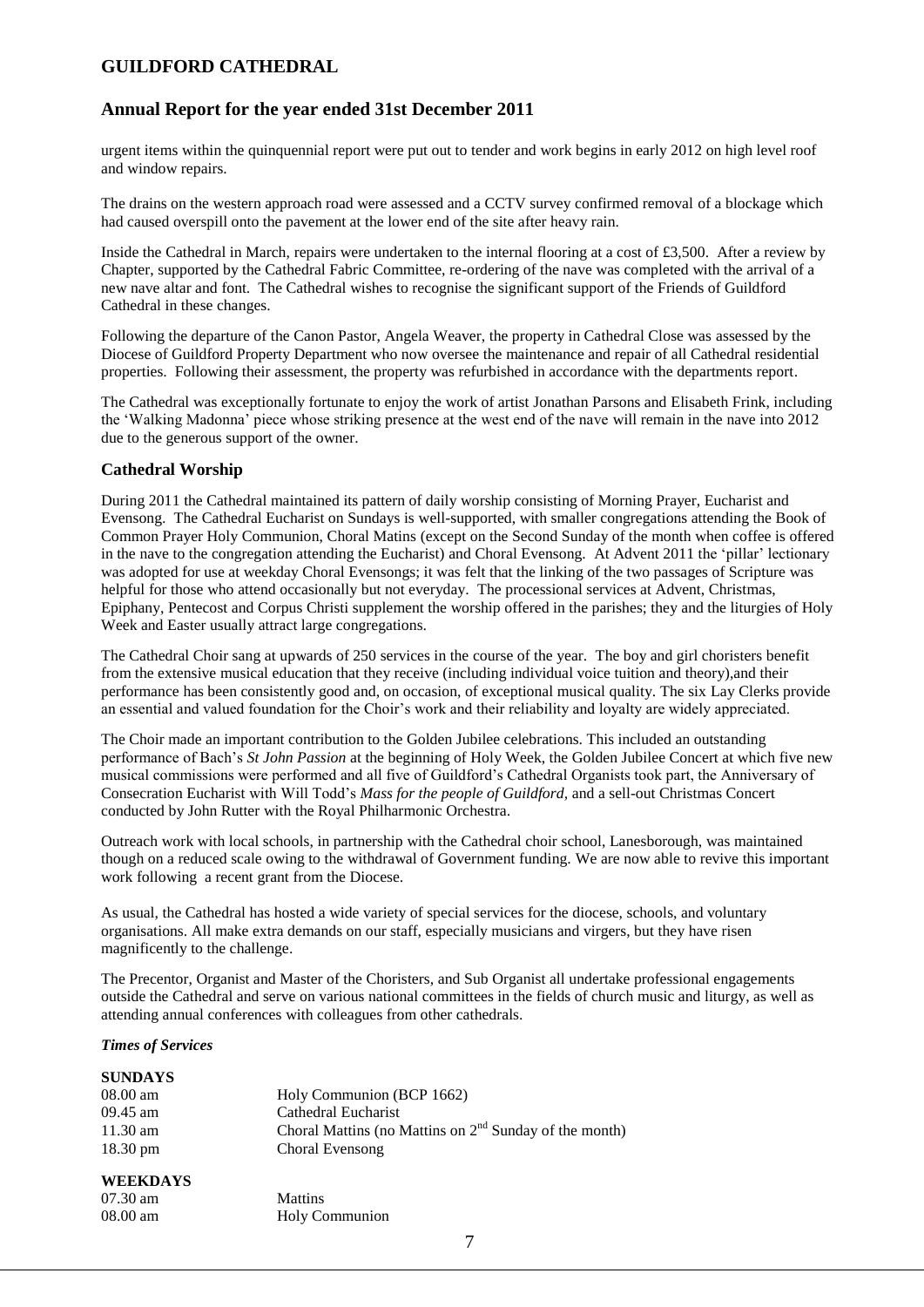### **Annual Report for the year ended 31st December 2011**

17.30 pm Choral Evensong (said on Wednesday) On Saturday Evensong is said, or sung by a visiting choir at 5.00 pm. During choir holidays most weekday Evensongs are said at 5.30 pm.

#### **Volunteers**

To assist in the overall mission, in addition to paid staff, the Cathedral is fortunate to have the services of more than 350 volunteer workers. Their help is vital to the running of all areas of the life of the Cathedral. They are drawn not only from the Cathedral Community, but from parishes throughout the Diocese.

#### **Report from the Fabric Advisory Committee**

The FAC held four meetings in March (chaired by John Melvin) , July, October and November (under the chairmanship of Nick Sealy). During the course of the year, the FAC advised upon , inter alia, a new set of Chapter copes for the Jubilee, designed and made by Polly Meynell; the new altar and font, given by the Friends, and designed and made by Charles Gurrey; a window in memory of Lorna Baldock; the refurbishment of furniture in the Regimental Chapel; a possible development of the Cathedral site; handrails in the Regimental Chapel; roof repairs and pigeon netting. The recent Quinquennial Review was also discussed and priorities for future action noted.

#### **Other Associated Organisations**

Further assistance is given to the Chapter by The Friends of Guildford Cathedral and The Guildford Cathedral Music Development Campaign.

### *The Friends of Guildford Cathedral*

The Dean chairs the Executive Committee, which is also attended by the Canon Pastor and the Administrator (until his retirement, later replaced by the Director of Operations). The primary purpose of the Friends is to raise funds for the completion and enhancement of the fabric of the Cathedral. In addition, they also organise an annual programme of social events for their members.

During the year the Friends donated the new Nave Altar and Font for the Cathedral.

#### *Guildford Cathedral Music Development Foundation*

During 2011 the Music Development Foundation continued to raise funds towards its target of £2,250,000 to provide endowments for boy and girl choristers, and lay clerks, together with funding for cathedral music purposes generally. Some £47,500 was raised, of which approximately £15,200 was received in the form of investment income.

Grants were given to the Dean and Chapter to purchase cases for the transport of robes (£680), and £9,000 was contributed to the cost of chorister scholarships. A further payment was made of £7,167 towards the cost of the music campaign. This was equivalent to 20% of monies received by the foundation in 2010. A decision has now been made by Dean and Chapter to draw a line under outstanding debts re set up costs. Therefore no further payments are due.

The Foundation continues to raise funds for its agreed purposes whilst discussing with Chapter how its future activities will relate to the Cathedral's other fund-raising initiatives.

#### **Relationships with Other Organisations**

#### *Guildford Borough Council*

Regular liaison was maintained between the Cathedral Staff and officers serving on the Borough Council. The Cathedral Administrator was closely involved in local tourism, chairing the Guildford Business Forum Tourism Sector Group as well as attending the Guildford Business Forum Steering Group.

#### *Surrey County Council*

The County Council maintained a liaison with the Cathedral Administrator as a member of the Guildford Business Forum Tourism Sector Group on matters of tourism and transport. The offices of the Dean and the Lord Lieutenant maintain a close working relationship, and the Dean has attended and addressed County Council meetings as Chaplain for the day.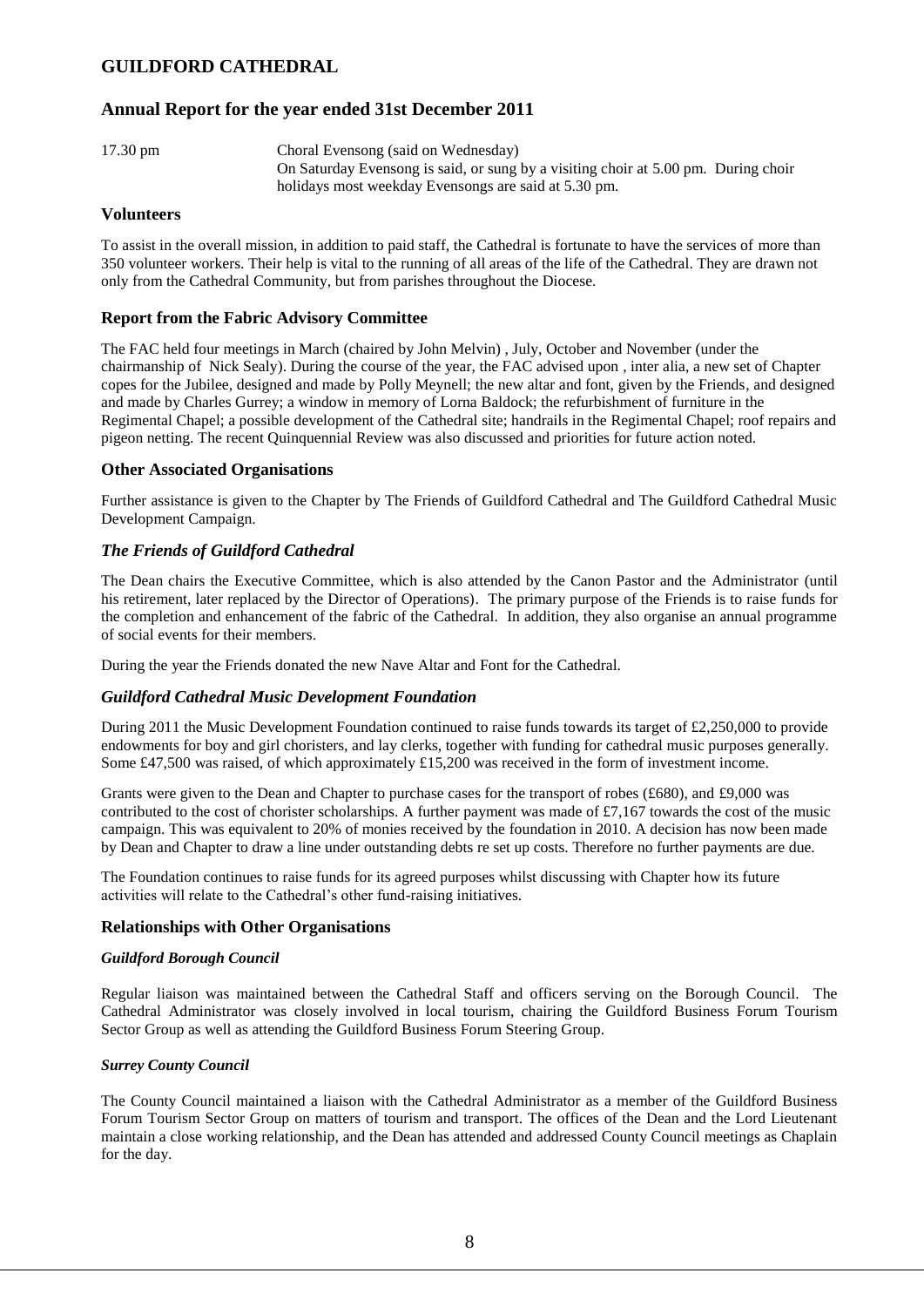### **Annual Report for the year ended 31st December 2011**

#### *University of Surrey*

A close and mutually supportive relationship with our next door neighbour has developed over the years. The University holds its Graduation Ceremonies in the Cathedral each year and the Coordinating Chaplain to the University, The Revd Andrew Bishop, became a Residentiary Canon from September 2011.

#### **The Cathedral's finances**

#### *Investment Powers*

Under the terms of the Cathedrals Measure 1999, the Chapter may invest the Cathedral's funds in any of the following:

- Land
- Funds administered for the Central Board of Finance of the Church of England by CCLA Investment Management Ltd.
- Investments in which the trustees may invest under the general power of investment in the Trustee Act 2000.
- The improvement or development of property belonging to the Cathedral, except that endowment funds may not be used to improve or develop the Cathedral itself and its ancillary buildings.

#### *Risk Management*

The Chapter has examined the principal areas of the Cathedral's operations and considered the major risks faced in each of these areas. In the opinion of Chapter, the Cathedral has established the resources and review systems which, under normal circumstances, should allow these risks to be mitigated to an acceptable level in its day-to-day operations.

The Chapter considers that the major risk affecting the future of the Cathedral remains funding.

#### *The Financial Situation*

Income available for mission, which is our income after deducting trading expenditure, increased from £912,656 in 2010 to £1,104,542 in 2011.

Our Mission and Governance costs were £1,347,653 in 2011 compared with £1,092,958 in 2010. The 2011 costs include fundraising costs of £130,243 and an increase in repairs of £41,000.

The final result was a surplus for the year (before losses / gains on property and investments) of £156,395 compared with a deficit of £16,978 in 2010. Net of large legacies/donations and exceptional expenditure, the underlying operating deficit is £46,045 (compared with £42,000 in 2010).

On the investment side, the value of our long term investment portfolio decreased fractionally by £4,150 net of loss on revaluation and profits on disposals (compared with a rise of £105,372 in 2010).

At 31st December 2011 the Cathedral's funds totalled £6,954,230 of which £1,243,087 was either restricted or endowed. Our unrestricted funds totalled £5,711,143 of which £3,805,407 was invested in property, plant and equipment and £188,500 in heritage assets, so free reserves at 31st December 2011 were £1,717,236.

The Chapter continues to consider various ways to increase the income of the Cathedral whilst keeping down costs.

#### *Fundraising Activities*

The  $50<sup>th</sup>$  year anniversary served as the launch-pad of the Patrons Campaign with the support of Comptons Fundraising Consultancy Ltd. Over £330,000 has been pledged, of which £100,000 was legacies and £148,000 received during the year for a range of projects under the headings of mission, music and fabric. The Cathedral is particularly grateful to the Patrons Board for their support in this initiative.

In the second half of the year, consultants JKA undertook a fundraising audit of the Cathedral. Following the unsuccessful recruitment of a Fundraiser to take forward this work, JKA recommended an adapted new role which absorbed the much needed co-ordination of marketing and communications. Recruitment for the External Relations Director will begin in 2012 and will shortly be followed by recruitment for a part-time trusts and foundations officer.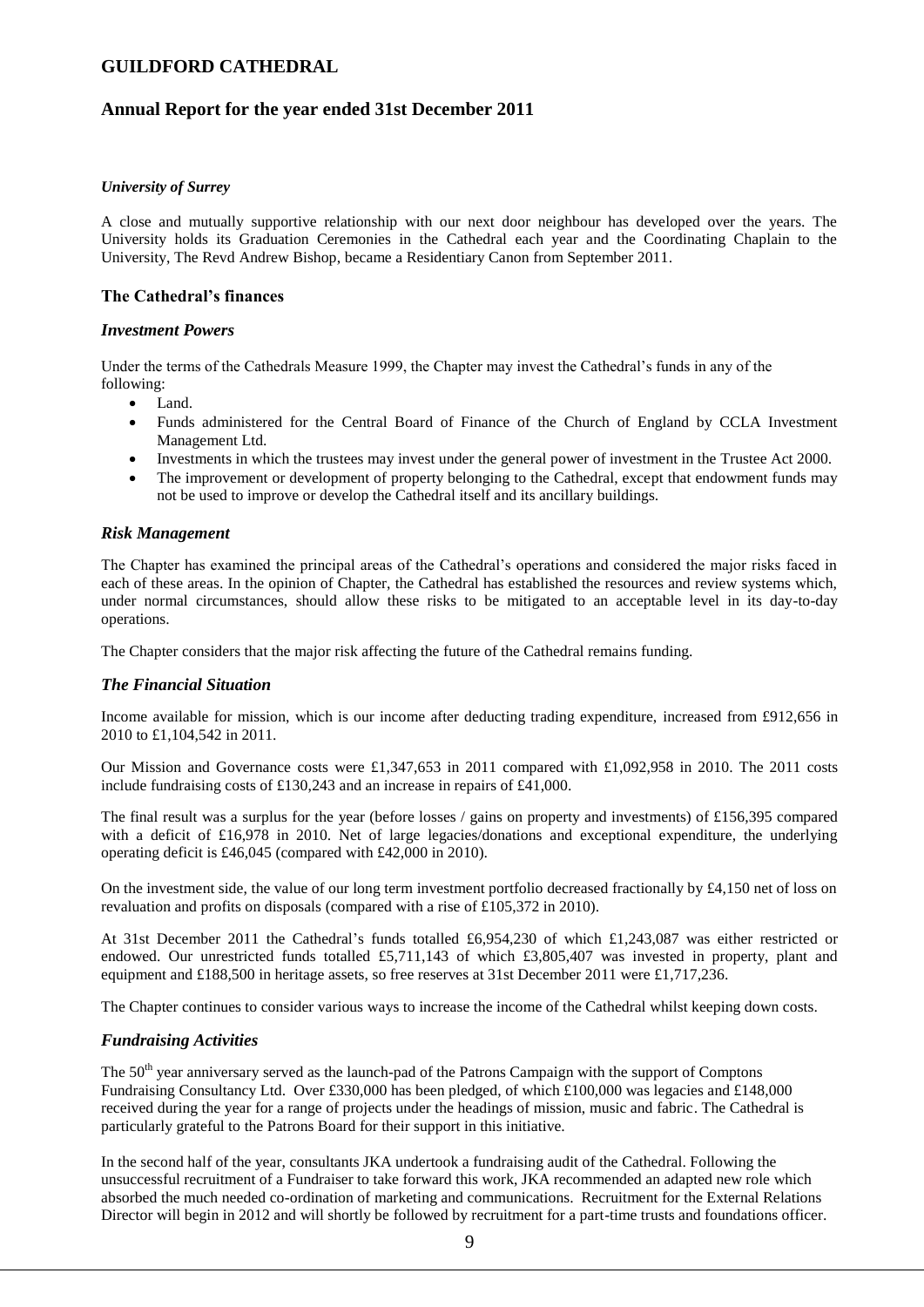### **Annual Report for the year ended 31st December 2011**

The Cathedral received four grants from the All Churches Trust during the year, three totalling £28,000 (unrestricted) and one for £1,500 towards the Disability access. Towards the end of the year the Cathedral also received a significant legacy of £79,000 which was unrestricted. The Cathedral is very grateful to The Queen's Royal Surrey Regimental Association for their generous donation of £50,000 for the repair, maintenance and embellishment of the Regimental Chapel. As the year came to a close the Cathedral was delighted to receive a £60,000 donation from the Diocese of Guildford to be used for 'music outreach' and the repair, maintenance or improvement of the Cathedral. The donation was given in celebration and support for the first fifty years of ministry at the Cathedral.

In the Autumn of 2011 the Cathedral, responding to a request by the Nuffield Hospital, began a car parking contract for 50 cars on a regular basis. This represents a valuable source of new income and a positive link to one of our near neighbours.

The 50<sup>th</sup> Anniversary celebrations involved a range of events which allowed for new and innovative uses of the Cathedral. Recognising the opportunities this created to welcome new people to the Cathedral and, at the same time, support our much needed income generation initiatives, Chapter endorsed the appointment of new staff to support events on an ongoing basis. As the team of one full time and two part-time members of staff settled quickly into their work, they were responsible for £14,000 of new income in the year. In addition the department absorbed existing events into their portfolio whilst experimenting with new external hire events such as a Wedding Fayre and internal events including a Christmas Fair.

### *Reserves Policy*

The Cathedral aims to maintain unrestricted reserves in cash and cash equivalents of £1,000,000 plus a reserve of £100,000 for unanticipated property costs. The unrestricted net current assets figure at 31st December 2011 was £112,810 compared with £86,498 at 31st December 2010. Whilst this represents approximately one month's expenditure the Cathedral holds unrestricted investments totalling £1,604,426 (2010 - £1,599,785) which could be realised if necessary. In the medium term the Dean and Chapter are working to increase the level of net current assets held.

#### *Investment Performance*

During 2011 the World's stock markets fluctuated quite wildly as concern regarding developments in the Euro Zone's sovereign debt markets took over during the second half of the year, depressing markets generally. In light of ongoing developments here, markets are expected to remain rather more volatile than one might prefer.

The portfolio as at the close on the 31<sup>st</sup> December 2010 was £2,213,521. At the close on the 31<sup>st</sup> December 2011 the value had declined slightly to £2,205,780, a fall of 0.5%, on a time weighted return basis (accounting for any cash or holding movements in to and out of the account). The asset allocation of the portfolio at the end of 2011 was primarily invested into lower risk and less volatile Fixed Interest (UK Government stock and Corporate Bond funds) at 62.6%, with a further 22.15% in UK Equities, 4.2% in International Equities, 8.9% in Alternative Asset classes (Commercial Property and Infrastructure in this instance) and the balance of 2.15% in Cash held with Charles Stanley.

To ensure appropriate professional management of the Cathedral's investments, Charles Stanley Ltd hold the portfolio as nominees and manage the portfolio on a discretionary basis within agreed parameters. Moving to a discretionary mandate enables Charles Stanley Ltd to monitor the portfolio on an ongoing basis and to be in a position to take timely action to adjust the portfolio as considered prudent in response to market developments and opportunities, to protect capital.

#### *Forecast of maintenance costs*

The Chapter has a rolling programme of works for the maintenance of the Cathedral Estate over the next five years, as required in the Cathedrals Measure 1999. This is contained within the annual Budget.

#### *Major items of expenditure*

During 2011, there were no major items of expenditure.

#### *Sources of Finance*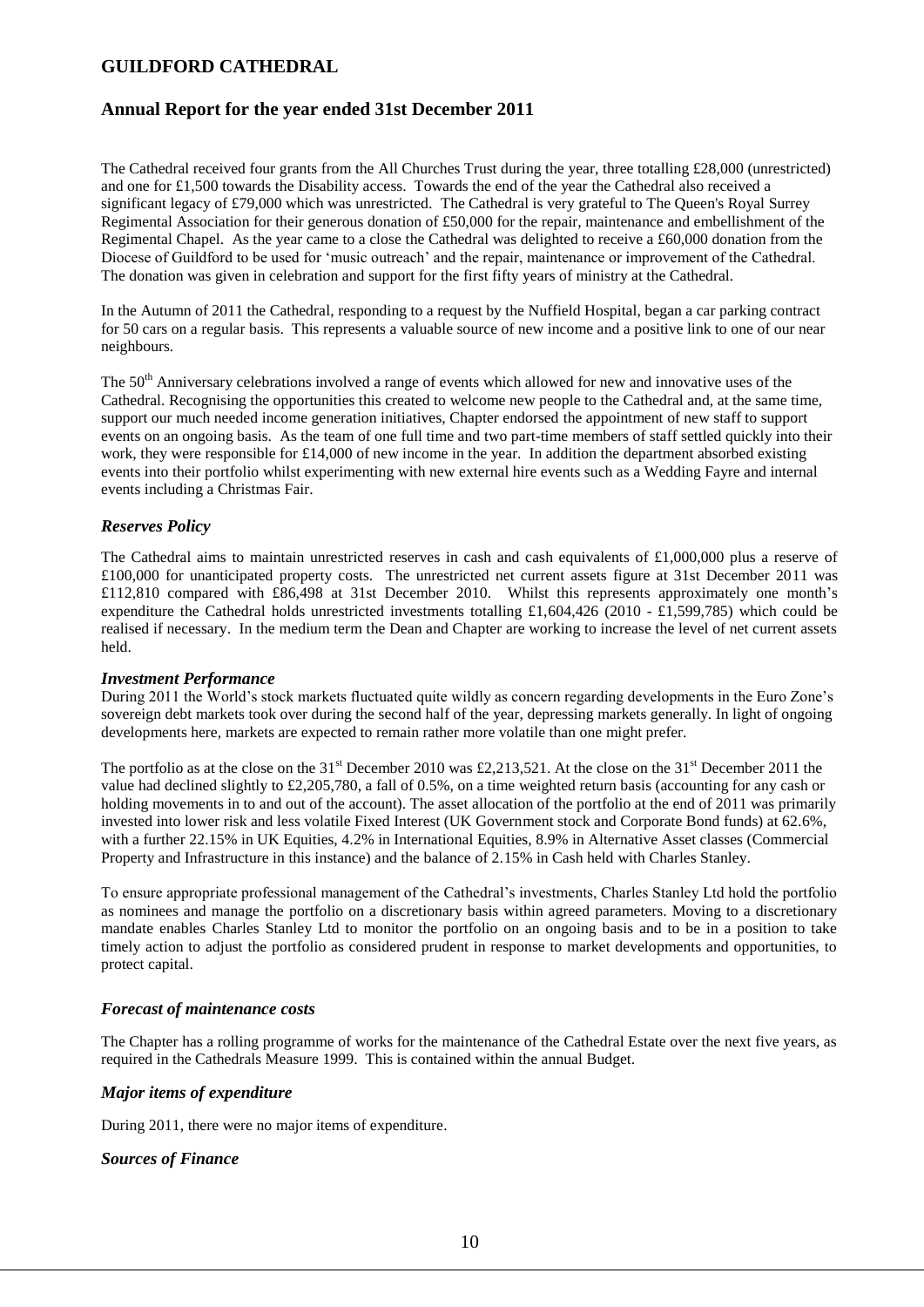### **Annual Report for the year ended 31st December 2011**

As can be seen from inspection of the accounts, the main sources of funding for the Cathedral in 2011 were from the congregation, investments, legacies, donations from visitors, grants, fundraising, events and income from the Refectory.

#### *Plans for future period*

Plans for 2012 include a fire detection system for the crypt and tower, a roof alarm and the first phase of a digital survey to allow for more accurate architects drawings, as well as work on disability access. The Deanery will also be re-furbished.

Work to clarify our mission and vision will be undertaken between January and May, culminating in a presentation at our Annual Meeting in May. The Cathedral business plan will be updated and it is hoped we can move towards a three year budget, supported by clearer departmental objectives in the medium term.

With the generous support of the Diocesan grant we can re-launch the music outreach programme. Events planned for 2012 include a corporate dinner in the nave whilst our regular programme of concerts will continue and include the performance of Stainer's Crucifixion. The girls choir, in celebration of their  $10<sup>th</sup>$  year, are planning a visit to Eastern Europe.

With the planned retirement of the Dean during 2012, the year promises to be a year of celebrating all that his ministry has brought to the Cathedral as well as an opportunity to build upon this with renewed vision.

### **Five Year Summary of Key Figures and Ratios**

|                                                                                                    | 2011  | 2010  | 2009  | 2008  | 2007  |
|----------------------------------------------------------------------------------------------------|-------|-------|-------|-------|-------|
| Surplus / (Deficit) before legacies and gains /<br>(losses) on value of investments and properties | £'000 | £'000 | £'000 | £'000 | £'000 |
| (all funds)                                                                                        | 69    | (45)  | (160) | (147) | (94)  |
| Legacies                                                                                           | 87    | 28    | 229   | 658   | 506   |
| Property revaluation                                                                               |       |       |       | 315   |       |
| Gains / (losses) on investments                                                                    | (4)   | 105   | 147   | (438) | (103) |
| Surplus / (deficit) for year including unrealised                                                  |       |       |       |       |       |
| gains / (losses) on investments (all funds)                                                        | 152   | 88    | 216   | 388   | 309   |
| <b>Unrestricted Net Current Assets</b>                                                             | 113   | 86    | 238   | 715   | 490   |
| <b>Unrestricted Investments</b>                                                                    | 1604  | 1,600 | 1,404 | 801   | 723   |
|                                                                                                    |       |       |       |       |       |
| Unrestricted reserves available for expenditure                                                    | 1,717 | 1,686 | 1,642 | 1,516 | 1,213 |

**Approved by the Chapter of Guildford Cathedral and signed on its behalf**

**…………………………………………………… The Very Reverend Victor Stock OAM – Dean**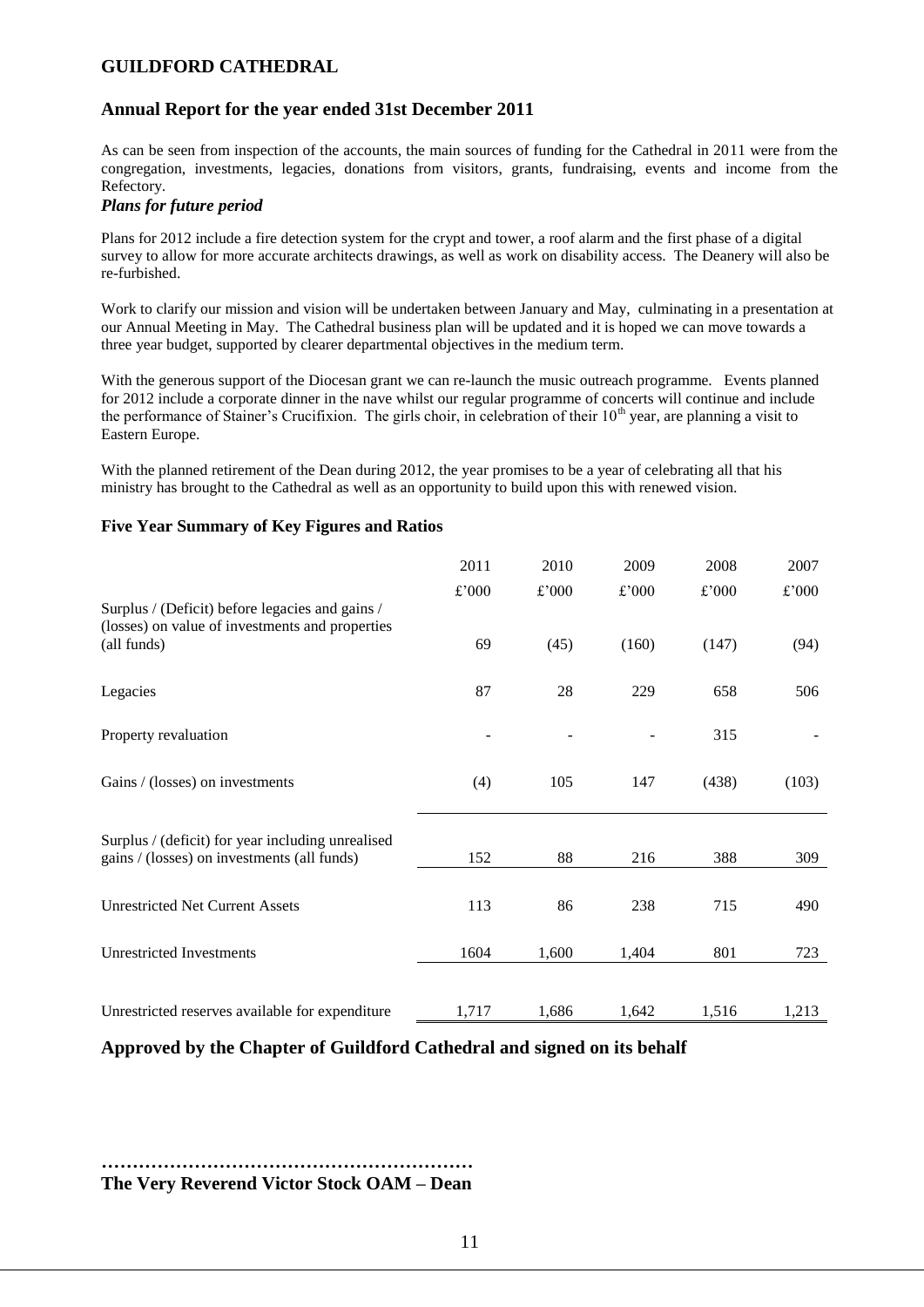**Annual Report for the year ended 31st December 2011**

**Dated ………………………………………………………**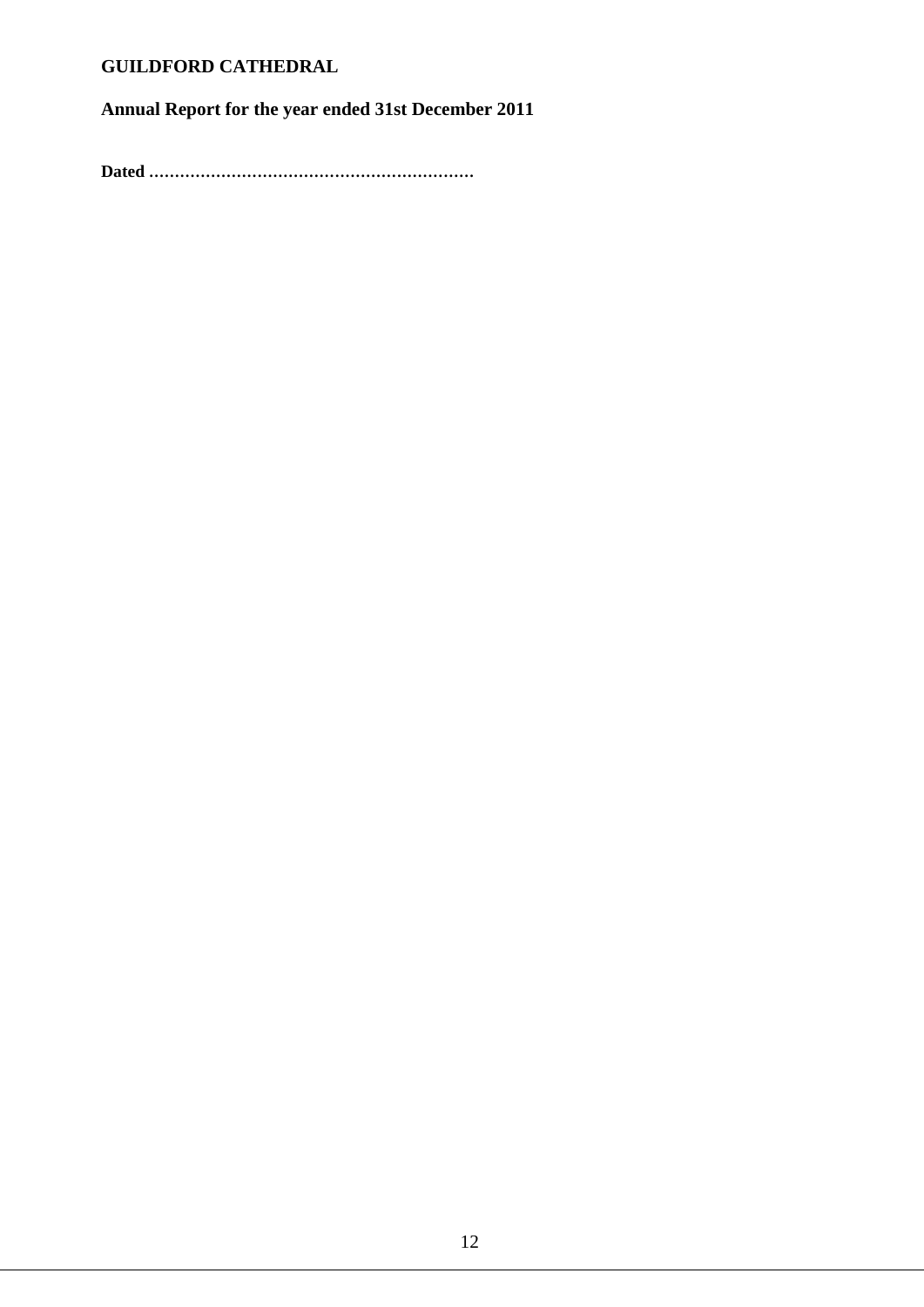

### **GUILDFORD CATHEDRAL MANAGEMENT STRUCTURE**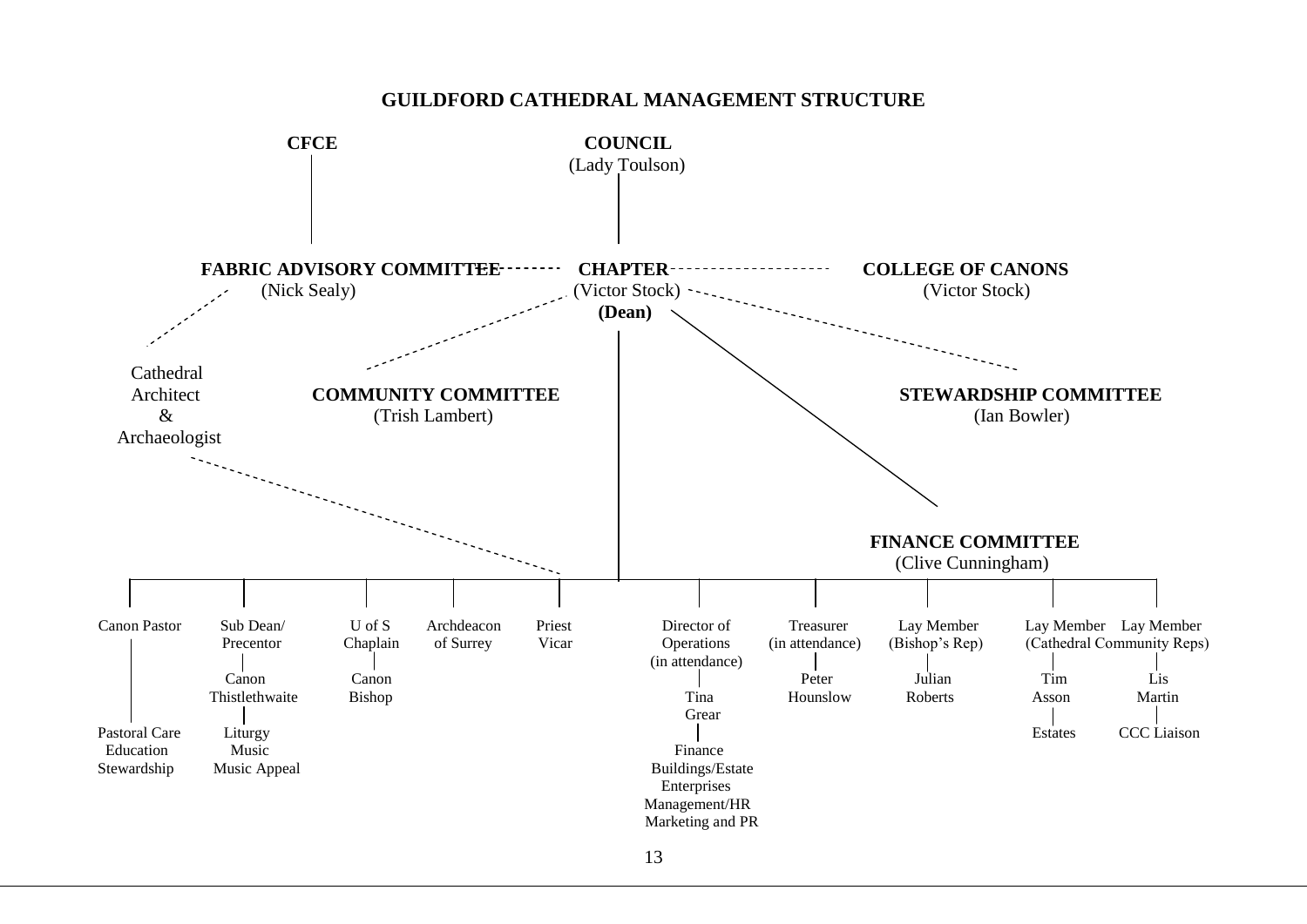#### **APPENDICES**

### **Appendix 1 – The Cathedral Management Organisation**

#### **Appendix 2 – The Cathedral Chapter**

| The Very Revd Victor Stock OAM                |
|-----------------------------------------------|
| The Revd Canon Dr Nicholas Thistlethwaite     |
| The Revd Canon Andrew Bishop (from Sept 2011) |
| The Revd Canon Angela Weaver (to Sept 2011)   |
| The Ven Stuart Beake                          |
| The Revd Nancy Ford                           |
| Commodore Tony Lyddon (to Aug 2011)           |
| Mrs Tina Grear (from Sept 2011)               |
| Mr Julian Roberts                             |
| Mr Tim Asson                                  |
| Mrs Lis Martin                                |
| <b>Canon Peter Hounslow</b>                   |
|                                               |

#### **Appendix 3 – Chapter Members' Portfolios**

#### **The Very Revd Victor Stock (Dean)**

The Dean, after the Bishop, is the senior priest in the Diocese. and a member of the Bishop's Senior Staff Team.

He is a member of the Court of the University of Surrey and the Fabric Advisory Committee of Salisbury Cathedral.

He regularly attends Diocesan, Borough, County and national events, is an Honorary President of Guildford Choral Society, and broadcasts on Radio 4 an[d BBC Surrey.](http://www.bbc.co.uk/southerncounties/faith)

#### **The Rev Canon Dr Nicholas Thistlethwaite (Precentor)**

The Precentor is responsible for the Music and Liturgy of the Cathedral.

He is a Trustee of the Guildford Cathedral Music Development Foundation and a member of the Westminster Abbey Fabric Commission, the Organs Conservation Committee of the Church Building Council, the Guildford Diocesan Advisory Committee, the Diocesan Worship Committee, the Canterbury Cathedral Fabric Advisory Committee, the Association of Independent Organ Advisers and the Committee of the Guildford International Musical Festival.

#### **The Rev Canon Andrew Bishop (University Chaplain)**

Canon Bishop is a Residentiary Canon and Anglican Chaplain to the University of Surrey since September 2011.

As part of a team of chaplains, Andrew is involved in pastoral care of students and staff, in playing an active part in building and promoting an understanding of faith and between faiths and fostering good relationships in the wider life of the University community. Andrew is Benedictine Oblate of Alton Abbey, a member of the Alcuin Club, the Society for Liturgical Studies and is currently pursuing doctoral studies at King's College, London.

#### **The Rev Canon Angela Weaver (Canon Pastor)**

Canon Weaver was a Residentiary Canon with responsibility for the Pastoral care, Spirituality and Educational programme of the Cathedral.

Angela worked with the Pastoral Assistants, the Cathedral Guides, Chaplains, other volunteers, visitors and Parish and Deanery Links. Angela attended the Fabric Advisory, Community and Stewardship Committees.

Angela was part of the Advisory Group for the Adult Education Advisor for the Diocese and worked on major projects involving both the Education Centre and the Cathedral. Angela was a member of the Diocesan Synod, a Spiritual Director and a Patron of Changing Attitude, a member of the DARC (Deans, Archdeacons and Residentiary Canons) group and a trustee for St Martin's Trust.

#### **The Venerable Stuart Beake (Archdeacon of Surrey)**

The Venerable Stuart Beake is the Archdeacon of Surrey and a Residentiary Canon (non-stipendiary).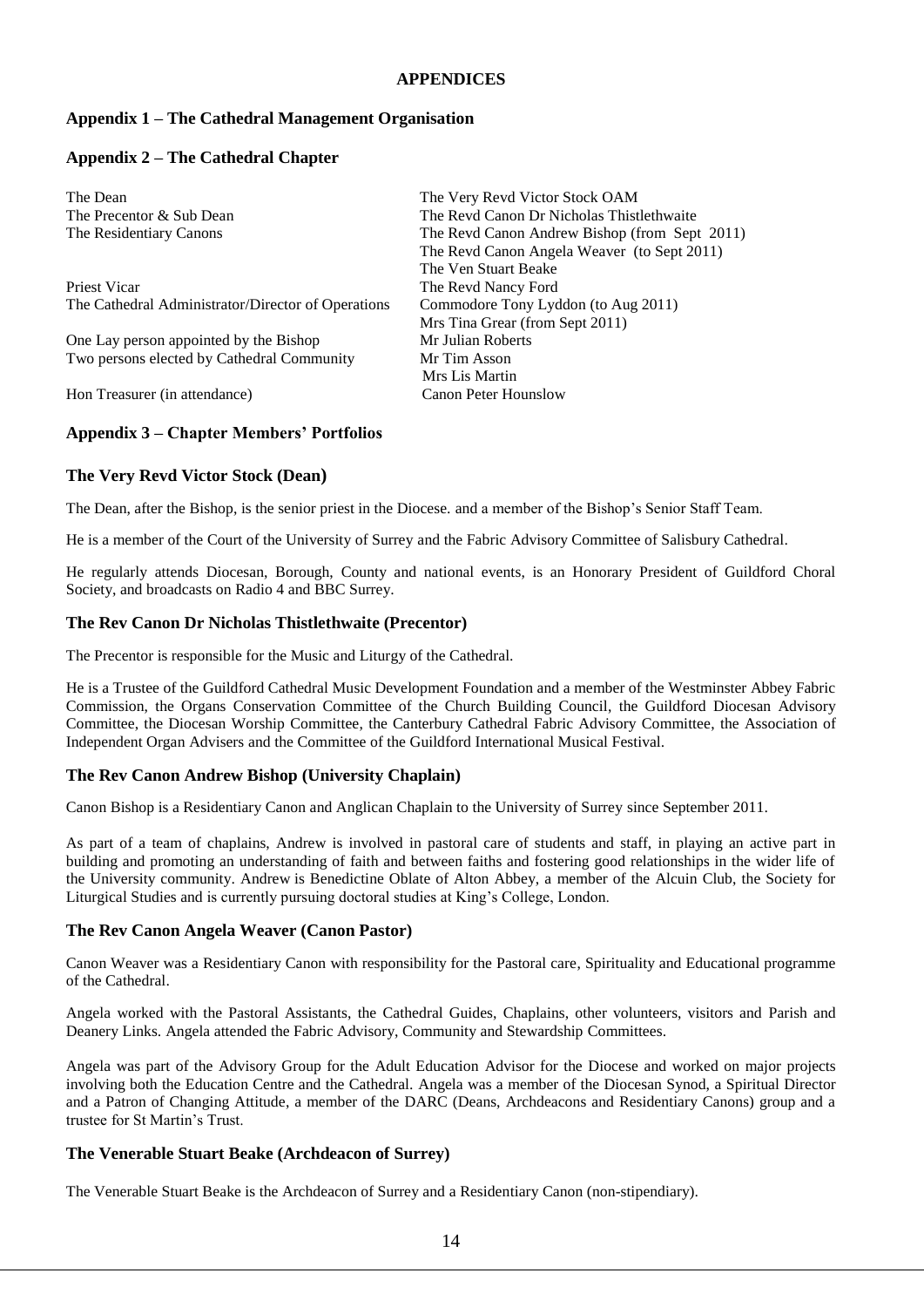Stuart is a member of the Bishop's Senior Staff; Diocesan Boards and Committees including: Bishop's Council (which is also the Diocesan Board of Finance Executive and the Diocesan Mission and Pastoral Committee); the Diocesan Board of Education; the Diocesan Advisory Committee and the Housing Advisory Committee.

His main responsibilities as archdeacon include the pastoral and professional support of the clergy; managing the appointments process for clergy with his fellow archdeacon; relating to parishes and churchwardens; supporting hospital and army chaplains; and dealing with a variety of legal, disciplinary and troubleshooting issues.

Amongst other responsibilities, Stuart is the Warden (and therefore a trustee) of the St Peters Community (which, amongst other things is responsible for St Columba's House in Woking); he is a member of the Independent Advisory Body for Pirbright Barracks; the King Edward's School, Witley, Educational Trustees and is also a Canon Emeritus of Coventry Cathedral.

#### **The Rev Nancy Ford (Priest Vicar)**

The Revd Nancy Ford is Priest Vicar at Guildford Cathedral and is responsible for leading and assisting with worship at the Cathedral. In addition, Nancy is a member of Cathedral Chapter and advises on Human Resource issues in the Cathedral office.

#### **Tina Grear (Director of Operations)**

Tina Grear, is responsible for the business operations of the Cathedral including site management, the Cathedral fabric, finance and management of the lay staff (events, shop, fund-raising, virgers, administration, etc). Tina, who was formerly CEO of the Tutu Foundation UK, joined the Cathedral as Director of Operations in September 2011 succeeding Commodore Tony Lyddon who retired in August 2011.

#### **Commodore Tony Lyddon (Cathedral Administrator)**

Tony was a member of the Cathedrals Administration and Finance Association (CAFA) Executive and the Association of English Cathedrals (AEC) Executive. In addition, Tony was a member of the Guildford Business Forum (GBF) and Chairman of the GBF Tourism Sector Group and maintained a liasion with Guildford Borough Council, Surrey County Council, the University of Surrey and the local Emergency Services.

#### **Mr Timothy P O Asson** BSc MRICS

Tim Asson is a Director of Colliers International – a global property consultancy with 480 offices in 61 countries. Tim is based in the London office of Colliers and specializes in providing property advice to corporate occupiers throughout Europe. Tim's clients have included UK public sector bodies and national/international corporate occupiers.

#### **Mrs Lis Martin**

Lis Martin is a lay member of Chapter. Lis has belonged to the Cathedral congregation for 18 years and is a Cathedral Guide, Sunday School teacher and member of the Guildford Cathedral Singers.

#### **Mr Julian Roberts**

Julian Roberts is Chief Executive of Old Mutual plc, an international Financial Services Group, and has been a member of the congregation for over 15 years.

#### **Appendix 4 – The Cathedral Council**

| The Chairman                               | Lady Toulson                                |
|--------------------------------------------|---------------------------------------------|
| The Dean                                   | The Very Revd Victor Stock                  |
| Two Members of the Chapter                 | The Revd Canon Angela Weaver (to Sept 2011) |
|                                            | Mr Julian Roberts                           |
| Two Members of College of Canons           | The Revd Canon Dr Andrew Norman             |
|                                            | Canon Peter Bruinvels                       |
| Two Lay persons from Cathedral Community   | Mr Paul Baumann                             |
|                                            | Mr David Tribe                              |
| One person from the Cathedral Staff        | Mrs Shirley-Margaret Lloyd (to July 2011)   |
|                                            | Mrs Caroline Simcox (from Oct 2011)         |
| Two persons appointed by Bishop's Council  | Mr Stephen Marriott                         |
|                                            | Vacancy                                     |
| One person appointed by the Bishop         | Mrs Nicola Sidwell                          |
| One person appointed by the Bishop/Mayor   | Mrs Sheila Kirkland                         |
| One person appointed by the Bishop/Lord Lt | Vacancy                                     |
| One person appointed by the Bishop/Uof S   | Professor David Airey                       |
| One person appointed by the Friends        | Mr Bob Doré                                 |
|                                            |                                             |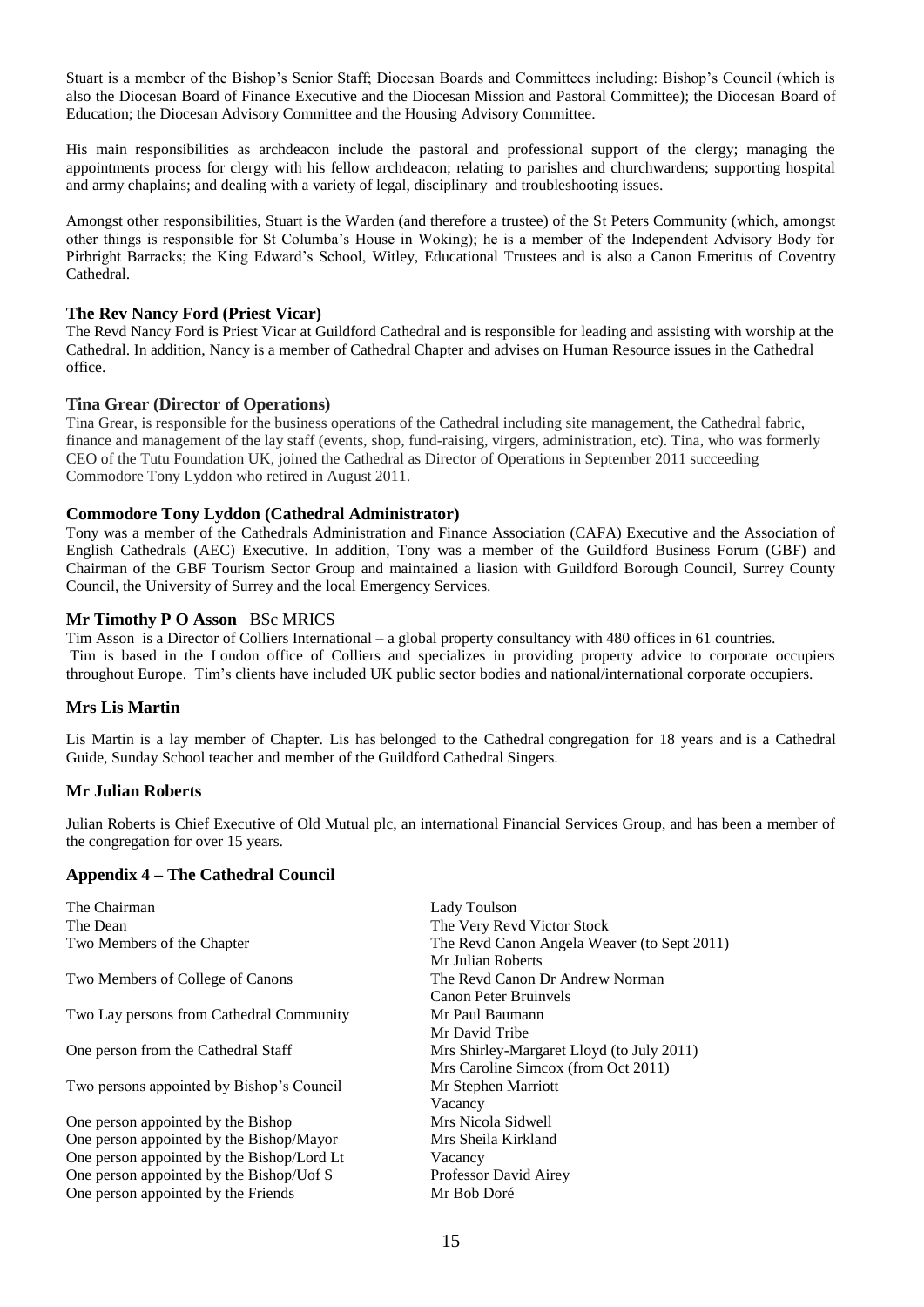### **Appendix 5 – The College of Canons**

| The Dean                                              | The Very Revd Victor Stock OAM                                                                                                                                                                                                                                                                                                                                                                                                                                    |  |  |
|-------------------------------------------------------|-------------------------------------------------------------------------------------------------------------------------------------------------------------------------------------------------------------------------------------------------------------------------------------------------------------------------------------------------------------------------------------------------------------------------------------------------------------------|--|--|
| <b>Residentiary Canons</b>                            | The Revd Canon Dr Nicholas Thistlethwaite<br>The Revd Canon Angela Weaver (to Sept 2011)<br>The Revd Canon Andrew Bishop (from Sept 2011)<br>The Ven Stuart Beake, Archdeacon of Surrey (non stipendiary)                                                                                                                                                                                                                                                         |  |  |
| <b>Supernumerary Canons</b>                           | The Rt Revd Ian Brackley, Bishop of Dorking<br>The Ven Julian Henderson, Archdeacon of Dorking<br>The Revd Canon Nick Aiken                                                                                                                                                                                                                                                                                                                                       |  |  |
| <b>Honorary Canons</b>                                | The Revd Canon John Bundock<br>The Revd Canon Richard Cook<br>The Revd Canon Robert Cotton<br>The Revd Canon Jeremy Cresswell<br>The Revd Canon Paul Jenkins<br>The Revd Canon Margaret Marsh<br>The Revd Canon Colin Matthews<br>The Revd Canon Barbara Messham<br>The Revd Canon Nigel Nicholson<br>The Revd Canon Andrew Norman<br>The Revd Canon Andrew Tuck<br>The Revd Canon Chris Vallins<br>The Revd Canon Hazel Whitehead<br>The Revd Canon Mavis Wilson |  |  |
| Lay Canons                                            | <b>Baroness Bottomley of Nettlestone</b><br><b>Canon Peter Bruinvels</b><br>Canon Chris Drew<br>Canon Derek Holbird<br><b>Canon Peter Hounslow</b><br>Canon Jonathan Neil-Smith<br>Canon Michael Young<br><b>Canon David Watts</b>                                                                                                                                                                                                                                |  |  |
| Canon Theologian                                      | Canon Dr Paula Gooder                                                                                                                                                                                                                                                                                                                                                                                                                                             |  |  |
| <b>Appendix 6 – Honorary Assistants</b>               |                                                                                                                                                                                                                                                                                                                                                                                                                                                                   |  |  |
|                                                       | The Revd Sir John Alleyne<br>The Revd Professor David Martin<br>The Revd Canon Chris Vallins                                                                                                                                                                                                                                                                                                                                                                      |  |  |
| <b>Appendix 7 – The Cathedral Finance Committee</b>   |                                                                                                                                                                                                                                                                                                                                                                                                                                                                   |  |  |
|                                                       | Mr Clive Cunningham - Chairman<br>The Very Revd Victor Stock<br>The Revd Canon Nicholas Thistlethwaite<br>The Ven Stuart Beake<br>Commodore Tony Lyddon (to Aug 2011)<br>Mrs Tina Grear (from Sept 2011)<br>Canon Michael Young<br><b>Canon Peter Hounslow</b>                                                                                                                                                                                                    |  |  |
| <b>Appendix 8 – The Cathedral Community Committee</b> |                                                                                                                                                                                                                                                                                                                                                                                                                                                                   |  |  |
| Chairman and Committee                                | Mrs Trish Lambert (Chairman)<br>Mrs Caroline Austin<br>Mr John Austin<br>Mrs Vicky Barlow (to Oct 2011)<br>Ms Sonia Bennett (from Mar 2011)<br>Mrs Ann Doré<br>Mrs Jackie Drake-Smith<br>Mr Paul Savage<br>Miss Anne Smith (to Jan 2011)                                                                                                                                                                                                                          |  |  |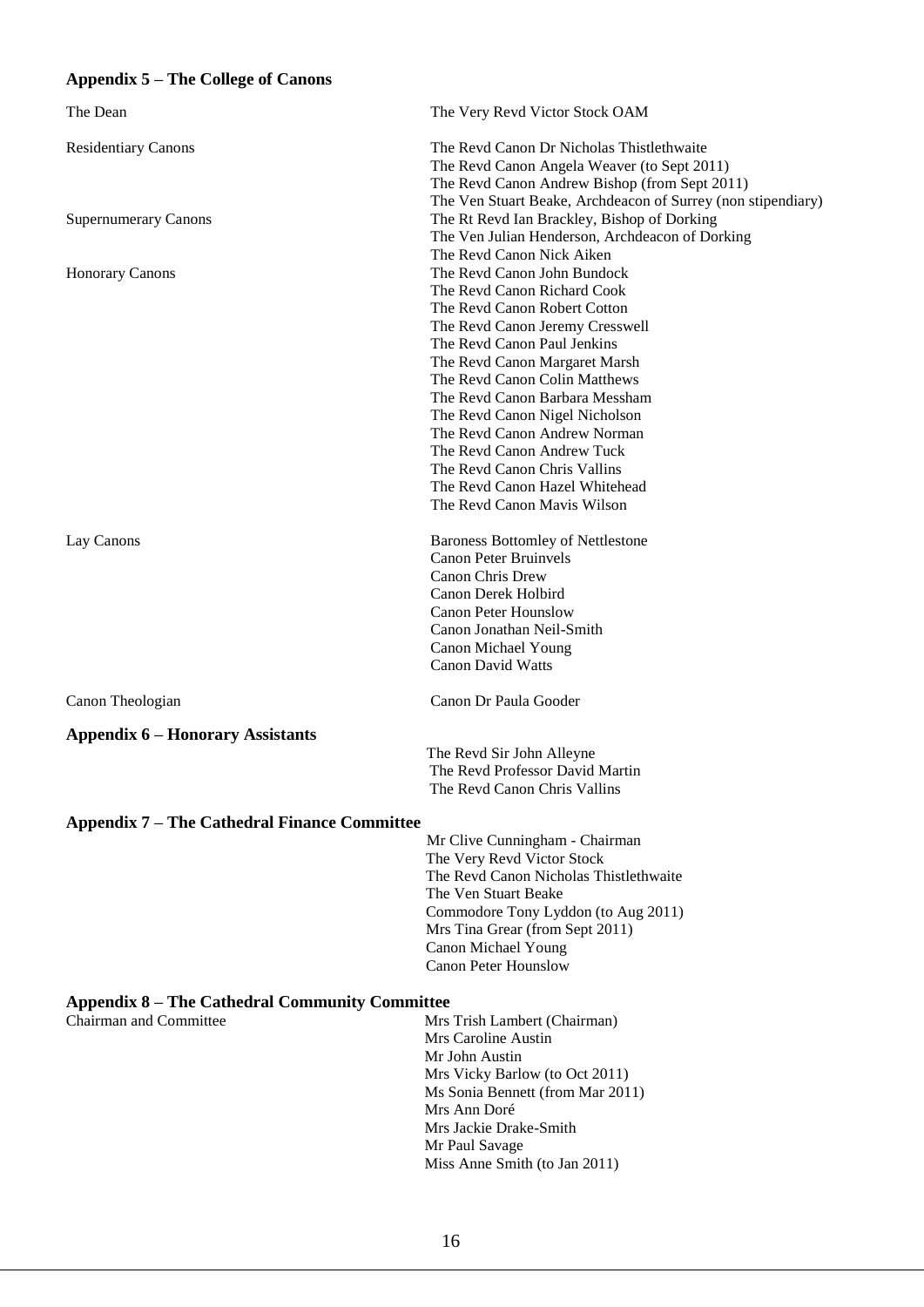### **Appendix 9 – The Fabric Advisory Committee**

| Mr Nick Sealy (Chairman from July 2011)<br>Mrs Heather Blackett (to Mar 2011)<br>Mr Tony Carter (from Jan 2011)<br>Canon Paul Jenkins<br>Mr Colin Kerr<br>Mr Kenneth Powell<br>Mrs Mary Sleigh<br>Mrs Ann Wickham (to Nov 2011)<br>Mr Roger Heath Bullock (from Nov 2011) |  |
|---------------------------------------------------------------------------------------------------------------------------------------------------------------------------------------------------------------------------------------------------------------------------|--|
| Commodore Tony Lyddon (to Aug 2011)<br>Secretary                                                                                                                                                                                                                          |  |
| Mrs Tina Grear (from Sept 2011)<br>In attendance<br>Dr David Bird – Cathedral Archaeologist<br>Mr John Bailey - Cathedral Architect<br>The Dean, the Sub Dean and the Canon Pastor                                                                                        |  |

#### **Appendix 10 – Guildford Cathedral Shops Ltd – Board Members**

| Chairman          | The Very Revd Victor Stock                    |
|-------------------|-----------------------------------------------|
| Company Secretary | Commodore Tony Lyddon (to Aug 2011)           |
|                   | Mrs Tina Grear (from Sept 2011)               |
|                   | The Revd Canon Nicholas Thistlethwaite        |
|                   | The Revd Canon Andrew Bishop (from Sept 2011) |
|                   | The Revd Canon Angela Weaver (to Sept 2011)   |
|                   | Mr Bill Melly                                 |
|                   | Mrs Carolyn Day (to April 2011)               |
|                   | Mrs Janice Cruse                              |
|                   |                                               |

### **Appendix 11 – Cathedral Lay Staff**

The Chapter is supported by a small number of Lay Staff and a large number of Volunteers. The operations are led by the following personnel:

Administrator/Director of Operations Commodore Tony Lyddon (to Aug 2011)

|                                                | Mrs Tina Grear (from Sept 2011)                       |
|------------------------------------------------|-------------------------------------------------------|
| Organist & Master of the Choristers            | Mrs Katherine Dienes-Williams                         |
| Dean's Virger                                  | Mr Paul Williamson                                    |
| <b>Financial Controller</b>                    | Mrs Mandy Blackmore                                   |
| Events Director                                | Mrs Caroline Simcox (from Jan 2011)                   |
| Schools Officer                                | Mrs Catherine Warrington (to June 2011)               |
|                                                | Mrs Beth Henze (from Sept 2011)                       |
| Shop Manager                                   | Mrs Janice Cruse                                      |
| In addition we were assisted by the following: |                                                       |
| <b>Refectory Director</b>                      | Mr Tim Brennan, Brennan Trading Ltd t/a Caper & Berry |

The Volunteers work in a number of roles including Book and Gift Shop assistants, Guides, Office Support, Stewards and Honorary Virgers. In the shops alone, the team of volunteers work 5075 hours a year.

#### **Appendix 12 – Senior Volunteers**

| <b>Chief Steward</b>    | Mr Rodney Gritten (to Mar 2011)        |
|-------------------------|----------------------------------------|
|                         | Mr Stephen Bourne (from Mar 2011)      |
| Chief Guide             | Mrs Janet Mathews                      |
| Captain of Bell Tower   | Mr Chris Rogers                        |
| Cathedral Archivists    | Mrs Liz North and Mrs Janet Stubbings  |
| Friends' Vice Chairman  | Mr Bob Doré                            |
| <b>Head Server</b>      | Mr Chris Nott                          |
| Librarian               | Mrs Janice Cruse (to Feb 2011)         |
|                         | Vacancy                                |
| <b>Treasury Curator</b> | Mrs Ann Wickham (to Nov 2011)          |
|                         | Mr Roger Heath Bullock (from Nov 2011) |
| <b>Flower Arrangers</b> | Mrs Sue Howland                        |
|                         | 17                                     |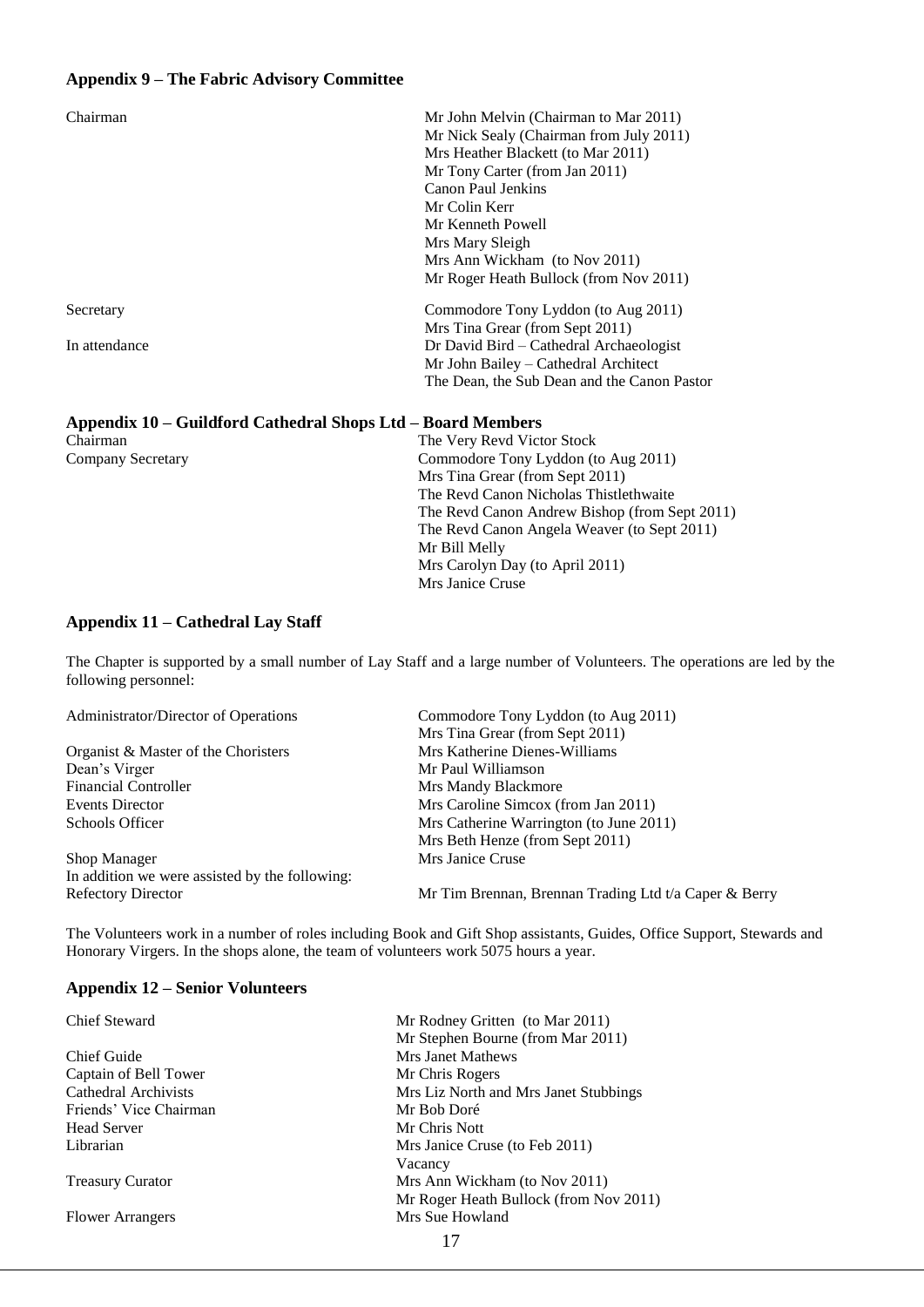### **Appendix 13** – **Cathedral Officers and Advisers**

The work of the Chapter would not be possible without support from experts in various professional fields and the following table details the Chapter's advisors:

| Architect and Surveyor    | John Bailey BA B.Arch. RIBA, AABC<br>Thomas Ford & Partners<br>177 Kirkdale<br>Sydenham<br>London SE26 4QH                            |
|---------------------------|---------------------------------------------------------------------------------------------------------------------------------------|
| Archaeological Consultant | Dr David Bird<br>14 Kings Road<br>Guildford GU1 4JW                                                                                   |
| <b>Auditors</b>           | <b>Brewers</b><br><b>Bourne House</b><br>Queen Street<br>Gomshall GU5 9LY                                                             |
| <b>Bankers</b>            | National Westminster Bank<br>PO Box 1<br>1 Stoke Road<br>Guildford GU1 3ZR                                                            |
| Cathedral Solicitor       | Duncan Elson LIB Solicitor<br><b>Charles Russell Solicitors</b><br>Buryfields House, Bury Fields,<br>Guildford, Surrey GU2 4AZ        |
| <b>Investment Adviser</b> | <b>James Stewart Smith</b><br>Charles Stanley & Co Ltd<br><b>Fairacre House</b><br>70-72 Chertsey Street<br>Guildford, Surrey GU1 4HL |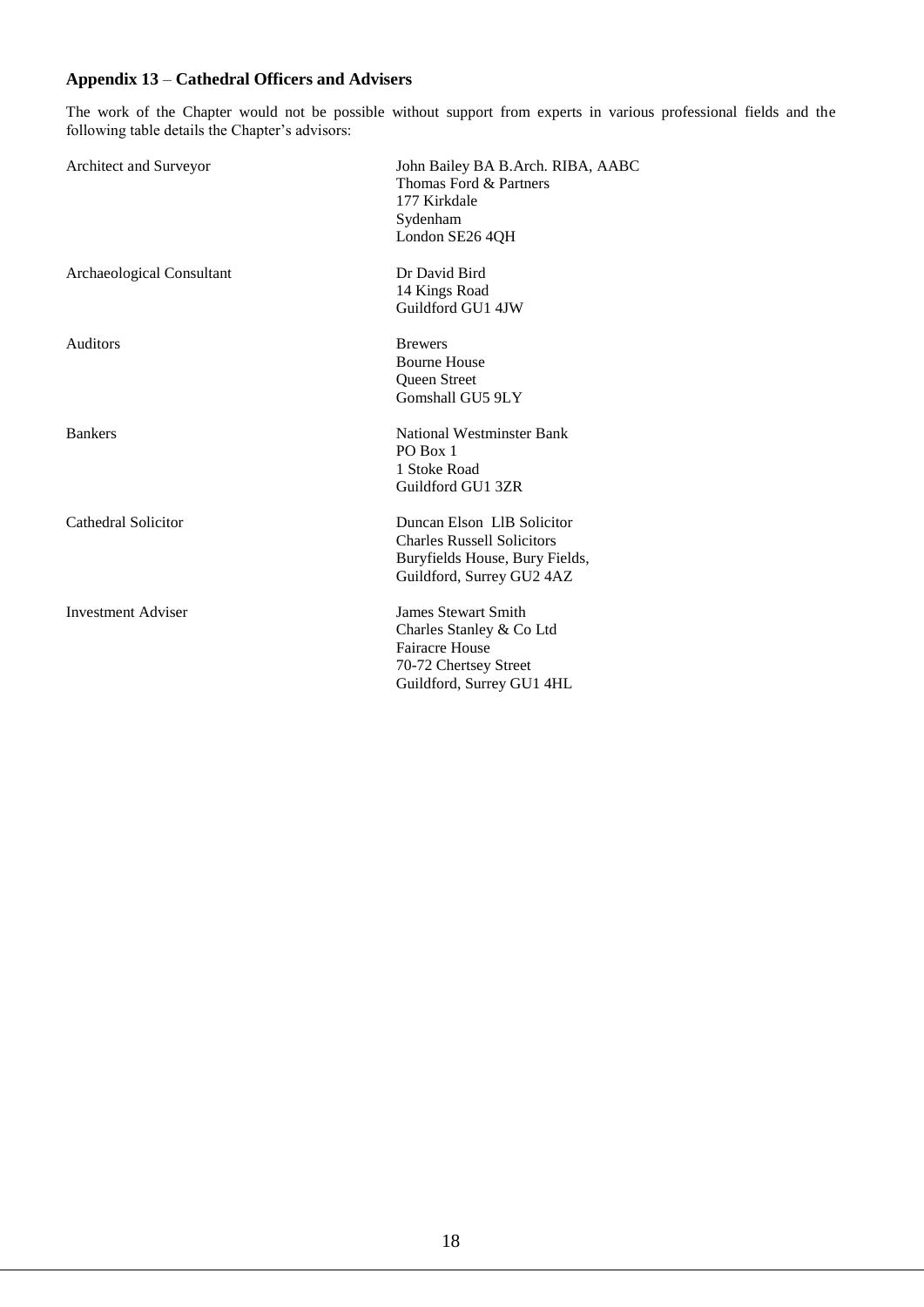#### **INDEPENDENT AUDITOR'S REPORT TO THE MEMBERS OF THE CATHEDRAL CHURCH OF THE HOLY SPIRIT - GUILDFORD**

We have audited the financial statements of Cathedral Church of the Holy Spirit – Guildford for the year ended 31 December 2011 on pages 19 to 38. The financial reporting framework that has been applied in their preparation is applicable law and United Kingdom Accounting Standards (United Kingdom Generally Accepted Accounting Practice).

This report is made solely to the Chapter, as a body, in accordance with Section 144 of the Charities Act 2011 and with regulations made under Section 154 of that Act. Our audit work has been undertaken so that we might state to the Chapter those matters we are required to state to them in an auditor's report and for no other purpose. To the fullest extent permitted by law, we do not accept or assume responsibility to anyone other than the Chapter as a body, for our audit work, for this report, or for the opinions we have formed.

#### **Respective responsibilities of the chapter auditors**

As explained more fully in the Statement of Chapter's Responsibilities, the Chapter is responsible for the preparation of financial statements which give a true and fair view.

We have been appointed as auditors under section 144 of the Charities Act 2011 and report in accordance with regulations made under section 154 of that Act. Our responsibility is to audit and express an opinion on the financial statements in accordance with applicable law and International Standards on Auditing (UK and Ireland). Those standards require us to comply with the Auditing Practices Board's (APB's) Ethical Standards for Auditors.

We report to you our opinion as to whether the financial statements give a true and fair view and are properly prepared in accordance with the regulations specified by the Church commissions under the powers given to them by Section 27 of the Cathedrals Measure 1999.

#### **Scope of the audit of the financial statements**

An audit involves obtaining evidence about the amounts and disclosures in the financial statements sufficient to give reasonable assurance that the financial statements are free from material misstatement, whether caused by fraud or error. This includes an assessment of: whether the accounting policies are appropriate to the Cathedral's circumstances and have been consistently applied and adequately disclosed; the reasonableness of significant accounting estimates made by the Chapter; and the overall presentation of the financial statements. In addition, we read all the financial and non-financial information in the annual report to identify material inconsistencies with the audited financial statements. If we become aware of any apparent material misstatements or inconsistencies we consider the implications for our report.

#### **Opinion on financial statements**

In our opinion the financial statements:

- $\triangleright$  give a true and fair view of The Cathedral Church of the Holy Spirit Guildford's affairs as at 31 December 2011 and of its incoming resources and application of resources for the year then ended;
- $\triangleright$  have been properly prepared in accordance with United Kingdom Generally Accepted Accounting Practice; and  $\triangleright$  the financial statements have been properly prepared in accordance with the regulations specified by the Church
	- Commissioners under the powers given to them by Section 27 of the Cathedrals Measure 1999.

#### **Matters on which we are required to report by exception**

We have nothing to report in respect of the following matters where the Charities Act 2011 requires us to report to you if, in our opinion:

- $\triangleright$  the information given in the Chapter's Annual Report is inconsistent in any material respect with the financial statements; or
- $\triangleright$  sufficient accounting records have not been kept; or
- $\triangleright$  the financial statements are not in agreement with the accounting records and returns; or
- we have not received all the information and explanations we require for our audit.

| Brewers                  | <b>Bourne House</b> |
|--------------------------|---------------------|
| <b>Statutory Auditor</b> | <b>Oueen Street</b> |
|                          | Gomshall            |
|                          | Surrey              |
|                          | GU5 9LY             |
| $\sim$ $\sim$            |                     |

Date

Brewers is eligible to act as an auditor in terms of section 1212 of the Companies Act 2006.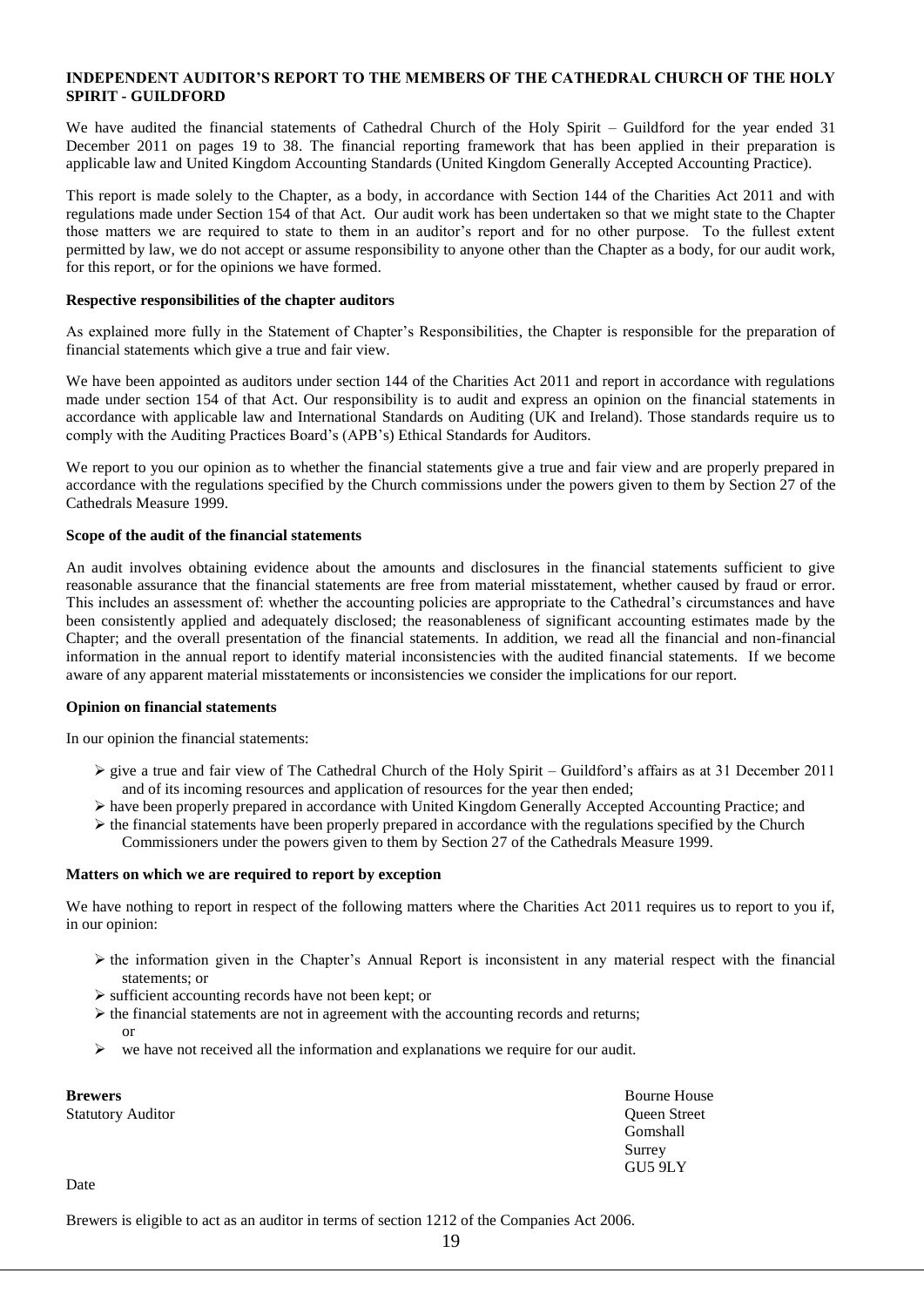**Consolidated Statement of Financial Activities**

| For the year ended 31st December 2011                                                   |                  |                                       |                           |                          | 2011            |                                          |                          |                              | 2010                              |
|-----------------------------------------------------------------------------------------|------------------|---------------------------------------|---------------------------|--------------------------|-----------------|------------------------------------------|--------------------------|------------------------------|-----------------------------------|
|                                                                                         |                  | Notes UnrestrictedRestrictedEndowment |                           |                          | <b>Total</b>    | <b>Unrestricted Restricted Endowment</b> |                          |                              | <b>Total</b>                      |
|                                                                                         |                  | <b>Funds</b>                          | <b>Funds</b>              | <b>Funds</b>             | <b>Funds</b>    | <b>Funds</b>                             | <b>Funds</b>             | <b>Funds</b>                 | <b>Funds</b>                      |
| <b>Incoming Resources</b>                                                               | 1                | £                                     | £                         | £                        | £               | £                                        | £                        | £                            | £                                 |
| Voluntary income                                                                        | (i)              | 371,429                               | 304,800                   |                          | 676,229         | 292,629                                  | 33,626                   | $\overline{a}$               | 326,255                           |
| Grants receivable                                                                       | (ii)             | 18,512                                | 179,695                   | $\overline{\phantom{a}}$ | 198,207         | $\overline{a}$                           | 216,430                  | $\qquad \qquad \blacksquare$ | 216,430                           |
| Charges and fees in the course of mission                                               | (iii)            | 54,270                                | 15,184                    | $\overline{\phantom{m}}$ | 69,454          | 50,802                                   | 12,625                   | $\overline{a}$               | 63,427                            |
| Income from activities generating funds                                                 | (iv)             | 399,480                               | 9,671                     | $\overline{\phantom{a}}$ | 409,151         | 279,541                                  | 10,424                   | $\overline{a}$               | 289,965                           |
| Income from property and investments                                                    | (v)              | 122,754                               | 12,579                    | 15,170                   | 150,503         | 139,633                                  | 7,394                    | 25,710                       | 172,737                           |
| Other income                                                                            | (vi)             | 504                                   |                           |                          | 504             | 7,166                                    |                          |                              | 7,166                             |
| <b>Total incoming resources</b>                                                         |                  | 966,949                               | 521,929                   | 15,170                   | 1,504,048       | 769,771                                  | 280,499                  | 25,710                       | 1,075,980                         |
| <b>Costs of generating funds</b>                                                        | $\boldsymbol{2}$ | (395, 417)                            | (4,089)                   |                          | (399, 506)      | (157, 543)                               | (5,781)                  |                              | (163, 324)                        |
| Net incoming resources available for mission                                            |                  | 571,532                               | 517,840                   | 15,170                   | 1,104,542       | 612,228                                  | 274,718                  | 25,710                       | 912,656                           |
| <b>Resources expended on Mission</b>                                                    | $\mathbf{3}$     |                                       |                           |                          |                 |                                          |                          |                              |                                   |
| Ministry                                                                                | (i)              |                                       | $(145,894)$ $(342,623)$   |                          | (488, 517)      |                                          | $(134,920)$ $(376,174)$  | $\overline{a}$               | (511,094)                         |
| Cathedral and precincts upkeep                                                          | (ii)             |                                       | $(241, 638)$ $(173, 573)$ |                          | (415,211)       |                                          | $(257,652)$ $(117,423)$  | $\overline{a}$               | (375, 075)                        |
| Education and outreach                                                                  | (iii)            | (22, 593)                             | (2, 414)                  |                          | (25,007)        | (22,607)                                 | (2,801)                  |                              | (25, 408)                         |
| Total resources expended on mission                                                     |                  |                                       | $(410, 125)$ $(518, 610)$ | $\blacksquare$           | (928, 735)      |                                          | $(415,179)$ $(496,398)$  | $\blacksquare$               | (911, 577)                        |
| <b>Governance costs</b>                                                                 | 4                | (18,205)                              | (1,207)                   |                          | (19, 412)       | (18,057)                                 |                          |                              | (18,057)                          |
| Total expenditure on generating funds,                                                  |                  |                                       |                           |                          |                 |                                          |                          |                              |                                   |
| mission and governance                                                                  |                  |                                       | $(823,747)$ $(523,906)$   |                          | $-$ (1,347,653) |                                          | $(590,779)$ $(502,179)$  |                              | $- (1,092,958)$                   |
| Net incoming/(outgoing) resources                                                       |                  | 143,202                               | (1,977)                   | 15,170                   | 156,395         |                                          | 178,992 (221,680)        | 25,710                       | (16,978)                          |
| Other recognised gains/(losses)                                                         |                  |                                       |                           |                          |                 |                                          |                          |                              |                                   |
| Investments Profit on disposals                                                         |                  | 5,630                                 | (329)                     | 22,801                   | 28,102          | $\overline{\phantom{a}}$                 | $\overline{\phantom{m}}$ | $\qquad \qquad \blacksquare$ |                                   |
| <b>Investments Revaluation</b>                                                          |                  | (19, 870)                             | 5,264                     | (17,646)                 | (32, 252)       | 68,580                                   | 3,436                    | 33,356                       | 105,372                           |
|                                                                                         |                  | 128,962                               | 2,958                     | 20,325                   | 152,245         |                                          | 247,572 (218,244)        | 59,066                       | 88,394                            |
| Gross transfers between funds                                                           | 14               | (88, 468)                             | 135,740                   | (47, 272)                |                 | (195,970)                                | 221,680                  | (25,710)                     |                                   |
| Net increase/(decrease) in funds                                                        |                  | 40,494                                | 138,698                   | (26,947)                 | 152,245         | 51,602                                   | 3,436                    | 33,356                       | 88,394                            |
| Funds brought forward<br><b>Recognition of Heritage Assets</b><br>Prior Year adjustment |                  | 5,670,649                             |                           | 110,198 1,021,138        | 6,801,985       | 5,540,547<br>188,500<br>(110,000)        | 106,762                  | 987,782                      | 6,635,091<br>188,500<br>(110,000) |
| <b>Funds carried forward</b>                                                            |                  | 5,711,143                             | 248,896                   | 994,191                  | 6,954,230       | 5,670,649                                | 110,198                  | 1,021,138                    | 6,801,985                         |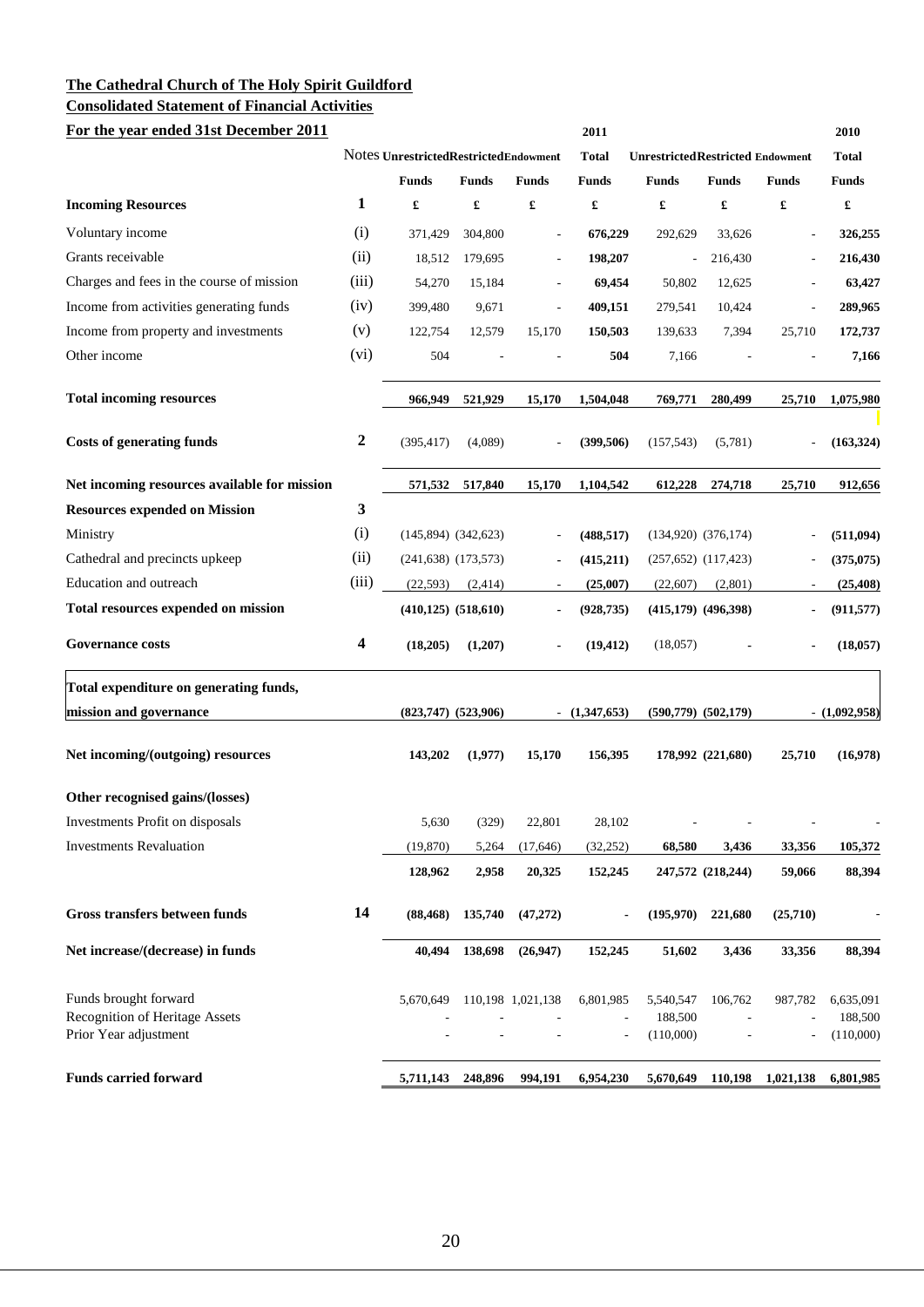| <b>Consolidated balance sheet at 31st December 2011</b> |  |  |  |
|---------------------------------------------------------|--|--|--|
|                                                         |  |  |  |

|                                                 |    |                      |                          |                                                | 2011         |                           |                          |                          | 2010                 |
|-------------------------------------------------|----|----------------------|--------------------------|------------------------------------------------|--------------|---------------------------|--------------------------|--------------------------|----------------------|
|                                                 |    |                      |                          | <b>Notes Unrestricted Restricted Endowment</b> |              | <b>Total Unrestricted</b> | <b>Restricted</b>        | <b>Endowment</b>         | <b>Total</b>         |
|                                                 |    | <b>Funds</b>         | <b>Funds</b>             | <b>Funds</b>                                   | <b>Funds</b> | <b>Funds</b>              | <b>Funds</b>             | <b>Funds</b>             | <b>Funds</b>         |
| <b>Fixed Assets</b>                             |    | $\pmb{\mathfrak{L}}$ | $\pmb{\mathfrak{L}}$     | £                                              | £            | $\pmb{\mathfrak{L}}$      | £                        | $\pmb{\mathfrak{L}}$     | $\pmb{\mathfrak{L}}$ |
| <b>Heritage Assets</b>                          | 8  | 188,500              |                          |                                                | 188,500      | 188,500                   |                          |                          | 188,500              |
| <b>Investment</b> assets                        |    |                      |                          |                                                |              |                           |                          |                          |                      |
| Investments                                     | 9  | 1,604,426            | 54,725                   | 546,629                                        | 2,205,780    | 1,599,785                 | 49,462                   | 564,274                  | 2,213,521            |
| Non investment assets                           |    |                      |                          |                                                |              |                           |                          |                          |                      |
| Property                                        | 10 | 3,635,000            |                          | 311,199                                        | 3,946,199    | 3,657,593                 | $\qquad \qquad -$        | 311,199                  | 3,968,792            |
| Equipment and plant                             | 11 | 170,407              |                          | $\overline{\phantom{a}}$                       | 170,407      | 138,273                   | ۰                        | $\overline{\phantom{a}}$ | 138,273              |
|                                                 |    | 3,805,407            | $\overline{\phantom{a}}$ | 311,199                                        | 4,116,606    | 3,795,866                 | $\overline{\phantom{a}}$ | 311,199                  | 4,107,065            |
| <b>Total fixed assets</b>                       |    | 5,598,333            | 54,725                   | 857,828                                        | 6,510,886    | 5,584,151                 | 49,462                   | 875,473                  | 6,509,086            |
| <b>Current assets</b>                           |    |                      |                          |                                                |              |                           |                          |                          |                      |
| $Stocks - goods for resale$                     |    | 13,190               |                          |                                                | 13,190       | 30,777                    |                          |                          | 30,777               |
| Debtors                                         | 12 | 161,709              |                          |                                                | 161,709      | 134,538                   |                          |                          | 134,538              |
| Short term deposits                             |    | 74,838               | 98,045                   | 136,363                                        | 309,246      | 27,959                    | 60,736                   | 145,665                  | 234,360              |
| Cash at bank and in hand                        |    | 46,933               | 96,126                   | $\overline{\phantom{a}}$                       | 143,059      | 41,186                    | $\overline{\phantom{a}}$ | $\overline{\phantom{a}}$ | 41,186               |
|                                                 |    | 296,670              | 194,171                  | 136,363                                        | 627,204      | 234,460                   | 60,736                   | 145,665                  | 440,861              |
| Liabilities due within one year                 |    |                      |                          |                                                |              |                           |                          |                          |                      |
| Creditors                                       | 13 | 183,860              | $\blacksquare$           | $\blacksquare$                                 | 183,860      | 147,962                   | $\blacksquare$           | $\blacksquare$           | 147,962              |
|                                                 |    | 183,860              | $\blacksquare$           | ۰                                              | 183,860      | 147,962                   |                          |                          | 147,962              |
| Net current assets                              |    | 112,810              | 194,171                  | 136,363                                        | 443,344      | 86,498                    | 60,736                   | 145,665                  | 292,899              |
| <b>Total assets less current</b><br>liabilities |    | 5,711,143            | 248,896                  | 994,191                                        | 6,954,230    | 5,670,649                 | 110,198                  | 1,021,138                | 6,801,985            |
| Net assets                                      |    | 5,711,143            | 248,896                  | 994,191                                        | 6,954,230    | 5,670,649                 | 110,198                  | 1,021,138                | 6,801,985            |
| <b>Funds</b>                                    | 14 |                      |                          |                                                |              |                           |                          |                          |                      |
| General fund                                    |    | 5,711,143            |                          |                                                | 5,711,143    | 5,670,649                 |                          | $\overline{\phantom{a}}$ | 5,670,649            |
| Fabric fund                                     |    |                      | 220,996                  | 230,094                                        | 451,090      |                           | 110,198                  | 245,230                  | 355,428              |
| Choir & music fund                              |    |                      | 27,900                   | 378,812                                        | 406,712      |                           |                          | 390,623                  | 390,623              |
| Mission fund                                    |    |                      |                          |                                                |              |                           |                          | $\overline{\phantom{a}}$ |                      |
| Property endowment fund                         |    |                      | ٠                        | 385,285                                        | 385,285      |                           |                          | 385,285                  | 385,285              |
|                                                 |    |                      | 5,711,143 248,896        | 994,191                                        | 6,954,230    | 5,670,649                 | 110,198                  | 1,021,138                | 6,801,985            |

**Approved by the Chapter of Guildford Cathedral and signed on its behalf** 

**……………………………………………….. ………………………………………..**

**The Very Reverend Victor Stock OAM - Dean Mrs T Grear – Director of Operations**

**Dated ………………………………………..**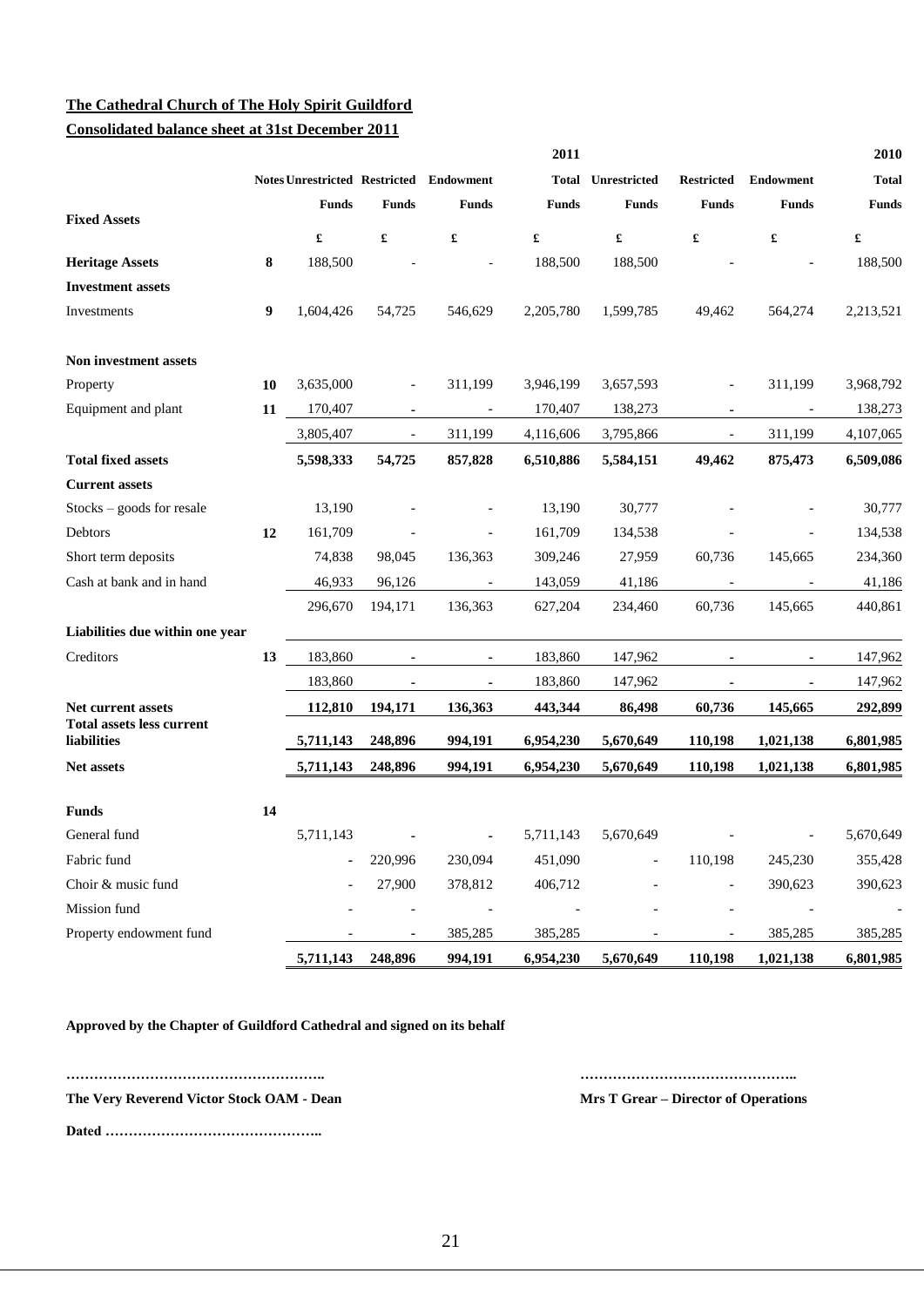# **Chapter Statement of Financial Activities**

| For the year ended 31st December 2011                          |                  |                                         |                           |                          | 2011                                                |                                          |                         |                     | 2010                 |
|----------------------------------------------------------------|------------------|-----------------------------------------|---------------------------|--------------------------|-----------------------------------------------------|------------------------------------------|-------------------------|---------------------|----------------------|
|                                                                |                  | Notes Unrestricted Restricted Endowment |                           |                          | <b>Total</b>                                        | <b>Unrestricted Restricted Endowment</b> |                         |                     | <b>Total</b>         |
|                                                                |                  | <b>Funds</b>                            | <b>Funds</b>              | <b>Funds</b>             | <b>Funds</b>                                        | <b>Funds</b>                             | <b>Funds</b>            | <b>Funds</b>        | <b>Funds</b>         |
| <b>Incoming Resources</b>                                      | 1                | £                                       | £                         | £                        | $\pmb{\mathfrak{L}}$                                | £                                        | £                       | £                   | $\pmb{\mathfrak{L}}$ |
| Voluntary income                                               | (i)              | 371,429                                 | 304,800                   |                          | 676,229                                             | 292,629                                  | 33,626                  |                     | 326,255              |
| Grants receivable                                              | (ii)             | 18,512                                  | 179,695                   | $\overline{a}$           | 198,207                                             | ÷,                                       | 216,430                 |                     | 216,430              |
| Charges and fees in the course of mission                      | (iii)            | 54,270                                  | 15,184                    |                          | 69,454                                              | 50,802                                   | 12,625                  |                     | 63,427               |
| Income from activities generating funds                        | (iv)             | 280,999                                 | 9,671                     |                          | 290,670                                             | 135,150                                  | 10,424                  |                     | 145,574              |
| Income from property and investments                           | (v)              | 138,813                                 | 12,579                    | 15,170                   | 166,562                                             | 144,733                                  | 7,394                   | 25,710              | 177,837              |
| Other income                                                   | (vi)             | 504                                     |                           |                          | 504                                                 | 7,166                                    |                         |                     | 7,166                |
| <b>Total incoming resources</b>                                |                  | 864,527                                 | 521,929                   | 15,170                   | 1,401,626                                           | 630,480                                  | 280,499                 | 25,710              | 936,689              |
| <b>Costs of generating funds</b>                               | $\boldsymbol{2}$ | (291, 268)                              | (4,089)                   |                          | (295, 357)                                          | (14,079)                                 | (5,781)                 |                     | (19, 860)            |
| Net incoming resources available for mission                   |                  | 573,259                                 | 517,840                   | 15,170                   | 1,106,269                                           | 616,401                                  | 274,718                 | 25,710              | 916,829              |
| <b>Resources expended on Mission</b>                           | 3                |                                         |                           |                          |                                                     |                                          |                         |                     |                      |
| Ministry                                                       | (i)              |                                         | $(145,894)$ $(342,623)$   |                          | (488, 517)                                          |                                          | $(134,920)$ $(376,174)$ |                     | (511,094)            |
| Cathedral and precincts upkeep                                 | (ii)             |                                         | $(241,638)$ $(173,573)$   | $\blacksquare$           | (415,211)                                           |                                          | $(257,652)$ $(117,423)$ |                     | (375,075)            |
| Education and outreach                                         | (iii)            | (22, 593)                               | (2, 414)                  | $\overline{\phantom{a}}$ | (25,007)                                            | (22,607)                                 | (2,801)                 |                     | (25, 408)            |
| Total resources expended on mission                            |                  |                                         | $(410, 125)$ $(518, 610)$ | $\blacksquare$           | (928, 735)                                          |                                          | $(415,179)$ $(496,398)$ |                     | (911, 577)           |
| <b>Governance costs</b>                                        | 4                | (18,205)                                | (1,207)                   |                          | (19, 412)                                           | (18,057)                                 |                         |                     | (18, 057)            |
| Total expenditure on generating funds,                         |                  |                                         |                           |                          |                                                     |                                          |                         |                     |                      |
| mission and governance                                         |                  |                                         | $(719,598)$ $(523,906)$   |                          | (1,243,504)                                         |                                          | $(447,315)$ $(502,179)$ | $\sim$              | (949, 494)           |
| Net incoming/(outgoing) resources                              |                  | 144,929                                 | (1,977)                   | 15,170                   | 158,122                                             |                                          | 183,165 (221,680)       | 25,710              | (12,805)             |
| Other recognised gains/(losses)                                |                  |                                         |                           |                          |                                                     |                                          |                         |                     |                      |
| Investments Profit on disposals                                |                  | 5,630                                   | (329)                     | 22,801                   | 28,102                                              |                                          |                         |                     |                      |
| <b>Investments Revaluation</b>                                 |                  | (19, 870)                               | 5,264                     | (17, 646)                | (32, 252)                                           | 68,580                                   | 3,436                   | 33,356              | 105,372              |
|                                                                |                  | 130689                                  | 2,958                     | 20,325                   | 153,972                                             |                                          | 251,745 (218,244)       | 59,066              | 92,567               |
| Gross transfers between funds                                  | 14               | (88, 468)                               | 135,740                   | (47, 272)                |                                                     | (195,970)                                | 221,680                 | (25,710)            |                      |
| Net increase/(decrease) in funds                               |                  | 42,221                                  | 138,698                   | (26, 947)                | 153,972                                             | 55,775                                   | 3,436                   | 33,356              | 92,567               |
| Funds brought forward                                          |                  | 5,668,407                               | 110,198                   | 1,021,138                | 6,799,743                                           | 5,534,132                                | 106,762                 | 987,782             | 6,628,676            |
| <b>Recognition of Heritage Assets</b><br>Prior Year adjustment | 8                |                                         |                           |                          | $\hspace{0.05cm} -\hspace{0.05cm} -\hspace{0.05cm}$ | 188,500<br>(110,000)                     |                         |                     | 188,500<br>(110,000) |
| <b>Funds carried forward</b>                                   |                  | 5,710,628                               | 248,896                   | 994,191                  | 6,953,715                                           | 5,668,407                                | 110,198                 | 1,021,138 6,799,743 |                      |
|                                                                |                  |                                         |                           |                          |                                                     |                                          |                         |                     |                      |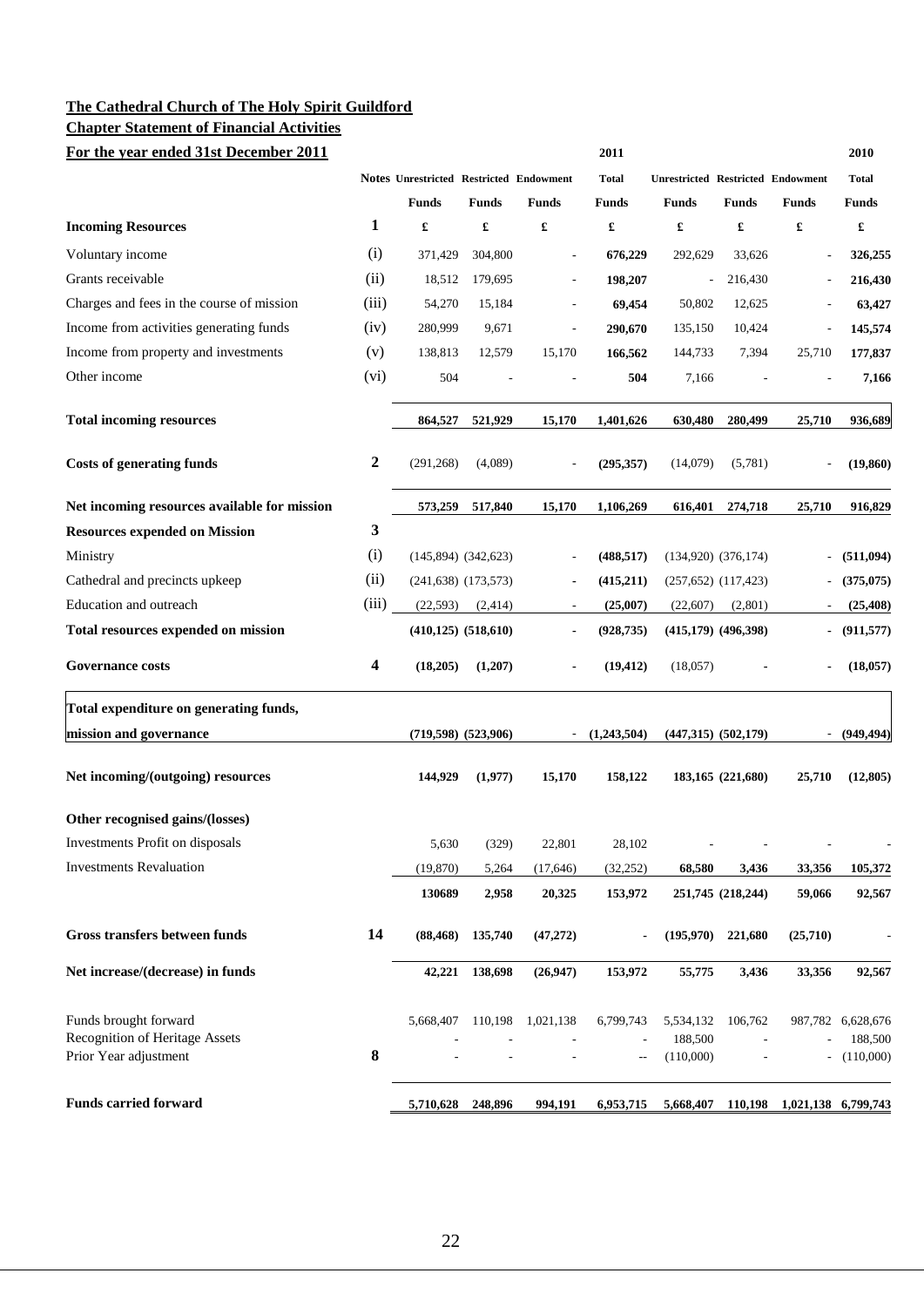**Chapter Balance Sheet at 31st December 2011**

|                                              |              |                                   |                          |                          | 2011                     |                                                |                          |                          | 2010         |
|----------------------------------------------|--------------|-----------------------------------|--------------------------|--------------------------|--------------------------|------------------------------------------------|--------------------------|--------------------------|--------------|
|                                              | <b>Notes</b> | Unrestricted Restricted Endowment |                          |                          |                          | <b>Total Unrestricted Restricted Endowment</b> |                          |                          | <b>Total</b> |
|                                              |              | <b>Funds</b>                      | <b>Funds</b>             | <b>Funds</b>             | <b>Funds</b>             | <b>Funds</b>                                   | <b>Funds</b>             | <b>Funds</b>             | <b>Funds</b> |
| <b>Fixed Assets</b>                          |              | $\pmb{\mathfrak{L}}$              | £                        | £                        | £                        | $\pmb{\mathfrak{L}}$                           | £                        | £                        | £            |
| <b>Heritage Assets</b>                       |              |                                   |                          |                          |                          |                                                |                          |                          |              |
| Treasury                                     | 8            | 188,500                           |                          |                          | 188,500                  | 188,500                                        |                          |                          | 188,500      |
| <b>Investment</b> assets                     |              |                                   |                          |                          |                          |                                                |                          |                          |              |
| Investments                                  | 9            | 1,604,426                         | 54,725                   | 546,629                  | 2,205,780                | 1,599,785                                      | 49,462                   | 564,274                  | 2,213,521    |
| Non investment assets                        |              |                                   |                          |                          |                          |                                                |                          |                          |              |
| Property                                     | <b>10</b>    | 3,635,000                         | ÷                        | 311,199                  | 3,946,199                | 3,657,593                                      | $\blacksquare$           | 311,199                  | 3,968,792    |
| Equipment and plant                          | 11           | 169,982                           | $\overline{\phantom{a}}$ | $\overline{\phantom{a}}$ | 169,982                  | 138,273                                        | $\blacksquare$           | $\blacksquare$           | 138,273      |
|                                              |              | 3,804,982                         | $\overline{\phantom{a}}$ | 311,199                  | 4,116,181                | 3,795,866                                      | $\overline{\phantom{a}}$ | 311,199                  | 4,107,065    |
| <b>Total fixed assets</b>                    |              | 5,597,908                         | 54,725                   | 857,828                  | 6,510,461                | 5,584,151                                      | 49,462                   | 875,473                  | 6,509,086    |
| <b>Current assets</b>                        |              |                                   |                          |                          |                          |                                                |                          |                          |              |
| Debtors                                      | 12           | 181,590                           |                          | $\overline{a}$           | 181,590                  | 168,634                                        |                          |                          | 168,634      |
| Short term deposits                          |              | 74,838                            | 98,045                   | 136,363                  | 309,246                  | 27,949                                         | 60,736                   | 145,665                  | 234,350      |
| Cash at bank and in hand                     |              | 35,296                            | 96,126                   | $\overline{\phantom{a}}$ | 131,422                  | 31,050                                         | $\overline{\phantom{a}}$ | $\overline{\phantom{a}}$ | 31,050       |
|                                              |              | 291,724                           | 194,171                  | 136,363                  | 622,258                  | 227,633                                        | 60,736                   | 145,665                  | 434,034      |
| Liabilities due within one year              |              |                                   |                          |                          |                          |                                                |                          |                          |              |
| Creditors                                    | 13           | 179,004                           |                          |                          | 179,004                  | 143,377                                        | $\blacksquare$           | $\blacksquare$           | 143,377      |
|                                              |              |                                   |                          |                          |                          | 143,377                                        | $\blacksquare$           | $\blacksquare$           | 143,377      |
| Net current assets                           |              | 112,721                           | 194,171                  | 136,363                  | 443,255                  | 84,256                                         | 60,736                   | 145,665                  | 290,657      |
| <b>Total assets less current liabilities</b> |              |                                   |                          |                          |                          |                                                |                          |                          |              |
| <b>Net assets</b>                            |              | 5,710,628                         | 248,896                  | 994,191                  | 6,953,715                | 5,668,407                                      | 110,198                  | 1,021,138                | 6,799,743    |
| <b>Funds</b>                                 |              |                                   |                          |                          |                          |                                                |                          |                          |              |
| General fund                                 | 14           | 5,710,628                         |                          |                          | 5,710,628                | 5.668.407                                      |                          |                          | 5.668.407    |
| Fabric fund                                  |              |                                   | 220,996                  | 230,094                  | 451,090                  |                                                | 110,198                  | 245,230                  | 355,428      |
| Choir & music fund                           |              |                                   | 27,900                   | 378,812                  | 406,712                  |                                                | $\overline{\phantom{a}}$ | 390,623                  | 390,623      |
| Mission fund                                 |              |                                   | $\overline{a}$           | $\overline{\phantom{a}}$ | $\overline{\phantom{a}}$ |                                                | $\overline{\phantom{a}}$ | $\overline{\phantom{a}}$ |              |
| Property endowment fund                      |              |                                   | $\blacksquare$           | 385,285                  | 385,285                  |                                                |                          | 385,285                  | 385,285      |
|                                              |              | 5,710,628                         | 248,896                  | 994,191                  | 6,953,715                | 5,668,407                                      | 110,198                  | 1,021,138                | 6,799,743    |

**Approved by the Chapter of Guildford Cathedral and signed on its behalf** 

**……………………………………………….. ……………………………………………….. The Very Reverend Victor Stock OAM - Dean Mrs T Grear – Director of Operations Dated …………………………………………….**

23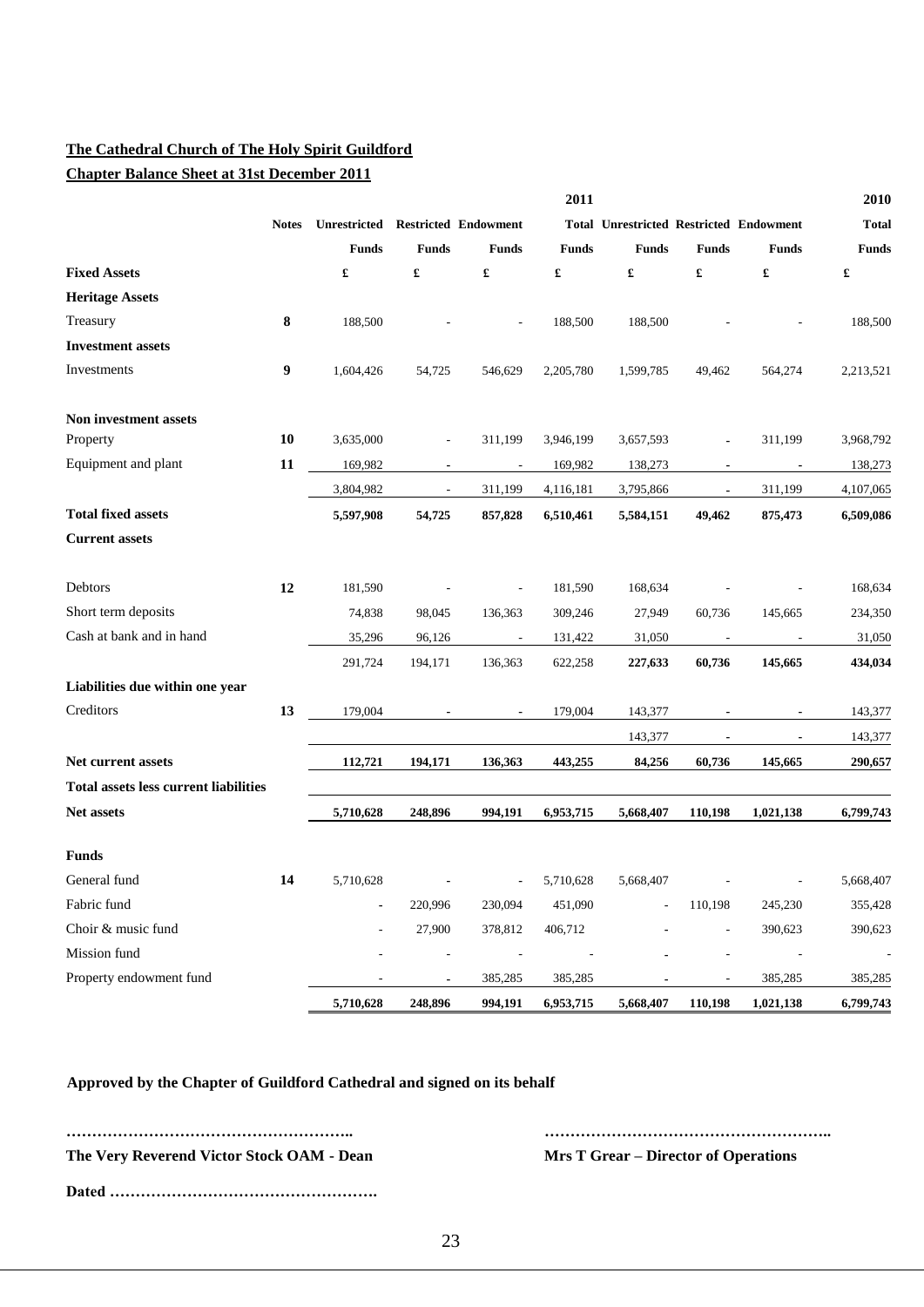#### **The Cathedral Church of the Holy Spirit Guildford Notes to the Consolidated Financial Statements For the year ended 31st December 2011**

#### **Accounting policies**

#### **Basis of Accounts Preparation**

The financial statements and report are prepared in accordance with the regulations for Accounting and Reporting by English Anglican Cathedrals prepared for the Cathedral's Administration and Finance Association in conjunction with the Association of English Cathedrals and specified by the Church Commissioners under section 27 of the Cathedrals Measure 1999. These regulations were substantially revised in December 2006 and apply to all financial years commencing on or after 1st December 2006.

The accounts consolidate the results of a subsidiary company Guildford Cathedral Shops Limited.

Under FRS1 the Cathedral is exempt from producing a cash flow as it qualifies as a small entity.

#### **Income**

Grants, donations, gift aid reclaimable, fees charged, hire charges, trading income and investment income are recorded when receivable.

Grants and donations receivable for the general purposes of the Charity are credited to Unrestricted Funds. Grants and donations for purposes restricted by the wishes of the donor are taken to Restricted Funds. Where any amounts are required to be retained as capital in accordance with the donor's wishes these are accounted for as Endowments.

Legacies are recorded when the amount receivable can be determined with reasonable certainty.

Any income subject to VAT is recorded net of VAT chargeable.

Gifts in kind are recorded at their estimated value. No value is attributed to voluntary help.

#### **Charging policy**

The Cathedral does not charge for entry to the Cathedral. To achieve this objective, every effort is made to develop earnings from commercial sources, and to attract voluntary donations from supporters and visitors. It is felt that pursuance of this policy will help many thousands of people each year to enjoy the beauty of the Cathedral, and come to know Christ better through that experience. The Cathedral is open to everyone, regardless of background or means, and it is our aim to ensure that each person receives a personal warm welcome.

#### **Donated assets**

Offers of gifts in kind are considered by the Chapter, and where appropriate by the Cathedral's Fabric Advisory Committee.

The disposal of donated assets which are deemed to have outlived their usefulness is carefully discussed in Chapter and by the Fabric Advisory Committee, and where necessary proposals are submitted to the Cathedrals Fabric Commission for England. No items are disposed of without the agreement of the FAC, and decisions of the CFCE are always complied with. In the case of such items once donated by individuals or families, surviving relatives are always informed when a decision is made in favour of disposal.

#### **Expenditure**

Expenditure is accounted for on an accruals basis. Support costs not directly attributable to particular financial activity categories are apportioned over the relevant categories on the basis of staff numbers working in each department.

The Chapter is eligible to partially recover VAT. Non-recoverable VAT is attributed to the relevant expense.

Costs of generating funds, includes both fundraising and marketing together with the gross costs of the shop.

Expenditure on mission is comprised of three categories: Ministry covering clergy stipends and housing together with the costs incurred by our choir and music department, Cathedral and Precincts upkeep covering building repairs, depreciation and utilities and Education which covers the cost of the Schools department and outward giving.

Governance costs comprise the costs of running the Cathedral, including strategic planning for its future development, external audit, legal advice and all costs of complying with constitutional and statutory requirements.

Intra-group sales and associated costs with the Cathedral's subsidiary company, Guildford Cathedral Shops Limited, are excluded from the consolidated income and expenditure.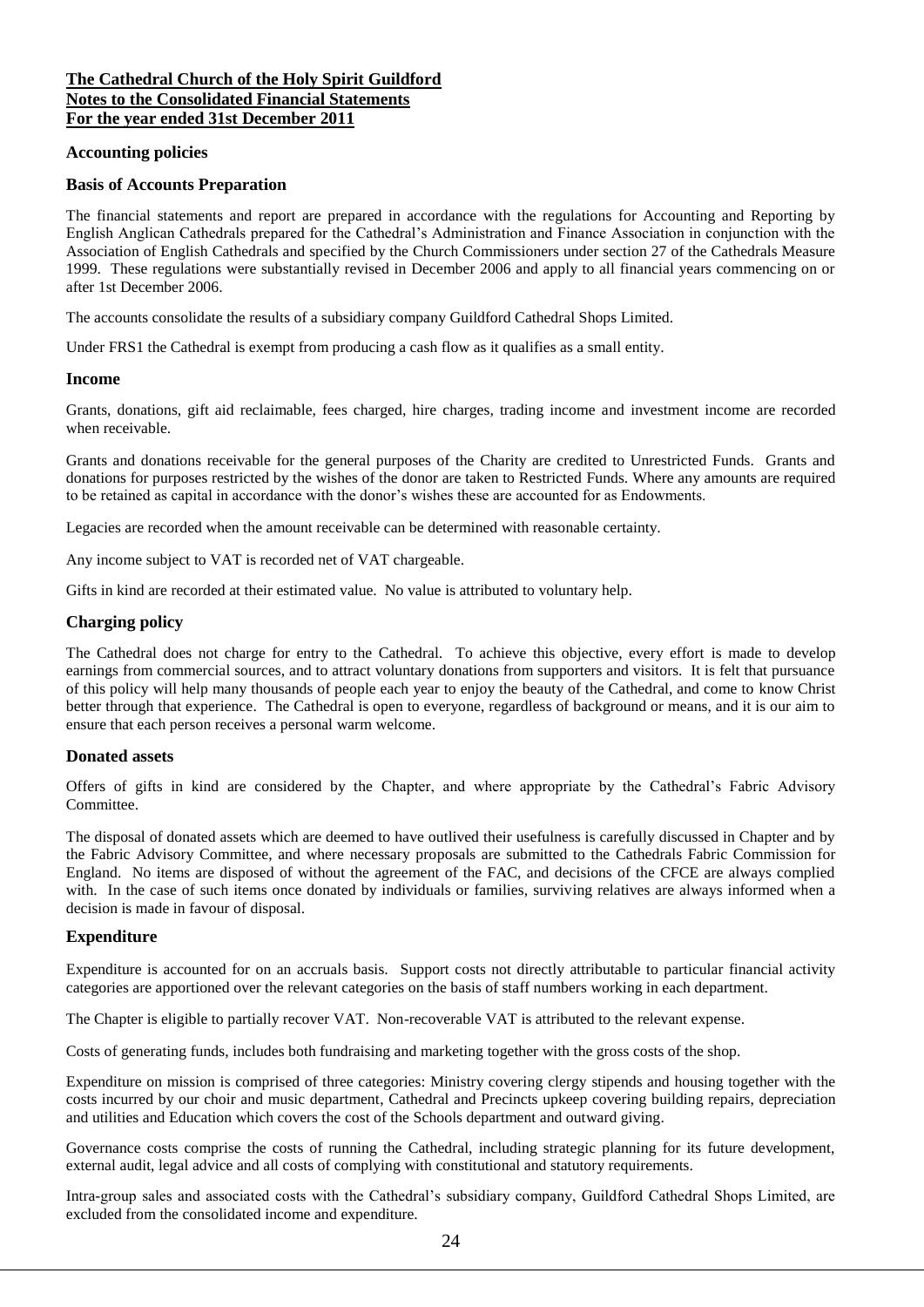#### **The Cathedral Church of the Holy Spirit Guildford Notes to the Consolidated Financial Statements For the year ended 31st December 2011**

#### **Accounting policies continued**

#### **Heritage Assets**

Heritage assets have been capitalised at a valuation carried out by a professional valuer in 2006. No depreciation is charged on these assets as they are well maintained and are not believed to have a finite useful economic life.

### **Land, Buildings, Inventory and Equipment**

The Cathedral land, Cathedral building and ancillary buildings form part of the Cathedral's Endowment and in accordance with the SORP are not included in these accounts.

Similarly, no value is attributed to items included in the inventory prepared under S13(1) of the Care of Cathedrals Measure 1990.

Fixed assets costing over £500 are capitalised in the year of purchase.

All other property is included in the balance sheet at market valuation in accordance with the regulations for Accounting and Reporting by English Anglican Cathedrals (revised December 2006). The properties were valued on 25<sup>th</sup> February  $2011$  and  $14<sup>th</sup>$  March 2011 by Clarke Gammon Wellers, Chartered Surveyors. They are only re-valued if there is a material change in the market cost.

Freehold buildings are not amortised on the basis of immateriality due to long unexpired lives and high residual values. The Cathedral has a policy and practice of regular maintenance and properties are also unlikely to suffer obsolescence. The Cathedral undertakes annual impairment reviews of all properties stated in the accounts.

Depreciation of other assets is provided at rates calculated to write off the cost or valuation of fixed assets, less their estimated residual value, over their expected useful lives on the following bases:

Furniture and fittings  $10\%$  straight line basis<br>Office and catering equipment over  $3 - 4$  years Office and catering equipment Ceremonial Garments over 25 years

#### **Operating Lease Agreements**

Rentals applicable to operating leases where substantially all of the benefits and risks of ownership remain with the lessor are charged on a straight line basis over the period of the lease.

#### **Stocks**

Stocks are items purchased for re-sale by Guildford Cathedral Shops Limited and are valued at the lower of cost or net realisable value, after making allowance for obsolete and slow moving items.

#### **Investments**

Investments are valued at the balance sheet date at their market value. Any unrealised gain/loss in the year is shown in the Statement of Financial Activities under the heading 'Other recognised gains (losses)'.

#### **Pensions**

It is the policy of the Chapter that all members of lay staff are eligible to join the Cathedral's Defined Contribution Pension Scheme that is part of the Church of England Pensions Board Church Workers Scheme.

#### **Unrestricted Funds**

Unrestricted funds are donations and incoming resources receivable or generated for the objects of the Cathedral without further specified purpose and are available as general funds.

#### **Designated Funds**

These are reserves set aside by the Dean and Chapter out of unrestricted funds for specific future purposes and projects. £79,750 has been designated for future site development costs.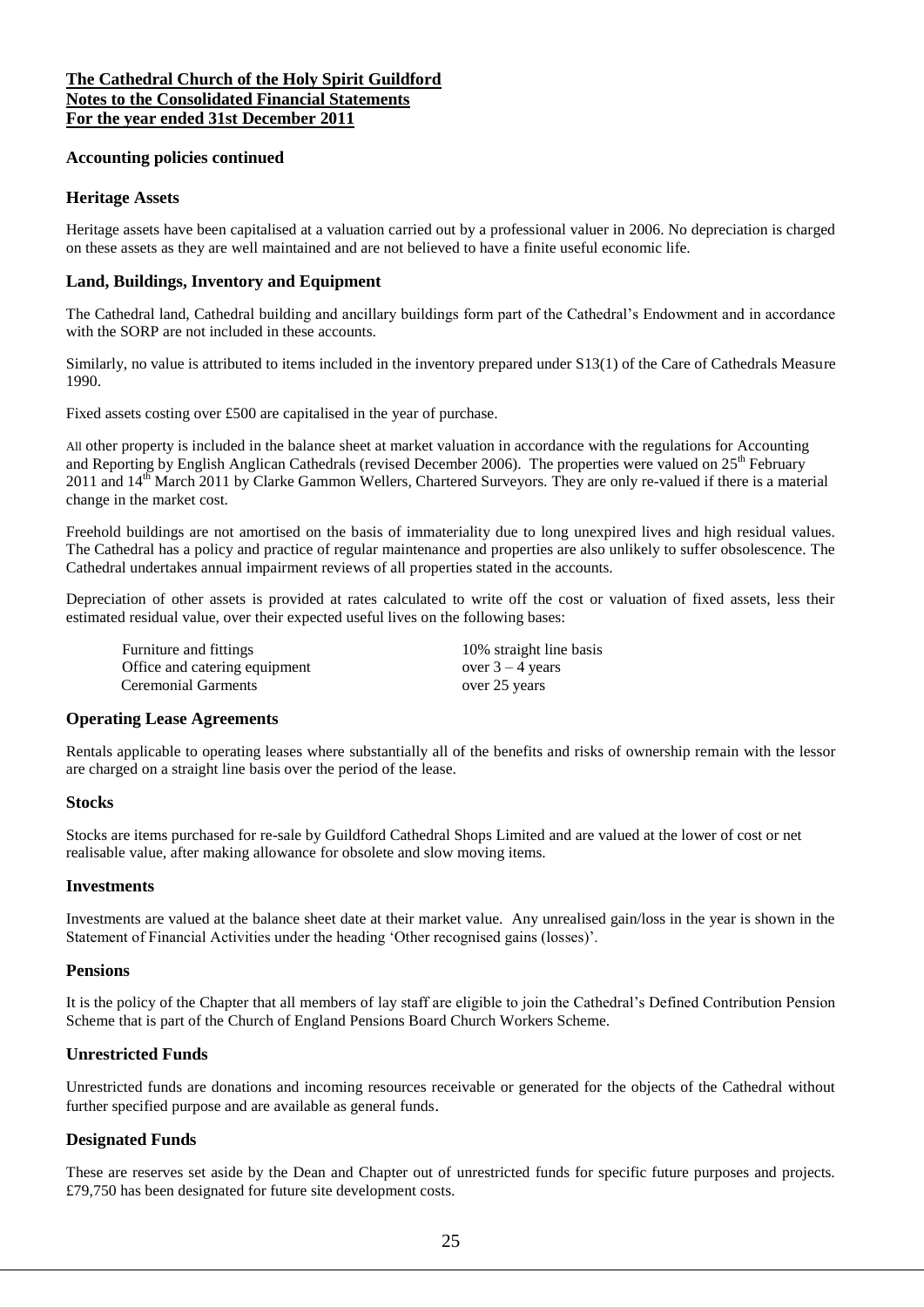### **The Cathedral Church of the Holy Spirit Guildford Notes to the Consolidated Financial Statements For the year ended 31st December 2011**

#### **Accounting policies continued**

#### **Restricted Funds**

Restricted funds are to be used for a specific purpose as laid down by the donor. Expenditure which meets criteria is charged to the fund.

#### **Endowment Funds**

- a) Property Endowment Fund The Cathedral can use these funds for the improvement or development of any property in which it has an interest (other than the Cathedral and its ancillary buildings) except for £20,000 which could be used for the choir and music.
- b) Other Endowment Capital only the income can be spent on these funds.

#### **Policy for transfer between funds**

The transfers from the General Fund to the Choir and Music Fund and the Fabric Fund represent reimbursement of any shortfall of income over expenditure, excluding any un-utilised income. The transfers from the Mission and Endowment Funds, to the General Fund, are to transfer surpluses on these funds excluding un-utilised income in the year.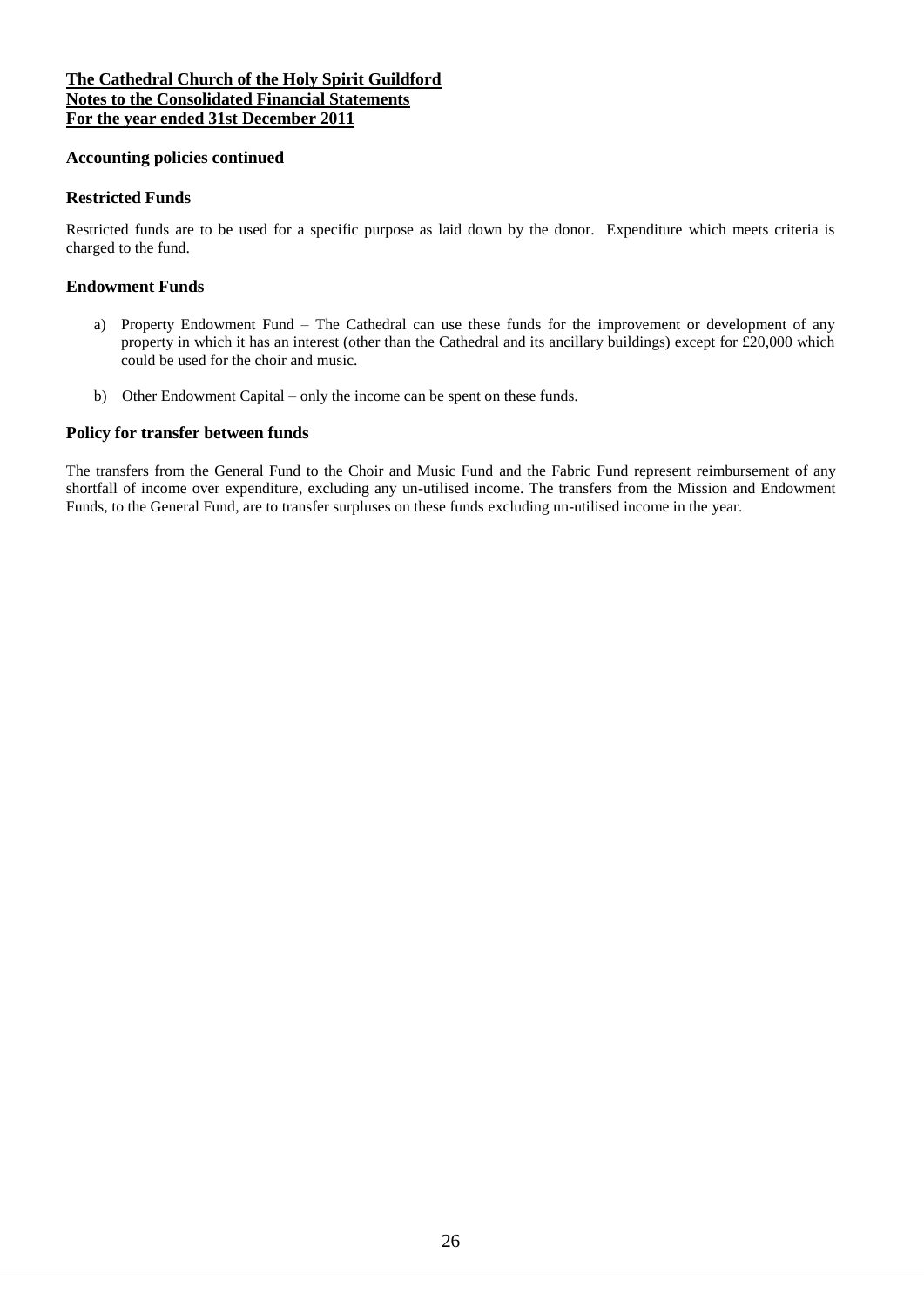#### **Notes to the Consolidated Financial Statements**

**For the year ended 31st December 2011**

| 1. Incoming resources                                                                                      |                                         | 2011           |                |                  |                          |                                       |                              | 2010         |
|------------------------------------------------------------------------------------------------------------|-----------------------------------------|----------------|----------------|------------------|--------------------------|---------------------------------------|------------------------------|--------------|
|                                                                                                            | <b>Unrestricted RestrictedEndowment</b> |                |                |                  |                          | TotalUnrestricted RestrictedEndowment |                              | <b>Total</b> |
|                                                                                                            | <b>Funds</b>                            | <b>Funds</b>   | <b>Funds</b>   | <b>Funds</b>     | <b>Funds</b>             | <b>Funds</b>                          | <b>Funds</b>                 | <b>Funds</b> |
| (i) Voluntary income                                                                                       | £                                       | £              | £              | £                | $\pmb{\mathfrak{L}}$     | $\pmb{\mathfrak{L}}$                  | £                            | £            |
| Congregational collections and giving                                                                      | 155,122                                 |                | $\overline{a}$ | 155,122          | 160,487                  |                                       |                              | 160,487      |
| Link scheme                                                                                                | 1,680                                   |                |                | 1,680            | 1,820                    |                                       |                              | 1,820        |
| Votive candles                                                                                             | 7,444                                   |                |                | 7,444            | 7,970                    |                                       | $\overline{a}$               | 7,970        |
| Donations                                                                                                  | 81,445                                  | 147,746        | $\blacksquare$ | 229,191          | 50,516                   | 32,595                                |                              | 83,111       |
| Patrons donations                                                                                          | $\overline{a}$                          | 123,805        |                | 123,805          | $\overline{\phantom{a}}$ |                                       |                              |              |
| Tax recoverable under gift aid on voluntary donations                                                      | 42,837                                  | 3,048          |                | 45,885           | 42,984                   | 1,031                                 |                              | 44,015       |
| Tax recoverable under gift aid on Patrons donations                                                        | $\overline{a}$                          | 25,201         | ÷              | 25,201           | $\overline{\phantom{a}}$ |                                       |                              |              |
| Income from Friends and local trusts                                                                       | 500                                     | $\overline{a}$ |                | 500              | 20                       |                                       |                              | 20           |
| Legacies                                                                                                   | 82,401                                  | 5,000          | ä,             | 87,401           | 28,832                   |                                       |                              | 28,832       |
|                                                                                                            | 371,429                                 | 304,800        |                | 676,229          | 292,629                  | 33,626                                |                              | 326,255      |
| (ii) Grants receivable                                                                                     |                                         |                |                |                  |                          |                                       |                              |              |
| Church Commissioners for clergy stipends (3)                                                               | 18,512                                  | 106,638        | $\blacksquare$ | 125,150          | $\overline{a}$           | 108,883                               |                              | 108,883      |
| Church Commissioners for lay staff salaries                                                                |                                         | 60,884         |                | 60,884           |                          | 70,813                                | $\overline{a}$               | 70,813       |
| Diocesan grants for University Chaplain stipend                                                            | $\blacksquare$                          | 12,173         | $\blacksquare$ | 12,173           | $\overline{\phantom{a}}$ | 36,734                                | $\qquad \qquad \blacksquare$ | 36,734       |
|                                                                                                            | 18,512                                  | 179,695        | $\blacksquare$ | 198,207          | ٠                        | 216,430                               | ×,                           | 216,430      |
| (iii) Charges and fees in the course of mission                                                            |                                         |                |                |                  |                          |                                       |                              |              |
| <b>Education</b> workshops                                                                                 | 4,868                                   |                | ۰              | 4,868            | 5,182                    |                                       |                              | 5,182        |
| Special services                                                                                           | 49,402                                  | 15,184         |                | 64,586           | 45,620                   | 12,625                                | $\overline{\phantom{a}}$     | 58,245       |
|                                                                                                            | 54,270                                  | 15,184         |                | 69,454           | 50,802                   | 12,625                                |                              | 63,427       |
| (iv) Income from activities generating funds                                                               |                                         |                |                |                  |                          |                                       |                              |              |
| Gross income of shop                                                                                       | 118,481                                 |                |                | 118,481          | 144,391                  |                                       |                              | 144,391      |
| Gross income of refectory                                                                                  | 55,909                                  |                |                | 55,909           | 52,255                   |                                       |                              | 52,255       |
| Hiring to businesses                                                                                       | 89,003                                  | 4,068          |                | 93,071           | 77,905                   | 5,190                                 |                              | 83.095       |
| Cathedral events - Jubilee                                                                                 | 128,362                                 |                |                | 128,362          | 10                       |                                       |                              | 10           |
| Art Exhibitions                                                                                            | 7,725                                   |                |                | 7,725            | 3,100                    |                                       | $\overline{\phantom{0}}$     | 3,100        |
| Concerts, recitals and CDs                                                                                 | -                                       | 5,603          |                | 5,603            | 1,880                    | 5,234                                 |                              | 7,114        |
|                                                                                                            | 399,480                                 | 9,671          |                | 409,151          | 279,541                  | 10,424                                |                              | 289,965      |
| (v) Income from property and investments                                                                   |                                         |                |                |                  |                          |                                       |                              |              |
| Rents and utility charges                                                                                  | 48,614                                  | 10,367         |                | 58,981           | 53,736                   | 5,259                                 |                              | 58,995       |
| Investment income                                                                                          | 73,362                                  | 2,212          | 15,170         | 90,744           | 85,220                   | 2,135                                 | 25,710                       | 113,065      |
| Interest receivable on short term deposits                                                                 | 778                                     | $\blacksquare$ | $\blacksquare$ | 778              | 677                      | $\blacksquare$                        | ٠                            | 677          |
|                                                                                                            | 122,754                                 | 12,579         | 15,170         | 150,503          | 139,633                  | 7,394                                 | 25,710                       | 172,737      |
| (vi) Other income<br>Music Development Fund – repayment<br>of fund raising costs incurred in earlier years |                                         |                |                |                  | 7,166                    |                                       |                              | 7,166        |
| Profit on sale of assets                                                                                   | 504                                     |                | ٠              | 504              |                          |                                       | $\blacksquare$               |              |
|                                                                                                            | 504                                     | ۰              | $\blacksquare$ | 504              | 7,166                    | $\blacksquare$                        | ٠                            | 7,166        |
|                                                                                                            | 966,949                                 | 521,929        |                | 15,170 1,504,048 | 769,771                  | 280,499                               | 25,710                       | 1,075,980    |
|                                                                                                            |                                         |                |                |                  |                          |                                       |                              |              |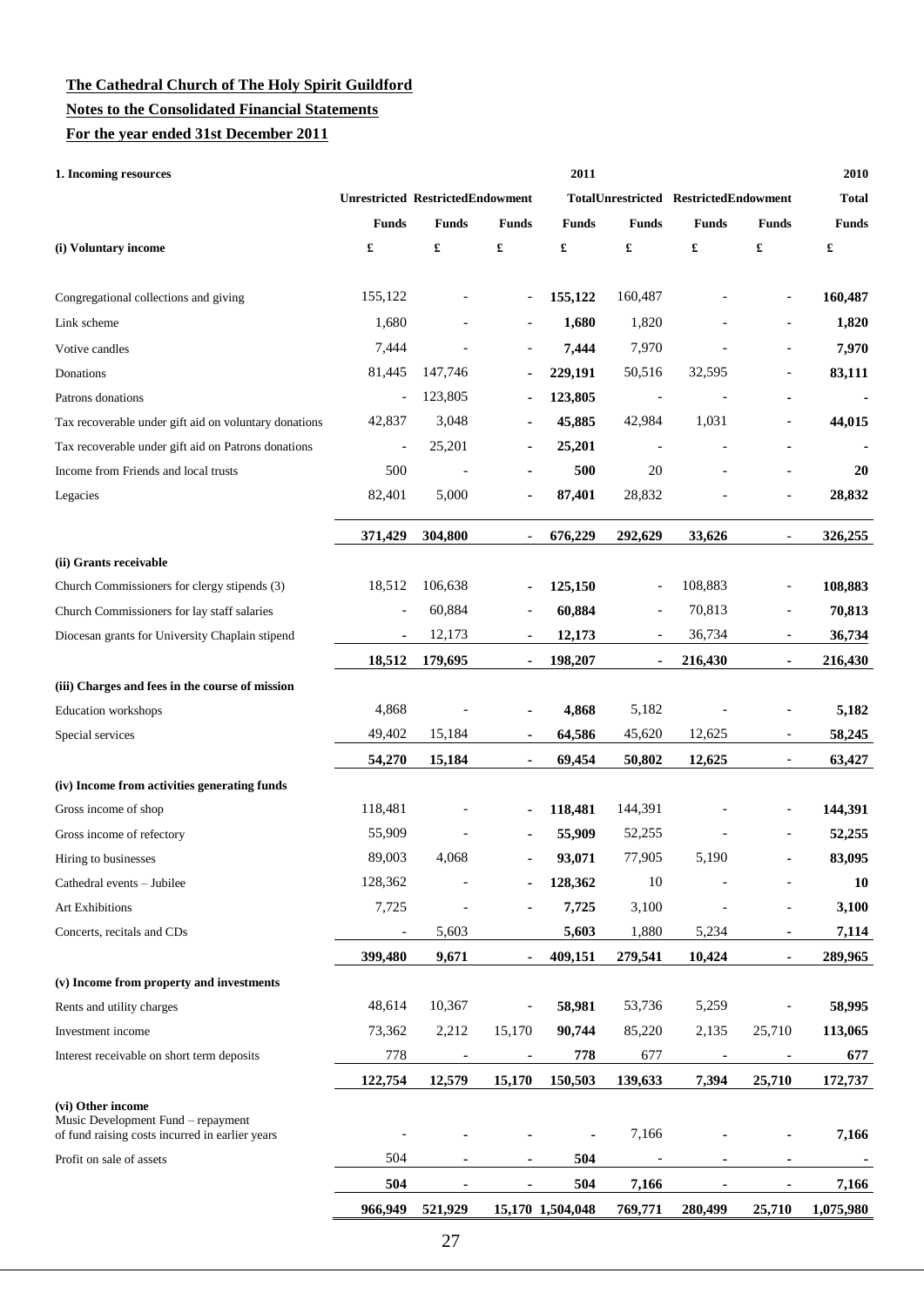### **The Cathedral Church of The Holy Spirit Guildford Notes to the Consolidated Financial Statements**

**For the year ended 31st December 2011**

### **2. Costs of generating funds 2011 2010**

| $\omega$ . Costs of generating funds    |                          |                          |                                          | 40 L L       |                                                |              |              | 401 V        |
|-----------------------------------------|--------------------------|--------------------------|------------------------------------------|--------------|------------------------------------------------|--------------|--------------|--------------|
|                                         |                          |                          | <b>Unrestricted Restricted Endowment</b> |              | <b>Total Unrestricted Restricted Endowment</b> |              |              | <b>Total</b> |
|                                         | <b>Funds</b>             | <b>Funds</b>             | <b>Funds</b>                             | <b>Funds</b> | <b>Funds</b>                                   | <b>Funds</b> | <b>Funds</b> | <b>Funds</b> |
|                                         | £                        | £                        | £                                        | £            | £                                              | £            | £            | £            |
| Facilities for visitors                 | 11,772                   | 556                      | $\overline{\phantom{a}}$                 | 12,328       | 8,591                                          | 229          | ۰.           | 8,820        |
| Gross costs of shop                     | 104,149                  | $\overline{\phantom{a}}$ | $\overline{\phantom{a}}$                 | 104,149      | 143,464                                        |              |              | 143,464      |
| Jubilee fundraising                     | 82,656                   | $\overline{\phantom{a}}$ | $\overline{\phantom{a}}$                 | 82,656       | 1,251                                          | 173          | ٠            | 1,424        |
| <b>Art Exhibitions</b>                  | 6,120                    | ٠                        | $\overline{\phantom{a}}$                 | 6,120        | 41                                             |              |              | 41           |
| General marketing & Events dept costs   | 58,043                   | $\overline{\phantom{a}}$ | $\overline{\phantom{a}}$                 | 58,043       | 2,021                                          | 359          |              | 2,380        |
| <b>Fundraising Consultants</b>          | 130,243                  | $\overline{\phantom{a}}$ | $\overline{\phantom{a}}$                 | 130,243      |                                                |              |              |              |
| Performing rights and CD costs and fees | $\overline{\phantom{a}}$ | 3,533                    | $\overline{\phantom{a}}$                 | 3,533        | $\overline{\phantom{a}}$                       | 5,020        |              | 5,020        |
| First Aid                               | 2,434                    |                          | $\overline{\phantom{a}}$                 | 2,434        | 2,175                                          |              |              | 2,175        |
|                                         | 395,417                  | 4,089                    | ٠                                        | 399,506      | 157,543                                        | 5,781        |              | 163,324      |
|                                         |                          |                          |                                          |              |                                                |              |              |              |

|              |                                                                                            | 2011                                     |              |                                       |                                      | 2010                                                     |
|--------------|--------------------------------------------------------------------------------------------|------------------------------------------|--------------|---------------------------------------|--------------------------------------|----------------------------------------------------------|
|              |                                                                                            |                                          |              |                                       |                                      | <b>Total</b>                                             |
| <b>Funds</b> | <b>Funds</b>                                                                               | <b>Funds</b>                             | <b>Funds</b> | <b>Funds</b>                          | <b>Funds</b>                         | <b>Funds</b>                                             |
|              |                                                                                            |                                          |              |                                       |                                      |                                                          |
| 119,691      | $\overline{\phantom{a}}$                                                                   |                                          |              | 145,617                               | ۰.                                   | 150,915                                                  |
| ۰            | $\overline{\phantom{a}}$                                                                   |                                          |              |                                       |                                      | 23,346                                                   |
| ۰            | $\overline{\phantom{a}}$                                                                   |                                          |              | ٠                                     | ٠                                    | 41,564                                                   |
| 174,074      | $\overline{\phantom{a}}$                                                                   | 174,074                                  | 121          | 172,958                               |                                      | 173,079                                                  |
| 48,858       | $\overline{\phantom{a}}$                                                                   | 126,728                                  |              |                                       | ۰.                                   | 122,190                                                  |
| 342,623      | $\blacksquare$                                                                             | 488,517                                  |              | 376,174                               |                                      | 511,094                                                  |
|              |                                                                                            |                                          |              |                                       |                                      |                                                          |
|              | <b>Funds</b><br>5,175<br>24,086<br>38,763<br>$\overline{\phantom{0}}$<br>77,870<br>145,894 | <b>Unrestricted Restricted Endowment</b> |              | 124,866<br>24,086<br>38,763<br>64,591 | 5,298<br>23,346<br>41,564<br>134,920 | <b>Total Unrestricted Restricted Endowment</b><br>57,599 |

|                                         | 241,638 | 173,573                  | ٠                        | 415,211 | 257,652 | 117,423 | ٠                        | 375,075 |
|-----------------------------------------|---------|--------------------------|--------------------------|---------|---------|---------|--------------------------|---------|
| Support costs                           | 20.237  | 12.697                   | $\overline{\phantom{a}}$ | 32,934  | 16,525  | 14.736  | $\overline{\phantom{0}}$ | 31,261  |
| Depreciation                            | 32,184  | ٠                        | $\overline{\phantom{a}}$ | 32,184  | 22,002  |         | -                        | 22,002  |
| Precinct security and gardens upkeep    | 21,195  | $\blacksquare$           | $\overline{\phantom{a}}$ | 21,195  | 25,254  |         | $\overline{\phantom{0}}$ | 25,254  |
| Cathedral water rates                   | 7,922   | $\blacksquare$           | $\overline{\phantom{a}}$ | 7,922   | 7,139   |         | -                        | 7,139   |
| Cathedral light and heat                | 38,028  | $\blacksquare$           | $\overline{\phantom{a}}$ | 38,028  | 48,355  |         | -                        | 48,355  |
| Cathedral insurance                     | 1,135   | 26,374                   | $\overline{\phantom{a}}$ | 27,509  | 2,660   | 22,463  | $\overline{\phantom{0}}$ | 25,123  |
| Costs re proposed development           | 6,761   | $\overline{\phantom{a}}$ | $\overline{\phantom{a}}$ | 6,761   |         |         |                          |         |
| Major Cathedral repairs and restoration | $ \,$   | 17,755                   | $\overline{\phantom{a}}$ | 17,755  |         |         |                          |         |
| Maintenance and interior upkeep         | 114,176 | 116,747                  | $\overline{\phantom{a}}$ | 230,923 | 135,717 | 80,224  | $\overline{\phantom{0}}$ | 215,941 |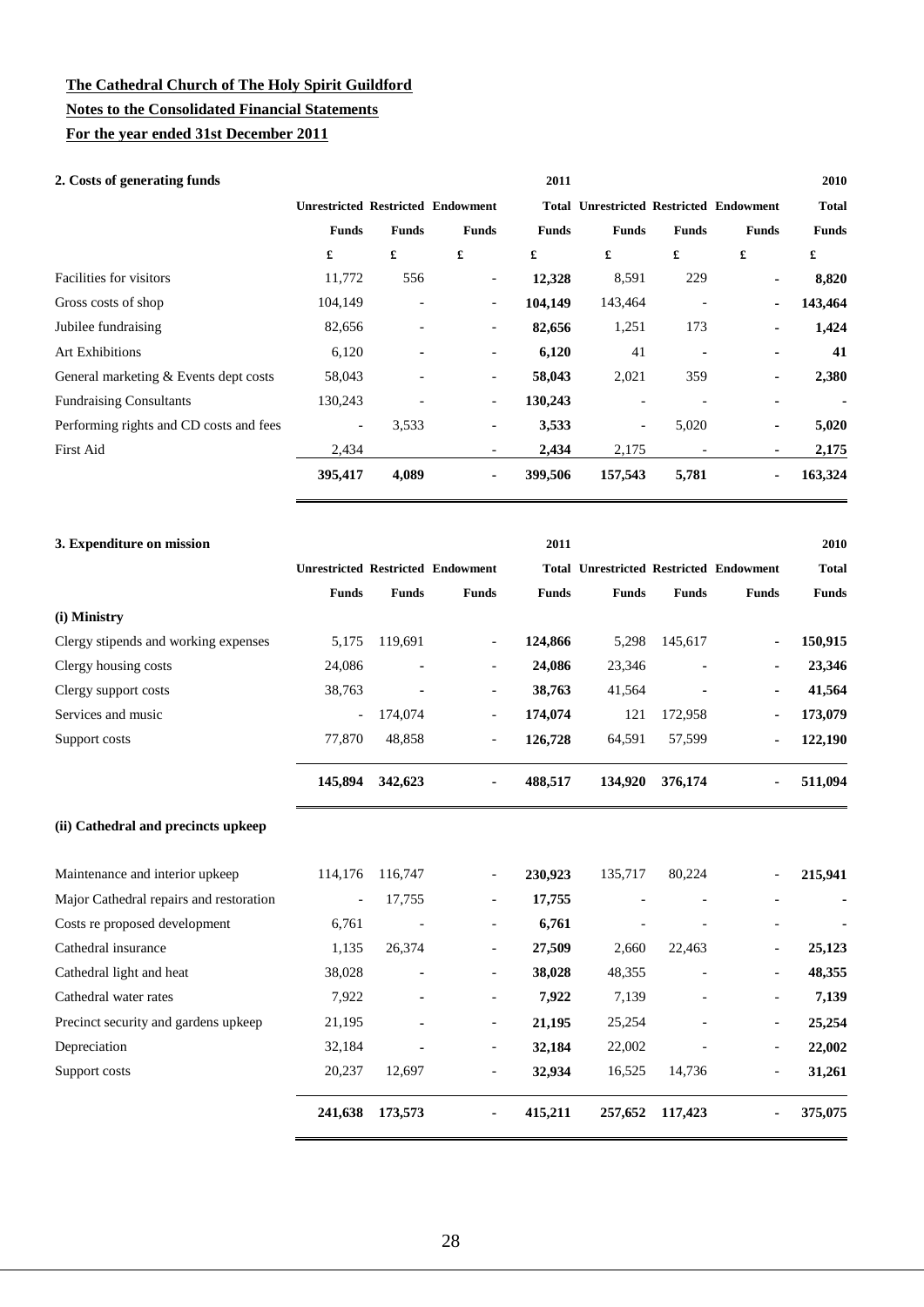### **Notes to the Consolidated Financial Statements**

### **For the year ended 31st December 2011**

| 3. Expenditure on mission (continued)   |              |                      |                                          | 2011         |                                                |              |                      | 2010                 |
|-----------------------------------------|--------------|----------------------|------------------------------------------|--------------|------------------------------------------------|--------------|----------------------|----------------------|
|                                         |              |                      | <b>Unrestricted Restricted Endowment</b> |              | <b>Total Unrestricted Restricted Endowment</b> |              |                      | <b>Total</b>         |
|                                         | <b>Funds</b> | <b>Funds</b>         | <b>Funds</b>                             | <b>Funds</b> | <b>Funds</b>                                   | <b>Funds</b> | <b>Funds</b>         | <b>Funds</b>         |
| (iii) Education and outreach            | £            | $\pmb{\mathfrak{L}}$ | £                                        | £            | £                                              | £            | $\pmb{\mathfrak{L}}$ | $\pmb{\mathfrak{L}}$ |
| <b>Educational activities</b>           | 11,063       |                      | ٠                                        | 11,063       | 11,460                                         |              |                      | 11,460               |
| Charitable and other giving             | 7,683        |                      |                                          | 7,683        | 8,005                                          |              |                      | 8,005                |
| Support costs                           | 3,847        | 2,414                | ٠                                        | 6,261        | 3,142                                          | 2,801        | ä,                   | 5,943                |
|                                         | 22,593       | 2,414                |                                          | 25,007       | 22,607                                         | 2,801        |                      | 25,408               |
| <b>Total expenditure on mission</b>     | 410,125      | 518,610              | ٠                                        | 928,735      | 415,179                                        | 496,398      |                      | 911,577              |
| 4. Governance costs                     |              |                      |                                          |              |                                                |              |                      |                      |
| Audit and accountancy                   | 6,841        |                      |                                          | 6,841        | 6,210                                          |              |                      | 6,210                |
| Personnel costs                         | 9,440        |                      |                                          | 9,440        | 8,876                                          |              |                      | 8,876                |
| Support costs                           | 1,924        | 1,207                |                                          | 3,131        | 2,971                                          |              | $\blacksquare$       | 2,971                |
|                                         | 18,205       | 1,207                | ۰                                        | 19,412       | 18,057                                         |              | ٠                    | 18,057               |
| 5. Support costs                        |              |                      |                                          |              |                                                |              |                      |                      |
| Administration expenses                 | 46,297       | 2,523                |                                          | 48,820       | 47,384                                         |              |                      | 47,384               |
| <b>Bank</b> charges                     | 3,348        |                      |                                          | 3,348        | 1,907                                          |              |                      | 1,907                |
| Personnel and training                  | 38,877       | 61,440               |                                          | 100,317      | 22,517                                         | 70,813       |                      | 93,330               |
| Sundry including information technology | 15,356       | 1,213                |                                          | 16,569       | 14,020                                         | 5,724        |                      | 19,744               |
|                                         | 103,878      | 65,176               | ٠                                        | 169,054      | 85,828                                         | 76,537       | $\blacksquare$       | 162,365              |

The support costs have been allocated between departments according to the number of people employed in that department.

### **Annual Commitments under non cancellable leases**

|                      | 2012                | 2011          |
|----------------------|---------------------|---------------|
|                      | £                   | ىل            |
| Under 1 year         | -                   | -             |
| 2-5 years            | 6,280               | 7,501         |
| Greater than 5 years | <u>in the state</u> | $\frac{1}{2}$ |
|                      | 6,280               | 7,501         |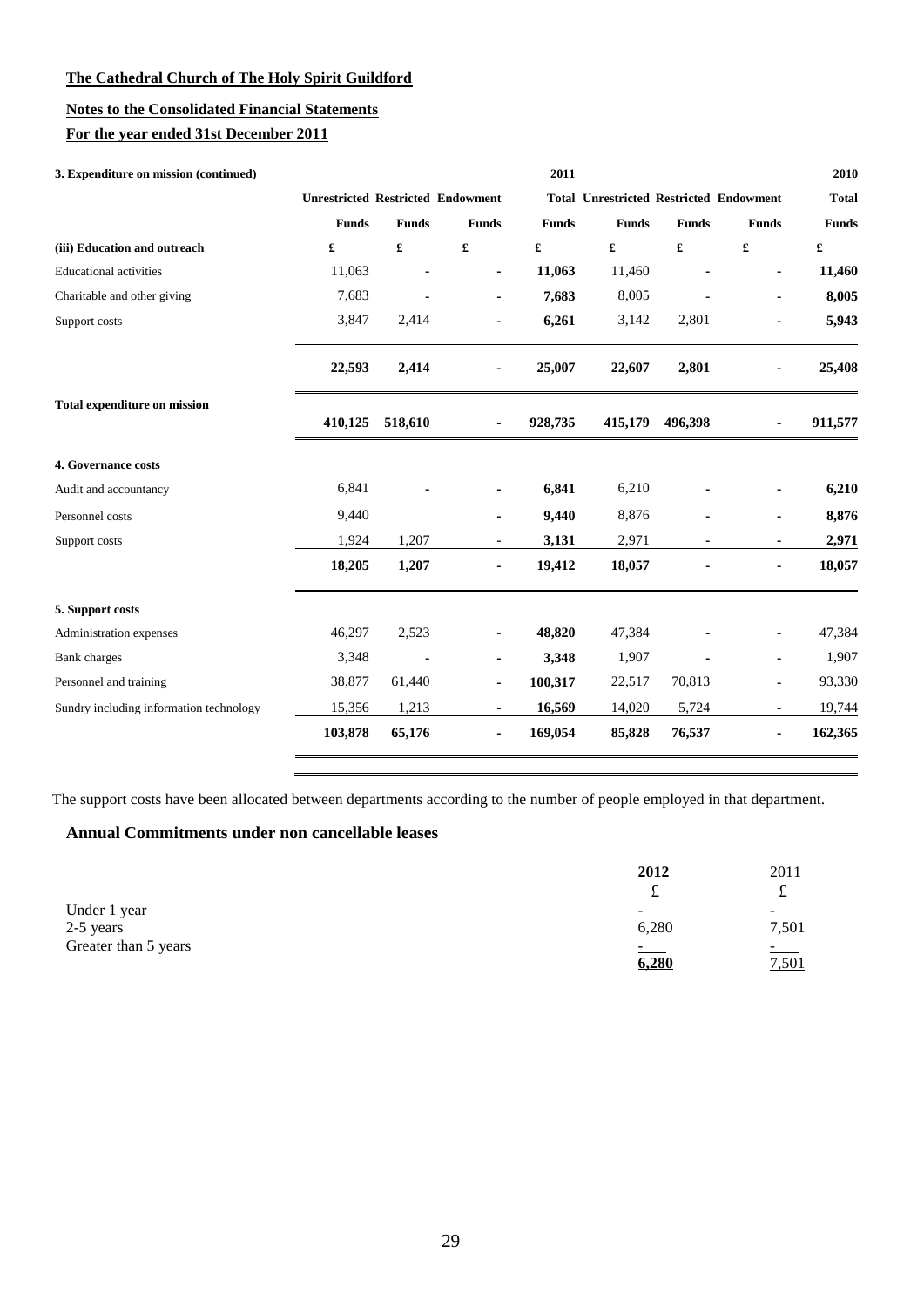#### **Notes to the Chapter Financial Statements**

**For the year ended 31st December 2011**

| 1. Incoming resources                                                                                      | 2011                                    |                |                          |                  |                          |                                       |                |              |  |
|------------------------------------------------------------------------------------------------------------|-----------------------------------------|----------------|--------------------------|------------------|--------------------------|---------------------------------------|----------------|--------------|--|
|                                                                                                            | <b>Unrestricted RestrictedEndowment</b> |                |                          |                  |                          | TotalUnrestricted RestrictedEndowment |                | <b>Total</b> |  |
|                                                                                                            | <b>Funds</b>                            | <b>Funds</b>   | <b>Funds</b>             | <b>Funds</b>     | <b>Funds</b>             | <b>Funds</b>                          | <b>Funds</b>   | <b>Funds</b> |  |
| (i) Voluntary income                                                                                       | $\pmb{\mathfrak{L}}$                    | £              | £                        | £                | £                        | £                                     | £              | £            |  |
| Congregational collections and giving                                                                      | 155,122                                 |                | $\overline{\phantom{a}}$ | 155,122          | 160,487                  |                                       |                | 160,487      |  |
| Link scheme                                                                                                | 1,680                                   |                |                          | 1,680            | 1,820                    |                                       |                | 1,820        |  |
| Votive candles                                                                                             | 7,444                                   | $\overline{a}$ | $\overline{\phantom{0}}$ | 7,444            | 7,970                    | ÷,                                    | $\overline{a}$ | 7,970        |  |
| Donations                                                                                                  | 81,445                                  | 147,746        |                          | 229,191          | 50,516                   | 32,595                                |                | 83,111       |  |
| Patrons donations                                                                                          | $\overline{\phantom{a}}$                | 123,805        |                          | 123,805          | $\overline{\phantom{a}}$ |                                       |                |              |  |
| Tax recoverable under gift aid on voluntary donations                                                      | 42,837                                  | 3,048          | $\blacksquare$           | 45,885           | 42,984                   | 1,031                                 |                | 44,015       |  |
| Tax recoverable under gift aid on Patrons donations                                                        | $\overline{\phantom{a}}$                | 25,201         |                          | 25,201           | $\overline{\phantom{a}}$ |                                       |                |              |  |
| Income from Friends and local trusts                                                                       | 500                                     |                |                          | 500              | 20                       |                                       |                | 20           |  |
| Legacies                                                                                                   | 82,401                                  | 5,000          | ×,                       | 87,401           | 28,832                   |                                       |                | 28,832       |  |
|                                                                                                            | 371,429                                 | 304,800        |                          | 676,229          | 292,629                  | 33,626                                |                | 326,255      |  |
| (ii) Grants receivable                                                                                     |                                         |                |                          |                  |                          |                                       |                |              |  |
| Church Commissioners for clergy stipends (3)                                                               | 18,512                                  | 106,638        |                          | 125,150          |                          | 108,883                               |                | 108,883      |  |
| Church Commissioners for lay staff salaries                                                                |                                         | 60,884         |                          | 60,884           | $\overline{\phantom{a}}$ | 70,813                                | $\overline{a}$ | 70,813       |  |
| Diocesan grants for University Chaplain stipend                                                            | $\blacksquare$                          | 12,173         | $\blacksquare$           | 12,173           | $\overline{\phantom{a}}$ | 36,734                                | -              | 36,734       |  |
|                                                                                                            | 18,512                                  | 179,695        |                          | 198,207          |                          | 216,430                               | ٠              | 216,430      |  |
| (iii) Charges and fees in the course of mission                                                            |                                         |                |                          |                  |                          |                                       |                |              |  |
| <b>Education</b> workshops                                                                                 | 4,868                                   |                |                          | 4,868            | 5,182                    |                                       |                | 5,182        |  |
| Special services                                                                                           | 49,402                                  | 15,184         | $\blacksquare$           | 64,586           | 45,620                   | 12,625                                | $\overline{a}$ | 58,245       |  |
|                                                                                                            | 54,270                                  | 15,184         |                          | 69,454           | 50,802                   | 12,625                                |                | 63,427       |  |
| (iv) Income from activities generating funds                                                               |                                         |                |                          |                  |                          |                                       |                |              |  |
| Gross income of refectory                                                                                  | 55,909                                  |                |                          | 55,909           | 52,255                   |                                       |                | 52,255       |  |
| Hiring to businesses                                                                                       | 89,003                                  | 4,068          |                          | 93,071           | 77,905                   | 5,190                                 |                | 83,095       |  |
| Cathedral events - Jubilee                                                                                 | 128,362                                 |                |                          | 128,362          | 10                       |                                       |                | <b>10</b>    |  |
| <b>Art Exhibitions</b>                                                                                     | 7,725                                   |                |                          | 7,725            | 3,100                    |                                       |                | 3,100        |  |
| Concerts, recitals and CDs                                                                                 | $\overline{\phantom{a}}$                | 5,603          |                          | 5,603            | 1,880                    | 5,234                                 |                | 7,114        |  |
|                                                                                                            | 280,999                                 | 9,671          | $\blacksquare$           | 290,670          | 135,150                  | 10,424                                | ۰              | 145,574      |  |
| (v) Income from property and investments                                                                   |                                         |                |                          |                  |                          |                                       |                |              |  |
| Rents and utility charges                                                                                  | 64,673                                  | 10,367         |                          | 75,040           | 58,836                   | 5,259                                 |                | 64,095       |  |
| Investment income                                                                                          | 73,362                                  | 2,212          | 15,170                   | 90.744           | 85,220                   | 2,135                                 | 25,710         | 113,065      |  |
| Interest receivable on short term deposits                                                                 | 778                                     |                |                          | 778              | 677                      | ä,                                    |                | 677          |  |
|                                                                                                            | 138,813                                 | 12,579         | 15,170                   | 166,562          | 144,733                  | 7,394                                 | 25,710         | 177,837      |  |
| (vi) Other income<br>Music Development Fund – repayment<br>of fund raising costs incurred in earlier years |                                         |                |                          |                  | 7,166                    |                                       |                | 7,166        |  |
| Profit on sale of Assets                                                                                   | 504                                     |                |                          | 504              |                          |                                       |                |              |  |
|                                                                                                            | 504                                     | $\blacksquare$ | $\blacksquare$           | 504              | 7,166                    | ٠                                     | ۰              | 7,166        |  |
|                                                                                                            | 864,527                                 | 521,929        |                          | 15,170 1,401,626 | 630,480                  | 280,499                               | 25,710         | 936,689      |  |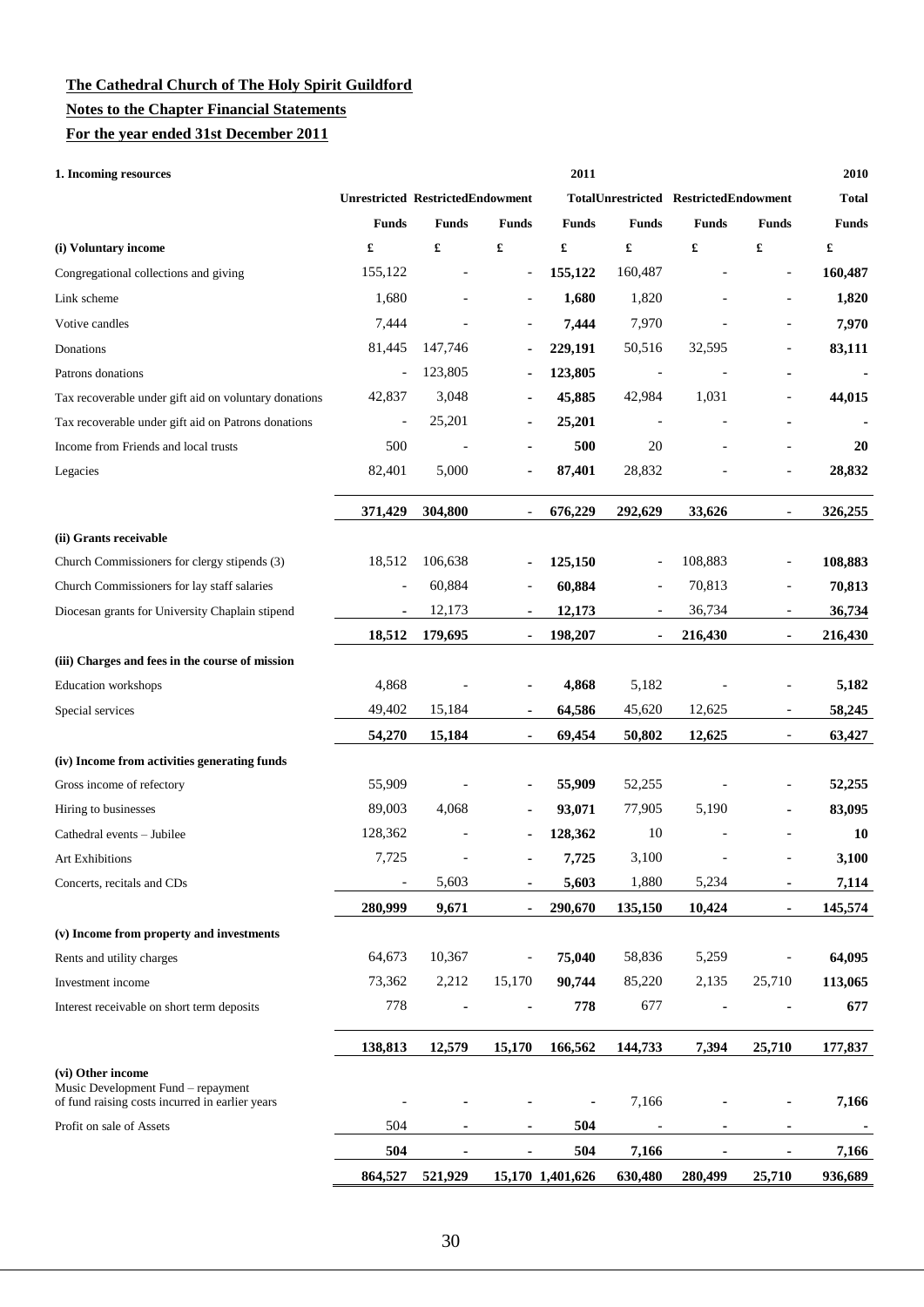### **Notes to the Chapter Financial Statements**

**For the year ended 31st December 2011**

| 2. Costs of generating funds            |                          |                |                                          | 2011         |                           |                          |                             | 2010         |
|-----------------------------------------|--------------------------|----------------|------------------------------------------|--------------|---------------------------|--------------------------|-----------------------------|--------------|
|                                         |                          |                | <b>Unrestricted Restricted Endowment</b> |              | <b>Total Unrestricted</b> |                          | <b>Restricted Endowment</b> | <b>Total</b> |
|                                         | <b>Funds</b>             | <b>Funds</b>   | <b>Funds</b>                             | <b>Funds</b> | <b>Funds</b>              | <b>Funds</b>             | <b>Funds</b>                | <b>Funds</b> |
|                                         | £                        | £              | £                                        | £            | £                         | £                        | £                           | £            |
| Facilities for visitors                 | 11,772                   | 556            | ٠.                                       | 12,328       | 8,591                     | 229                      | ۰                           | 8,820        |
| Jubilee fundraising                     | 82,656                   | ۰              | $\blacksquare$                           | 82,656       | 1,251                     | 173                      | ۰                           | 1,424        |
| <b>Art Exhibitions</b>                  | 6,120                    | $\blacksquare$ | ٠                                        | 6,120        | 41                        | ۰                        |                             | 41           |
| General marketing costs                 | 58,043                   | $\overline{a}$ | ٠                                        | 58,043       | 2,021                     | 359                      | ۰                           | 2,380        |
| <b>Fundraising Consultants</b>          | 130,243                  |                | $\blacksquare$                           | 130,243      |                           |                          |                             |              |
| Performing rights and CD costs and fees | $\overline{\phantom{a}}$ | 3,533          | ۰.                                       | 3,533        | $\overline{\phantom{a}}$  | 5,020                    | ٠                           | 5,020        |
| <b>First Aid</b>                        | 2,434                    |                | ٠                                        | 2,434        | 2,175                     | $\overline{\phantom{a}}$ | ٠                           | 2,175        |
|                                         | 291,268                  | 4,089          | ٠                                        | 295,357      | 14,079                    | 5,781                    | ۰                           | 19,860       |

| 3. Expenditure on mission               |                          |                |                                          | 2011         |                           |              |                             | 2010         |
|-----------------------------------------|--------------------------|----------------|------------------------------------------|--------------|---------------------------|--------------|-----------------------------|--------------|
|                                         |                          |                | <b>Unrestricted Restricted Endowment</b> |              | <b>Total Unrestricted</b> |              | <b>Restricted Endowment</b> | <b>Total</b> |
|                                         | <b>Funds</b>             | <b>Funds</b>   | <b>Funds</b>                             | <b>Funds</b> | <b>Funds</b>              | <b>Funds</b> | <b>Funds</b>                | <b>Funds</b> |
| (i) Ministry                            |                          |                |                                          |              |                           |              |                             |              |
| Clergy stipends and working expenses    | 5,175                    | 119,691        | ۰                                        | 124,866      | 5,298                     | 145,617      |                             | 150,915      |
| Clergy housing costs                    | 24,086                   | $\blacksquare$ |                                          | 24,086       | 23,346                    |              | ٠                           | 23,346       |
| Clergy support costs                    | 38,763                   |                |                                          | 38,763       | 41,564                    |              | $\blacksquare$              | 41,564       |
| Services and music                      | $\overline{\phantom{a}}$ | 174,074        | ٠                                        | 174,074      | 121                       | 172,958      |                             | 173,079      |
| Support costs                           | 77,870                   | 48,858         |                                          | 126,728      | 64,591                    | 57,599       |                             | 122,190      |
|                                         | 145,894                  | 342,623        |                                          | 488,517      | 134,920                   | 376,174      |                             | 511,094      |
| (ii) Cathedral and precincts upkeep     |                          |                |                                          |              |                           |              |                             |              |
| Maintenance and interior upkeep         | 114,176                  | 116,747        |                                          | 230,923      | 135,717                   | 80,224       |                             | 215,941      |
| Major Cathedral repairs and restoration | $\overline{\phantom{a}}$ | 17,755         |                                          | 17,755       |                           |              |                             |              |
| Costs re proposed development           | 6,761                    |                | $\overline{\phantom{a}}$                 | 6,761        |                           |              | $\overline{\phantom{a}}$    |              |
| Cathedral insurance                     | 1,135                    | 26,374         | $\overline{\phantom{a}}$                 | 27,509       | 2,660                     | 22,463       | $\overline{\phantom{a}}$    | 25,123       |
| Cathedral light and heat                | 38,028                   | ٠              | $\overline{\phantom{a}}$                 | 38,028       | 48,355                    |              | $\overline{\phantom{a}}$    | 48,355       |
| Cathedral water rates                   | 7,922                    |                | $\overline{\phantom{a}}$                 | 7,922        | 7,139                     |              | $\overline{\phantom{a}}$    | 7,139        |
| Precinct security and gardens upkeep    | 21,195                   |                | $\overline{\phantom{a}}$                 | 21,195       | 25,254                    |              | $\overline{\phantom{a}}$    | 25,254       |
| Depreciation                            | 32,184                   |                | $\overline{\phantom{a}}$                 | 32,184       | 22,002                    |              | $\overline{\phantom{a}}$    | 22,002       |
| Support costs                           | 20,237                   | 12,697         |                                          | 32,934       | 16,525                    | 14,736       |                             | 31,261       |
|                                         | 241,638                  | 173,573        |                                          | 415,211      | 257,652                   | 117,423      |                             | 375,075      |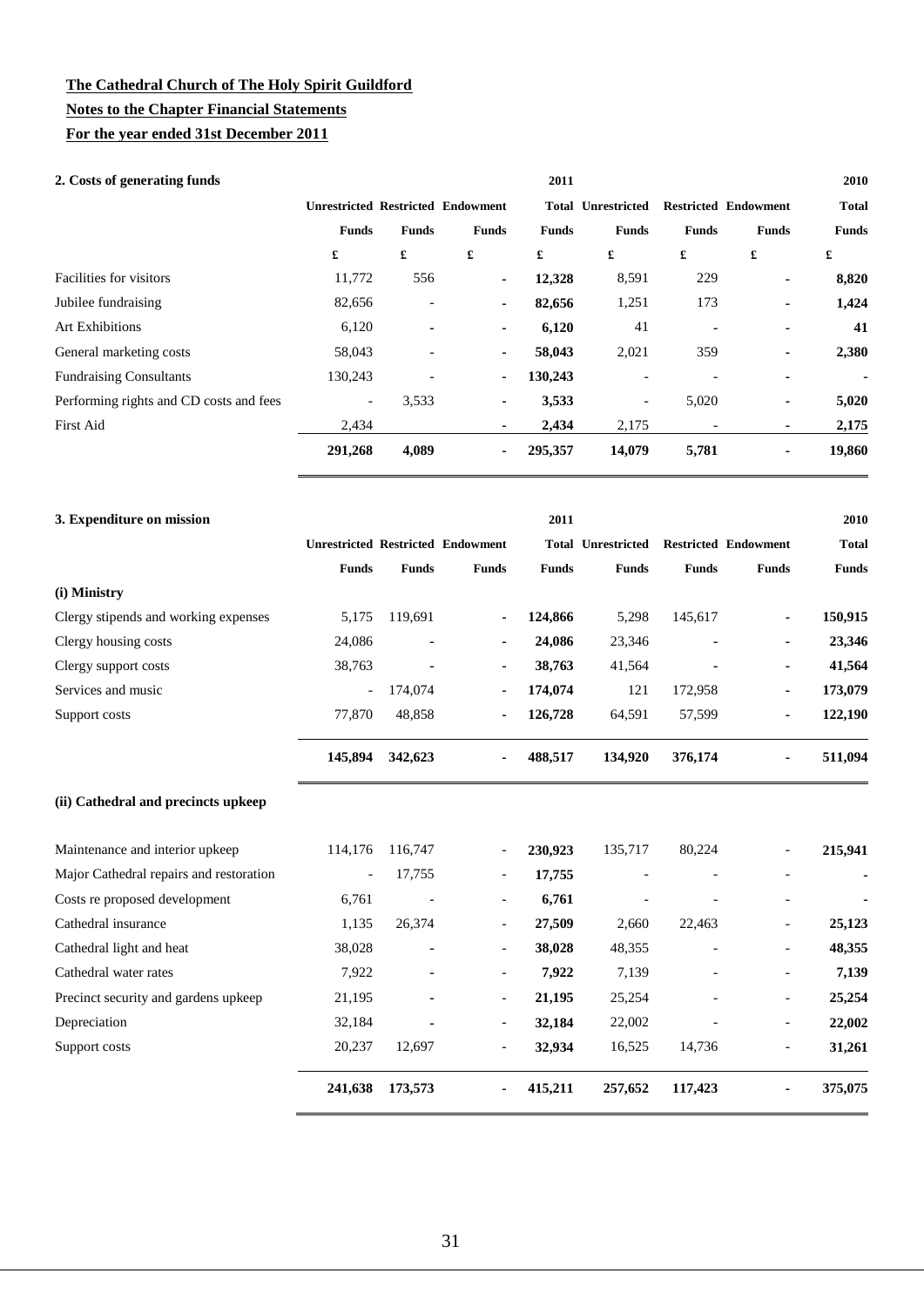### **Notes to the Chapter Financial Statements**

#### **For the year ended 31st December 2011**

| 3. Expenditure on mission (continued)   |                                          |                      |                          | 2011         |                                                |              |                      | 2010                 |
|-----------------------------------------|------------------------------------------|----------------------|--------------------------|--------------|------------------------------------------------|--------------|----------------------|----------------------|
|                                         | <b>Unrestricted Restricted Endowment</b> |                      |                          |              | <b>Total Unrestricted Restricted Endowment</b> |              |                      | <b>Total</b>         |
|                                         | <b>Funds</b>                             | <b>Funds</b>         | <b>Funds</b>             | <b>Funds</b> | <b>Funds</b>                                   | <b>Funds</b> | <b>Funds</b>         | <b>Funds</b>         |
| (iii) Education and outreach            | £                                        | $\pmb{\mathfrak{L}}$ | £                        | £            | $\pmb{\mathfrak{L}}$                           | £            | $\pmb{\mathfrak{L}}$ | $\pmb{\mathfrak{L}}$ |
| <b>Educational activities</b>           | 11,063                                   |                      | ۰                        | 11,063       | 11,460                                         |              | ä,                   | 11,460               |
| Charitable and other giving *           | 7,683                                    |                      | ٠                        | 7,683        | 8,005                                          |              | ÷                    | 8,005                |
| Support costs                           | 3,847                                    | 2,414                |                          | 6,261        | 3,142                                          | 2,801        |                      | 5,943                |
|                                         | 22,593                                   | 2,414                |                          | 25,007       | 22,607                                         | 2,801        | ۰                    | 25,408               |
| <b>Total expenditure on mission</b>     | 410,125                                  | 518,610              | $\blacksquare$           | 928,735      | 415,179                                        | 496,398      |                      | $-911,577$           |
| 4. Governance costs                     |                                          |                      |                          |              |                                                |              |                      |                      |
| Audit and accountancy                   | 6,841                                    |                      |                          | 6,841        | 6,210                                          |              |                      | 6,210                |
| Personnel costs                         | 9,440                                    |                      |                          | 9,440        | 8,876                                          |              | ۰                    | 8,876                |
| Support costs                           | 1,924                                    | 1,207                | $\overline{\phantom{a}}$ | 3,131        | 2,971                                          |              | ٠                    | 2,971                |
|                                         | 18,205                                   | 1,207                |                          | 19,412       | 18,057                                         |              | ٠                    | 18,057               |
| 5. Support costs                        |                                          |                      |                          |              |                                                |              |                      |                      |
| Administration expenses                 | 46,297                                   | 2,523                |                          | 48,820       | 47,384                                         |              |                      | 47,384               |
| <b>Bank</b> charges                     | 3,348                                    | ä,                   |                          | 3,348        | 1,907                                          |              |                      | 1,907                |
| Personnel and training                  | 38,877                                   | 61,440               |                          | 100,317      | 22,517                                         | 70,813       | ۰                    | 93,330               |
| Sundry including information technology | 15,356                                   | 1,213                | $\sim$                   | 16,569       | 14,020                                         | 5,724        | ٠                    | 19,744               |
|                                         | 103,878                                  | 65,176               | ۰                        | 169,054      | 85,828                                         | 76,537       |                      | $-162,365$           |

\*The Cathedral gives 5% of congregational giving and donations received each year to outside charitable organisations, nominated by the Outward Giving Committee.

The support costs have been allocated between departments according to the number of people employed in that department.

### **Annual Commitments under non cancellable leases**

|                      | 2011<br>ىد         | 2010<br>ىد |
|----------------------|--------------------|------------|
| Under 1 year         | -                  |            |
| 2-5 years            | 6,280              | 7,501      |
| Greater than 5 years | $\sim$ 1000 $\sim$ | $=$        |
|                      | 6.280              | 7,501      |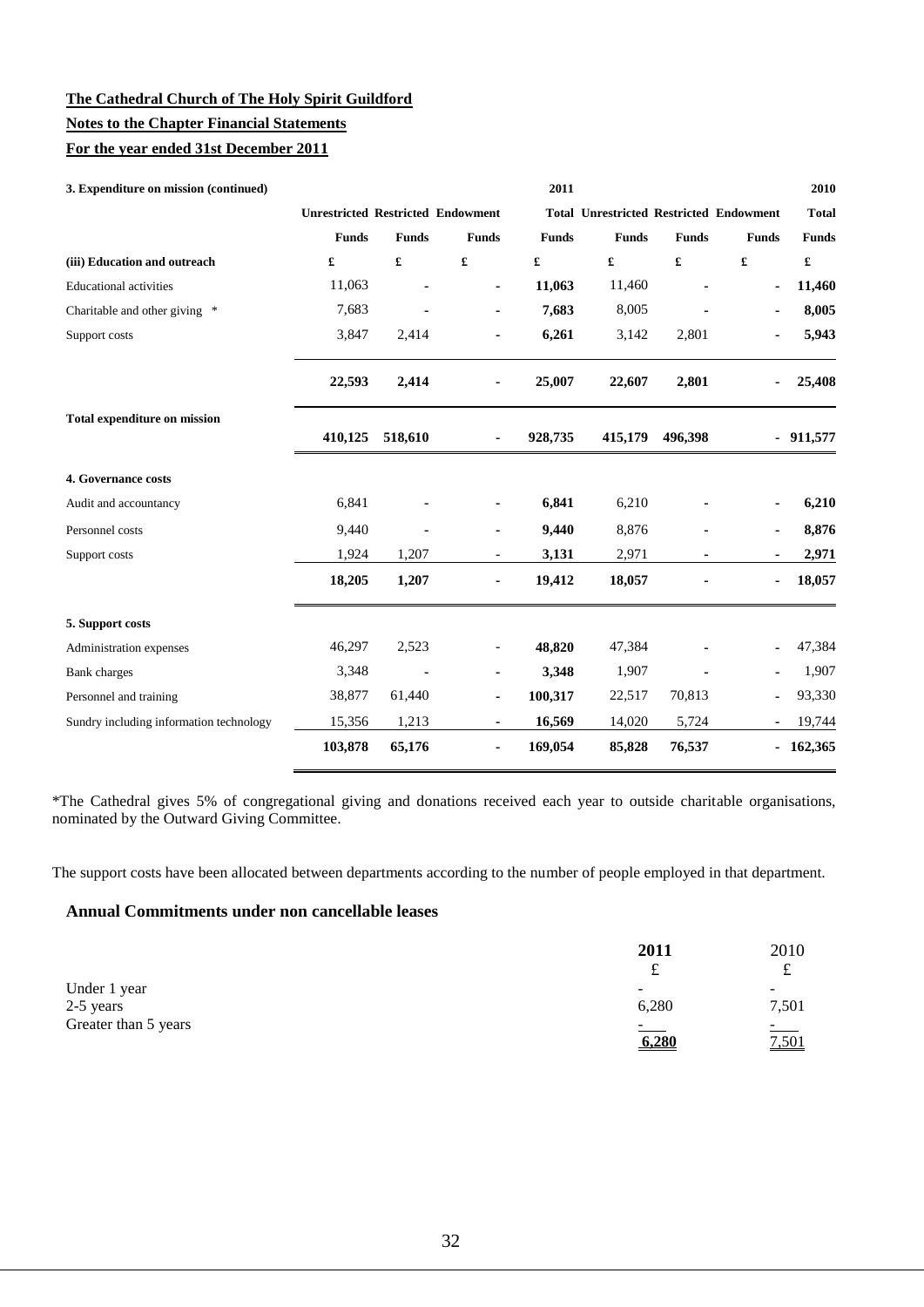### **The Cathedral Church of The Holy Spirit Guildford Notes to the Consolidated Financial Statements For the year ended 31st December 2011**

#### **6. Staff Costs**

|     |                                                                                                                     | 2011    | 2010        |
|-----|---------------------------------------------------------------------------------------------------------------------|---------|-------------|
|     |                                                                                                                     | £       | £           |
| i.  | Salaries and stipends                                                                                               | 452,273 | 423,905     |
|     | <b>Employers National Insurance costs</b>                                                                           | 38,066  | 33,565      |
|     | Employers pension costs                                                                                             | 27,300  | 38,638      |
|     |                                                                                                                     | 517,639 | 496,108     |
|     | (No employee received more than £60,000 per annum.)                                                                 |         |             |
|     |                                                                                                                     | 2011    | 2010        |
| ii. | The average weekly number of employees of all entities included in the<br><b>Consolidated Financial Statements:</b> |         |             |
|     | Ministry and music                                                                                                  | 8.4     | 8.4         |
|     | Clergy support                                                                                                      | 1.7     | 1.9         |
|     | Education                                                                                                           | 0.5     | 0.5         |
|     | Cathedral and precincts upkeep                                                                                      | 2.6     | 2.6         |
|     | Fundraising                                                                                                         | 0.0     | 0.0         |
|     | <b>Shops</b>                                                                                                        | 2.0     | 2.0         |
|     | Governance                                                                                                          | 0.3     | 0.3         |
|     | Administrative support                                                                                              | 3.8     | 3.3         |
|     |                                                                                                                     | 19.3    | <b>19.0</b> |

| iii. Remuneration included in these Financial Statements of Members<br>of Chapter in 2011: | <b>Remuneration</b> | <b>Pension</b><br><b>Contributions</b> |
|--------------------------------------------------------------------------------------------|---------------------|----------------------------------------|
| The Very Revd Victor Stock OAM                                                             | 35,461              |                                        |
| The Revd Canon Dr Nicholas Thistlethwaite                                                  | 28,733              | 7,785                                  |
| The Revd Canon Andrew Bishop *                                                             | 9,578               | 2,595                                  |
| The Revd Canon Angela Weaver                                                               | 26,874              | 7,785                                  |
| Commodore Tony Lyddon                                                                      | 30,407              | 1,950                                  |
|                                                                                            | 131,053             | 20,115                                 |

The clergy pension contributions are paid by the diocese to the Church of England Funded Pensions Scheme. This is a defined benefit scheme but the Cathedral is not able to identify its share of the underlying assets and liabilities. Each employer in the Scheme pays the same contribution rate, calculated on the basis of an actuarial valuation of the Scheme. The current rate averages 30%.

- \* The Revd Canon Andrew Bishop is the Residentiary Canon and Anglican Chaplain to the University of Surrey. The remuneration included in these accounts reflects his duties on both Cathedral and University business from September.
- iv. The remuneration of, and pension provision for, Clerical Members of the Chapter are paid in accordance with scales laid down annually by the Church Commissioners, the Archbishops' Council and the Church of England Pensions Board. The stipends are paid directly by the diocese to the clergy, but for the purposes of these accounts, are shown grossed up.
- v. Accommodation is provided to The Very Revd Victor Stock OAM, The Revd Canon Dr Nicholas Thistlethwaite, The Revd Canon Andrew Bishop and The Revd Canon Angela Weaver (up until her departure), in properties owned by the Cathedral. The Cathedral pays a contribution towards the utility bills.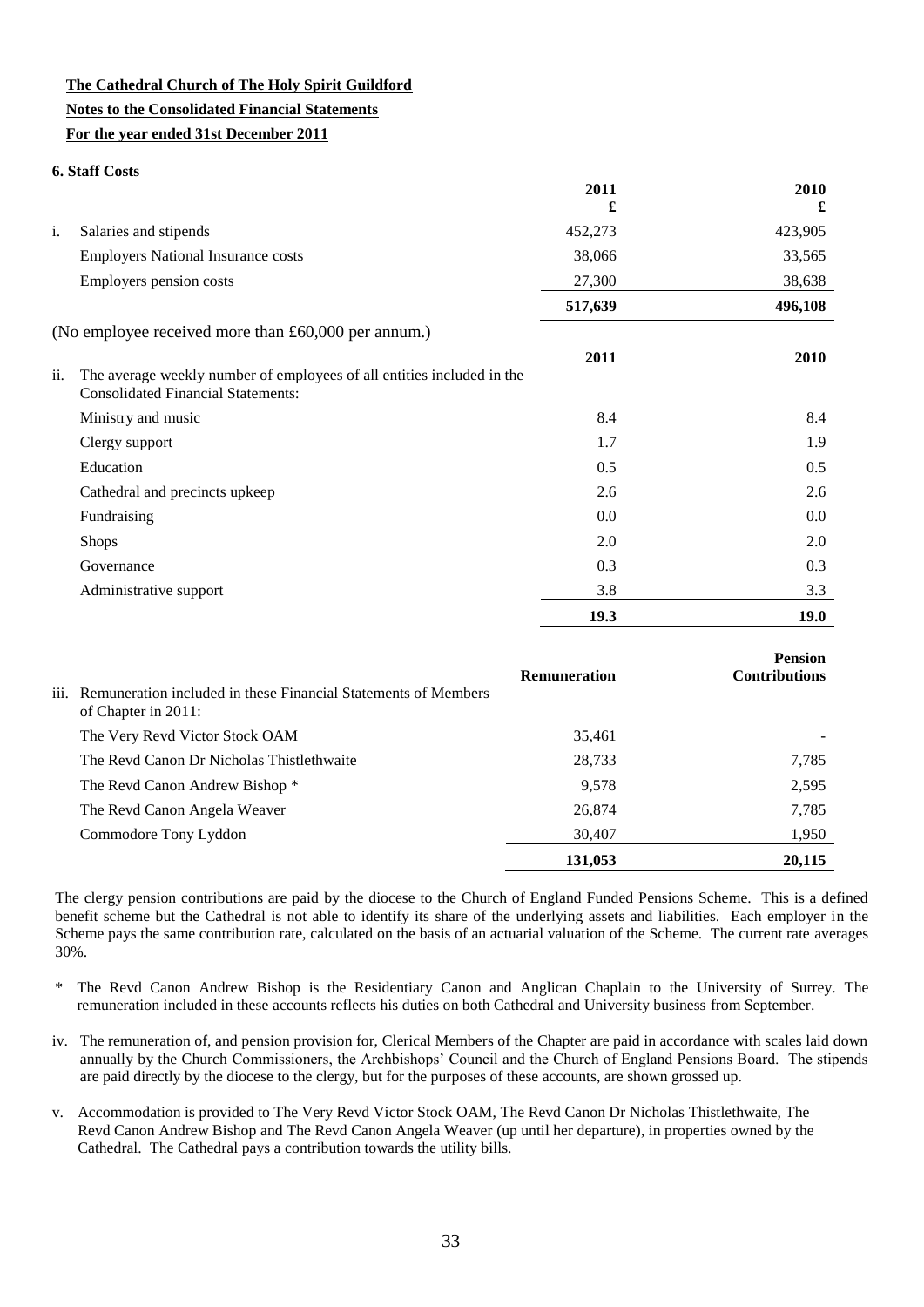#### **Notes to the Consolidated and Chapter Financial Statements**

#### **For the year ended 31st December 2011**

vi. Expenses paid to Members of the Chapter.

|             | 2011  | 2010                     |
|-------------|-------|--------------------------|
|             | £     | £                        |
| Travel      | 703   | 920                      |
| Hospitality | 600   | 693                      |
| Other       | 228   | $\overline{\phantom{0}}$ |
|             | 1,531 | 1,613                    |
|             |       |                          |

Expenses were reimbursed to three members of the Chapter.

vii. During the year the Cathedral paid fees of £675 plus VAT to Moore Stephens LLP, an organisation in which Canon Peter Hounslow the Honorary Treasurer used to be a partner.

#### **7. Professional Costs**

|                                           | 2011   | 2010  |
|-------------------------------------------|--------|-------|
|                                           |        | £     |
| <b>Operating Leases</b>                   | 6.683  | 7,501 |
| Investment Consultants                    | 13.332 | 1.526 |
| Auditors (inclusive of irrecoverable VAT) | 6.500  | 6.420 |

#### **8. Heritage Assets - Consolidated and Chapter**

|                                                        |                                        |              |                          | 2011                                         |              |                          |                          | 2010         |  |
|--------------------------------------------------------|----------------------------------------|--------------|--------------------------|----------------------------------------------|--------------|--------------------------|--------------------------|--------------|--|
|                                                        | <b>UnrestrictedRestrictedEndowment</b> |              |                          | <b>TotalUnrestricted RestrictedEndowment</b> |              |                          |                          | <b>Total</b> |  |
|                                                        | <b>Funds</b>                           | <b>Funds</b> | <b>Funds</b>             | <b>Funds</b>                                 | <b>Funds</b> | <b>Funds</b>             | <b>Funds</b>             | <b>Funds</b> |  |
|                                                        | £                                      | £            | £                        | £                                            | £            | £                        | £                        | £            |  |
| Heritage Assets at market value 1 January 2011         | 188,500                                | ۰            | $\overline{\phantom{a}}$ | 188,500                                      |              |                          |                          |              |  |
| Additions/disposals                                    | ٠.                                     | ۰            |                          | $\overline{\phantom{a}}$                     | 188,500      | $\overline{\phantom{a}}$ | $\sim$                   | 188,500      |  |
| Transfer to unrestricted funds                         | ۰                                      |              |                          |                                              |              |                          | ۰                        |              |  |
| Net (decrease) / increase on disposals and revaluation | ۰.                                     |              | ۰                        |                                              |              | ۰                        | $\overline{\phantom{a}}$ |              |  |
| Heritage Assets at market value 31 December 2011       | 188,500                                | ۰            | $\blacksquare$           | 188.500                                      | 188,500      | $\blacksquare$           | $\blacksquare$           | 188,500      |  |

The heritage assets were last valued in February 2006 by Keith Baker, a 19th & 20th Century decorative Arts consultant. No subsequent valuation has been performed because the Cathedral Chapter consider there to be no material difference in the current carrying value in the accounts. The basis of the valuation was replacement cost.

The assets have mostly been donated to the Cathedral over many years but were not previously required to be included in the Cathedral accounts. These assets are predominantly liturgical vessels such as chalices, crosses and candlesticks but include the recent addition of jubilee copes.

The Cathedral keeps a register of the assets which are held in the Treasury or the safe and these are used for special services. They are regularly polished and maintained and are not considered to have a finite useful economic life and therefore no depreciation has been charged.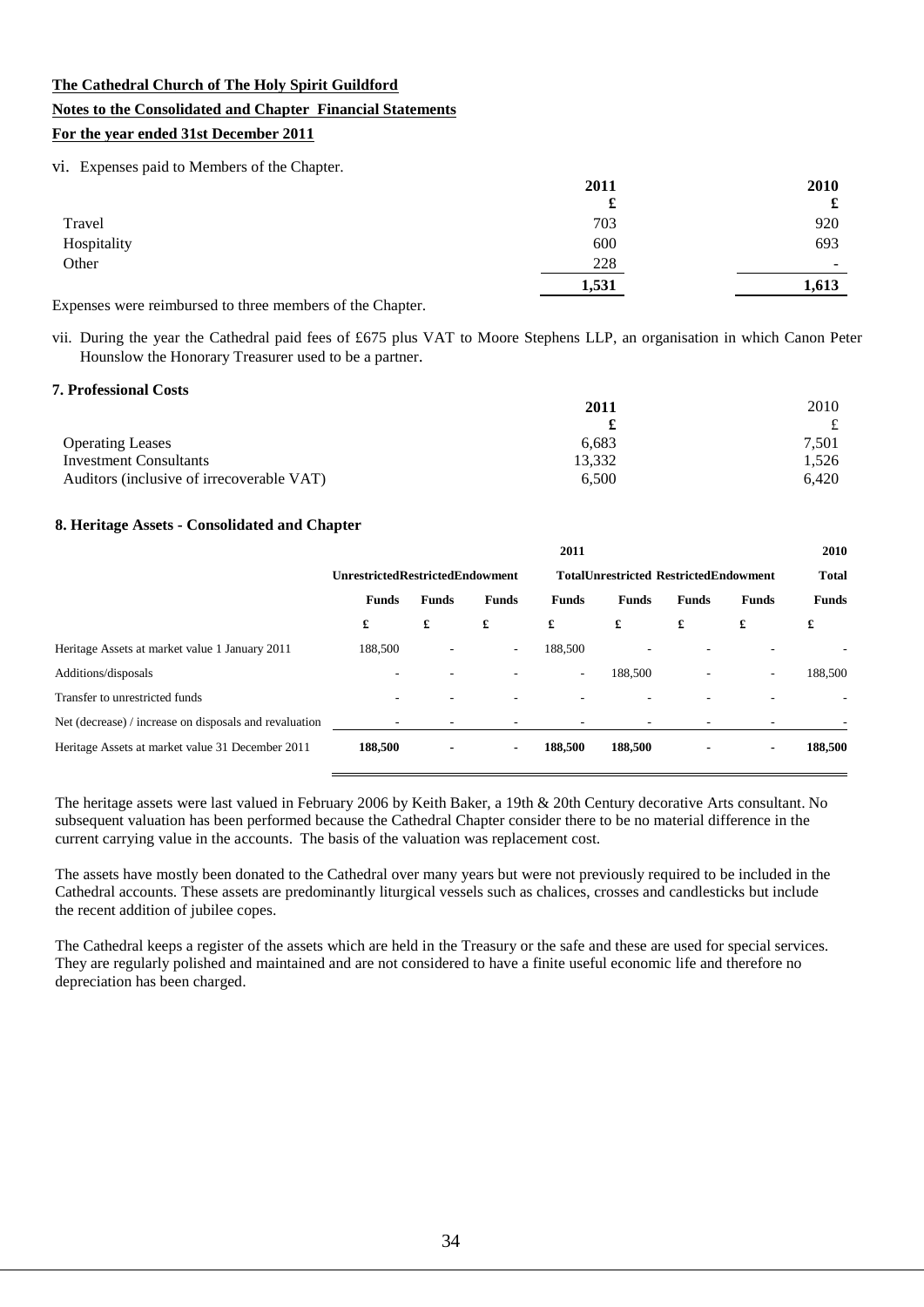#### **Notes to the Consolidated and Chapter Financial Statements**

#### **For the year ended 31st December 2011**

#### **9. Investments – Consolidated and Chapter**

|                                              |              |                                        |              | 2011         |                                              |              |                          | 2010         |
|----------------------------------------------|--------------|----------------------------------------|--------------|--------------|----------------------------------------------|--------------|--------------------------|--------------|
|                                              |              | <b>UnrestrictedRestrictedEndowment</b> |              |              | <b>TotalUnrestricted RestrictedEndowment</b> |              |                          |              |
|                                              | <b>Funds</b> | <b>Funds</b>                           | <b>Funds</b> | <b>Funds</b> | <b>Funds</b>                                 | <b>Funds</b> | <b>Funds</b>             | <b>Funds</b> |
|                                              |              |                                        |              |              |                                              |              |                          |              |
| Investments at market value 1 January 2011   | 1.599.785    | 49.462                                 | 564,274      | 2.213.521    | 1,404,416                                    | 46,026       | 556,948                  | 2,007,390    |
| <b>Additions</b>                             | 1.274.844    | 49,706                                 | 554,973      | 1,879,523    | 381,763                                      |              | $\overline{\phantom{a}}$ | 381,763      |
| Disposals                                    | (1.288.610)  | (49, 462)                              | (564, 274)   | (1,902,346)  | (281,004)                                    |              | ٠                        | (281,004)    |
| Cash held for re-investment                  | 38,277       | (245)                                  | 9,302        | 47.334       |                                              |              |                          |              |
| Net (decrease) / increase on revaluation     | (19, 870)    | 5,264                                  | (17,646)     | (32, 252)    | 94,610                                       | 3,436        | 7,326                    | 105,372      |
| Investments at market value 31 December 2011 | 1,604,426    | 54,725                                 | 546,629      | 2,205,780    | 1,599,785                                    | 49,462       | 564,274                  | 2,213,521    |

Of the investments held on  $31^{st}$  December  $2011$ , 14.7% is invested in Gilts, 48% in corporate bonds, 31% in UK Equities, 4.2% in International Equities, and 2.1% in capital for future investment. Major investments include UK Govt Stocks £323k, FIL Investment Services £246k, m&g Investments £251k, Legal & General Unit Trusts £220k and New Capital Fund £237k

#### **10. Non investment freehold property – Consolidated and Chapter**

|                                                                            |                                          |                      |                              |                      | 2011         |                      |              |                                               | <b>Restated</b><br>2010 |
|----------------------------------------------------------------------------|------------------------------------------|----------------------|------------------------------|----------------------|--------------|----------------------|--------------|-----------------------------------------------|-------------------------|
|                                                                            | <b>Unrestricted Restricted Endowment</b> |                      |                              |                      |              |                      |              | <b>TotalUnrestricted Restricted Endowment</b> | <b>Total</b>            |
|                                                                            | <b>Funds</b>                             | <b>Funds</b>         |                              | <b>Funds</b>         | <b>Funds</b> | <b>Funds</b>         | <b>Funds</b> | <b>Funds</b>                                  | <b>Funds</b>            |
|                                                                            | £                                        | $\pmb{\mathfrak{L}}$ |                              | $\pmb{\mathfrak{L}}$ | £            | $\pmb{\mathfrak{L}}$ | £            | £                                             | £                       |
| Value at 1 January 2011                                                    | 3,657,593                                |                      |                              | 311,199              | 3,968,792    | 3,657,593            |              | 311,199                                       | 3,968,792               |
| <b>Additions</b><br>Disposals/Transfer to Equipment & Plant<br>Revaluation | (22, 593)                                |                      |                              |                      | (22, 593)    |                      |              |                                               |                         |
| Value at 31 December 2011                                                  | 3,635,000                                |                      | $\blacksquare$               | 311,199              | 3,946,199    | 3,657,593            |              | 311,199<br>$\blacksquare$                     | 3,968,792               |
| Depreciation at 1 January 2011<br>Depreciation on disposals                |                                          |                      | $\blacksquare$               |                      |              | $\blacksquare$       |              |                                               |                         |
| Revaluation                                                                |                                          |                      | $\qquad \qquad \blacksquare$ |                      |              | $\blacksquare$       |              |                                               |                         |
| Depreciation at 31 December 2011                                           |                                          |                      |                              |                      |              |                      |              |                                               |                         |
| At net book value 31 December 2011                                         | 3,635,000                                |                      | $\blacksquare$               | 311,199              | 3,946,199    | 3,657,593            |              | 311,199                                       | 3,968,792               |

The non-investment properties are all held for use as Cathedral clergy and staff housing.

The properties were valued on 25 February 2011 and 14 March 2011 by Clarke Gammon Wellers, Chartered Surveyors, based on the current market values at £3,986,199. The valuation was not reflected in the accounts as there was no material difference between the valuation and the carrying value in the accounts. This valuation did not include 4 Lynwood which was bought for £311,199 out of endowment funds. There is no material difference of current market cost compared with the last valuation.

The consolidated accounts of the Cathedral include the results of its 100% subsidiary Guildford Cathedral Shops Limited. At the 31 December 2011 Guildford Cathedral Shops Limited retained reserves were £406 (2010 - £2,132) and a loss of £1,726 was made in the year (2010 loss of £4,174). Profit is covenanted up to the parent company.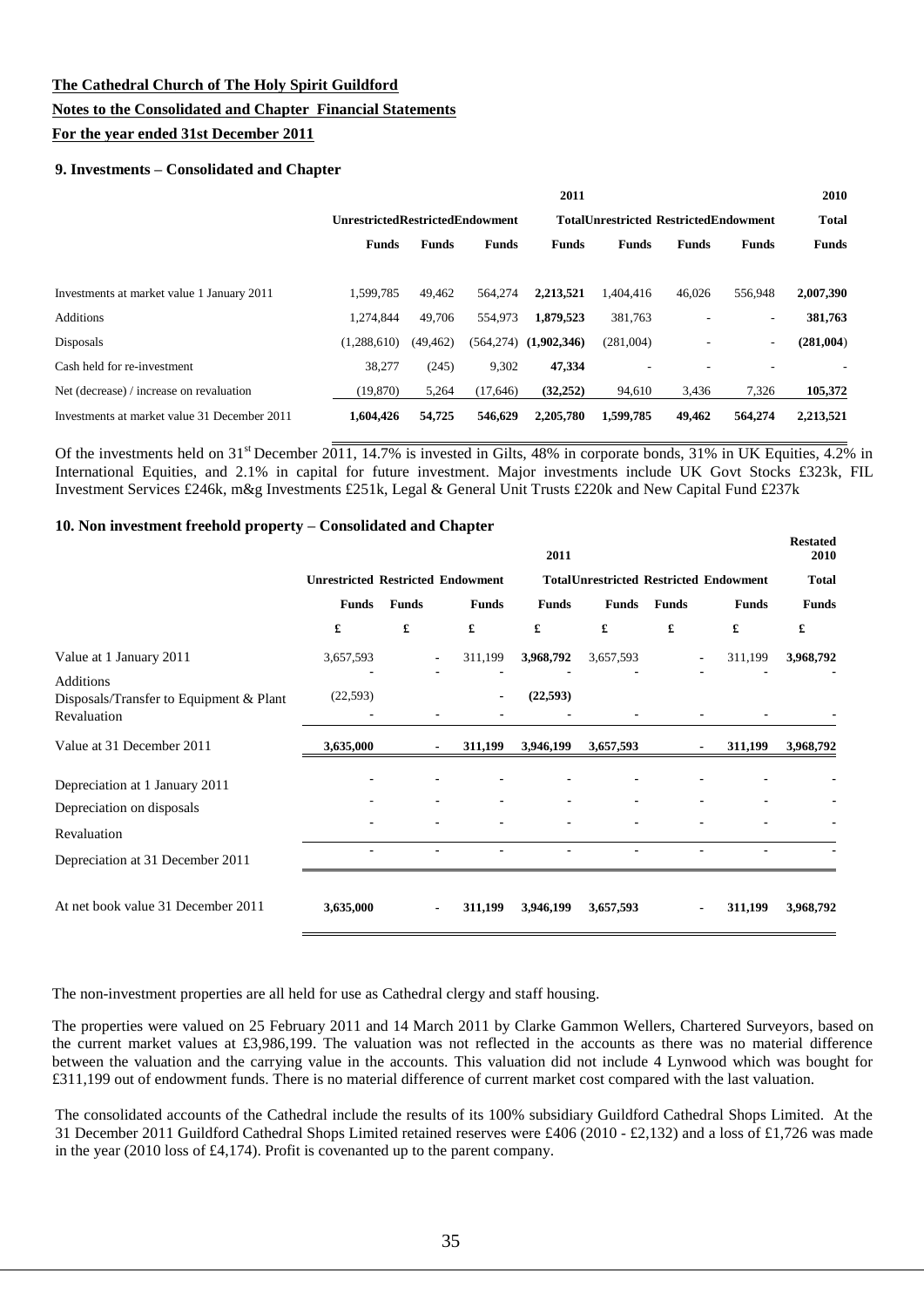#### **The Cathedral Church of The Holy Spirit Guildford Notes to the Consolidated & Chapter Financial Statements**

### **For the year ended 31st December 2011**

**11. Equipment and plant - Consolidated**

|                                    |                                |                          |                          | 2011         |                                      |              |                          | 2010         |  |
|------------------------------------|--------------------------------|--------------------------|--------------------------|--------------|--------------------------------------|--------------|--------------------------|--------------|--|
|                                    | <b>Unrestricted Restricted</b> |                          | <b>Endowment</b>         |              | <b>Total Unrestricted Restricted</b> |              | <b>Endowment</b>         | <b>Total</b> |  |
|                                    | <b>Funds</b>                   | <b>Funds</b>             | <b>Funds</b>             | <b>Funds</b> | <b>Funds</b>                         | <b>Funds</b> | <b>Funds</b>             | <b>Funds</b> |  |
|                                    | £                              | $\pmb{\mathfrak{L}}$     | $\pmb{\mathfrak{L}}$     | £            | £                                    | £            | £                        | £            |  |
| Cost                               | 407,964                        |                          | ٠                        | 407,964      | 451,519                              |              | $\sim$                   | 451,519      |  |
| Depreciation                       | 269,691                        | $\overline{\phantom{a}}$ | $\sim$                   | 269,691      | 320,488                              |              | $\sim$                   | 320,488      |  |
| Net book value at 1 January 2011   | 138,273                        |                          | $\overline{\phantom{a}}$ | 138,273      | 131,031                              |              | $\overline{\phantom{a}}$ | 131,031      |  |
| Additions                          | 41,725                         |                          | $\overline{\phantom{a}}$ | 41,725       | 30,369                               |              |                          | 30,369       |  |
| <b>Transfers from Property</b>     | 22,593                         | ٠                        | $\overline{\phantom{a}}$ | 22,593       |                                      |              | $\overline{a}$           |              |  |
| Disposals                          | (194,096)                      |                          | $\overline{\phantom{a}}$ | (194,096)    | (73, 924)                            |              | $\sim$                   | (73, 924)    |  |
| Depreciation for year              | (32, 184)                      |                          | $\overline{\phantom{a}}$ | (32, 184)    | (23, 127)                            |              | ٠                        | (23, 127)    |  |
| Depreciation on disposals          | 194,096                        | $\overline{\phantom{a}}$ | $\overline{\phantom{a}}$ | 194,096      | 73,924                               | ٠            | $\sim$                   | 73,924       |  |
| Net book value at 31 December 2011 | 170,407                        |                          | $\sim$                   | 170,407      | 138,273                              |              | $\overline{\phantom{a}}$ | 138,273      |  |
| Cost                               | 278,186                        |                          | $\overline{\phantom{a}}$ | 278,186      | 407,964                              |              | $\overline{a}$           | 407,964      |  |
| Depreciation                       | (107, 779)                     |                          | $\overline{\phantom{a}}$ | (107, 779)   | (269, 691)                           |              | $\sim$                   | (269, 691)   |  |
| Net book value at 31 December 2011 | 170,407                        |                          | $\overline{\phantom{a}}$ | 170,407      | 138,273                              |              | $\overline{a}$           | 138,273      |  |

### **11. Equipment and plant - Chapter**

|                                    |                                |                          |                          | 2011         |                                      |              |                          | 2010         |
|------------------------------------|--------------------------------|--------------------------|--------------------------|--------------|--------------------------------------|--------------|--------------------------|--------------|
|                                    | <b>Unrestricted Restricted</b> |                          | <b>Endowment</b>         |              | <b>Total Unrestricted Restricted</b> |              | <b>Endowment</b>         | <b>Total</b> |
|                                    | <b>Funds</b>                   | <b>Funds</b>             | <b>Funds</b>             | <b>Funds</b> | <b>Funds</b>                         | <b>Funds</b> | <b>Funds</b>             | <b>Funds</b> |
| Cost                               | 365,626                        |                          | $\sim$                   | 365,626      | 381,581                              |              | ۰.                       | 381,581      |
| Depreciation                       | (227, 353)                     | ۰.                       | $\sim$                   | (227, 353)   | 250,550                              | ۰            | $\sim$                   | 250,550      |
| Net book value at 1 January 2011   | 138,273                        | ٠                        | $\sim$                   | 138,273      | 131,031                              |              | $\overline{\phantom{a}}$ | 131,031      |
| <b>Additions</b>                   | 41,300                         | ٠                        | $\overline{\phantom{a}}$ | 41,300       | 30,369                               |              | $\overline{\phantom{a}}$ | 30,369       |
| <b>Transfers from Property</b>     | 22,593                         | ٠                        | $\overline{\phantom{a}}$ | 22,593       |                                      |              | ٠                        |              |
| Disposals                          | (164, 343)                     |                          | $\sim$                   | (164, 343)   | (46, 324)                            |              | $\overline{\phantom{a}}$ | (46,324)     |
| Depreciation for year              | (32, 184)                      | ٠                        | $\overline{\phantom{a}}$ | (32, 184)    | (23, 127)                            |              | ۰.                       | (23, 127)    |
| Depreciation on disposals          | 164,343                        | $\overline{\phantom{a}}$ | $\sim$                   | 164,343      | 46,324                               |              | $\overline{\phantom{a}}$ | 46,324       |
| Net book value at 31 December 2011 | 169,982                        | ٠                        | $\sim$                   | 169,982      | 138,273                              |              | $\overline{\phantom{a}}$ | 138,273      |
| Cost                               | 265,176                        |                          | $\overline{\phantom{a}}$ | 265,176      | 365,626                              |              | ۰.                       | 365,626      |
| Depreciation                       | (95, 194)                      |                          | $\sim$                   | (95, 194)    | (227, 353)                           |              | $\overline{\phantom{a}}$ | (227, 353)   |
| Net book value at 31 December 2011 | 169,982                        |                          | $\overline{\phantom{a}}$ | 169,982      | 138,273                              |              |                          | 138,273      |

| <b>12. Debtors</b>                       | <b>Consolidated</b>      |         | <b>Chapter</b> |         |  |  |
|------------------------------------------|--------------------------|---------|----------------|---------|--|--|
|                                          | 2011                     | 2010    | 2011           | 2010    |  |  |
|                                          | £                        | £       | £              | £       |  |  |
| <b>VAT</b>                               | $\overline{\phantom{0}}$ | 1,565   |                | 1,565   |  |  |
| Trade debtors                            | 30,322                   | 10,099  | 28,652         | 8,468   |  |  |
| Other debtors<br>Prepayments and accrued | 21,372                   | 1,423   | 21,372         | 1,423   |  |  |
| income                                   | 110,015                  | 121,451 | 108,626        | 120,538 |  |  |
| Guildford Cathedral Shop                 |                          |         | 22,940         | 36,640  |  |  |
|                                          | 161,709                  | 134,538 | 181,590        | 168,634 |  |  |
|                                          |                          |         |                |         |  |  |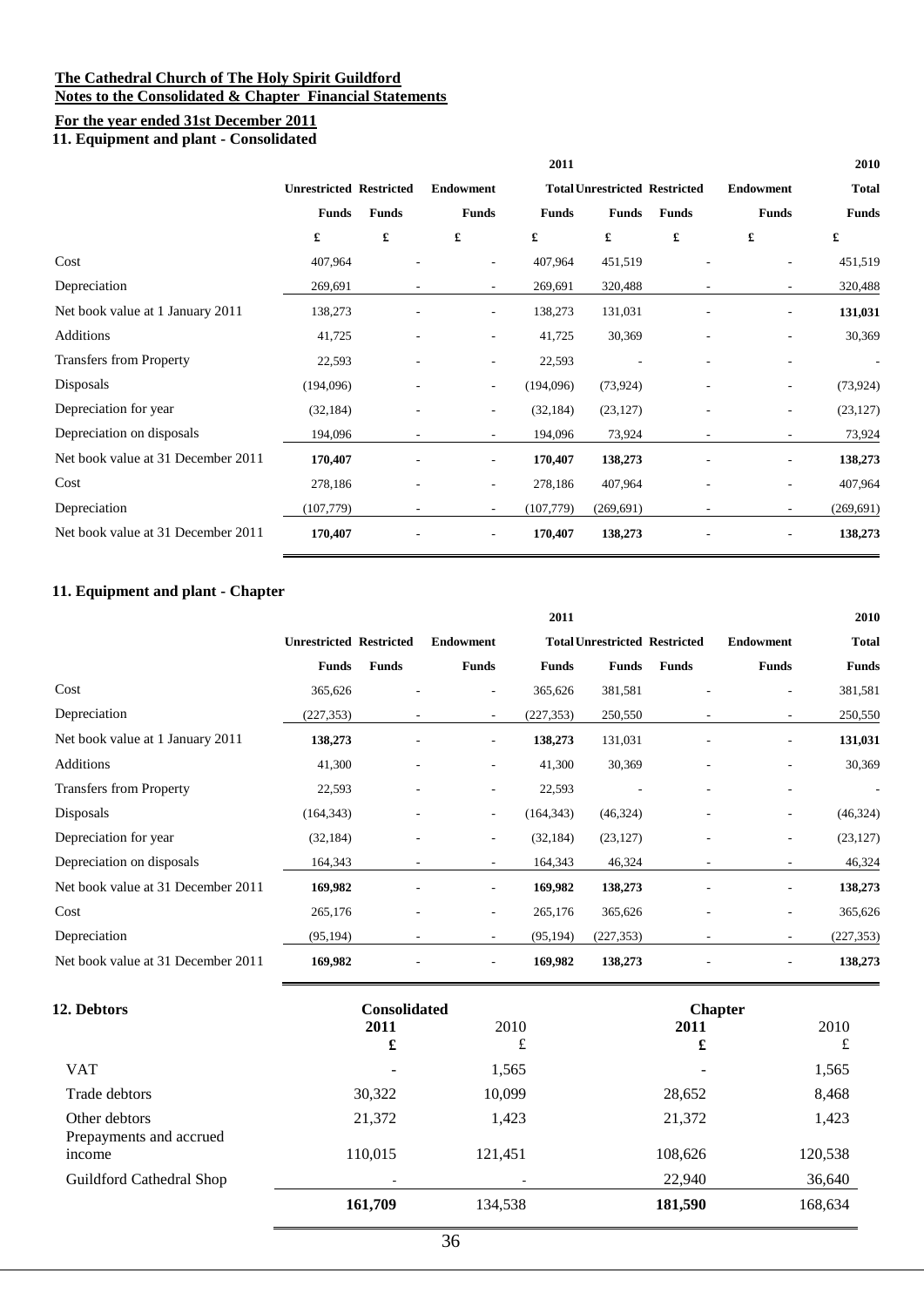#### **The Cathedral Church of The Holy Spirit Guildford Notes to the Consolidated & Chapter Financial Statements**

### **For the year ended 31st December 2011**

| 13. Creditors falling due within one year |         | <b>Consolidated</b> | <b>Chapter</b> |         |  |  |
|-------------------------------------------|---------|---------------------|----------------|---------|--|--|
|                                           | 2011    | 2010                | 2011           | 2010    |  |  |
|                                           | £       | £                   | £              | £       |  |  |
| Trade creditors                           | 56,834  | 47,231              | 53,002         | 43,771  |  |  |
| <b>VAT</b>                                | 8,555   |                     | 8,555          |         |  |  |
| Other creditors                           | 19,375  | 13,538              | 19.376         | 13,538  |  |  |
| PAYE/NIC                                  | 10,763  | 8,677               | 10,763         | 8,677   |  |  |
| Accruals and deferred income              | 88,333  | 78,516              | 87,308         | 77,391  |  |  |
|                                           | 183,860 | 147,962             | 179,004        | 143,377 |  |  |

| 14a). Reconciliation of movement in Funds |                | <b>Consolidated</b><br><b>Mission</b> |                               | Fabric               |                  |              |
|-------------------------------------------|----------------|---------------------------------------|-------------------------------|----------------------|------------------|--------------|
|                                           | <b>General</b> | (restricted)                          | Choir & Music<br>(restricted) | Fund<br>(restricted) | <b>Endowment</b> | <b>Total</b> |
|                                           | £              |                                       | £                             | £                    | £                | £            |
| Balance at 1 January 2011                 | 5,670,649      |                                       |                               | 110,198              | 1,021,138        | 6,801,985    |
| Net incoming/(outgoing resources)         | 143,202        | 58,592                                | (100, 380)                    | 39,811               | 15,170           | 156,395      |
| Unrealised (loss)/gain on investments     | (14,240)       |                                       |                               | 4,935                | 5,155            | (4,150)      |
| and property                              |                |                                       |                               |                      |                  |              |
| Transfer between funds                    | (88, 468)      | (58, 592)                             | 128,280                       | 66.052               | (47,272)         |              |
| Balance at 31 December 2011               | 5,711,143      |                                       | 27,900                        | 220.996              | 994.191          | 6.954.230    |

|                                       |                                                  | <b>Chapter</b> |                                         |                                       |                  |              |  |
|---------------------------------------|--------------------------------------------------|----------------|-----------------------------------------|---------------------------------------|------------------|--------------|--|
|                                       | <b>Mission</b><br><b>General</b><br>(restricted) |                | Choir &<br><b>Music</b><br>(restricted) | Fabric<br><b>Fund</b><br>(restricted) | <b>Endowment</b> | <b>Total</b> |  |
|                                       | £                                                |                | £                                       | £                                     | £                | £            |  |
| Balance at 1 January 2011             | 5,668,407                                        |                |                                         | 110,198                               | 1,021,138        | 6,799,743    |  |
| Net incoming/(outgoing resources)     | 144,929                                          | 58,592         | (100, 380)                              | 39,811                                | 15,170           | 158,122      |  |
| Unrealised (loss)/gain on investments | (14,240)                                         |                |                                         | 4,935                                 | 5,155            | (4,150)      |  |
| and property                          |                                                  |                |                                         |                                       |                  |              |  |
| Transfer between funds                | (88, 468)                                        | (58, 592)      | 128,280                                 | 66,052                                | (47,272)         |              |  |
| Balance at 31 December 2011           | 5,710,628                                        |                | 27,900                                  | 220.996                               | 994,191          | 6,953,715    |  |

The transfers from the General Fund to the Choir and Music Fund and the Fabric Fund represent reimbursement of any shortfall of income over expenditure, excluding any un-utilised income. The transfers from the Mission and Endowment Funds, to the General Fund, are to transfer surpluses on these funds excluding un-utilised income in the year.

There is also £79,750 in unrestricted income which has been designated for future site development costs.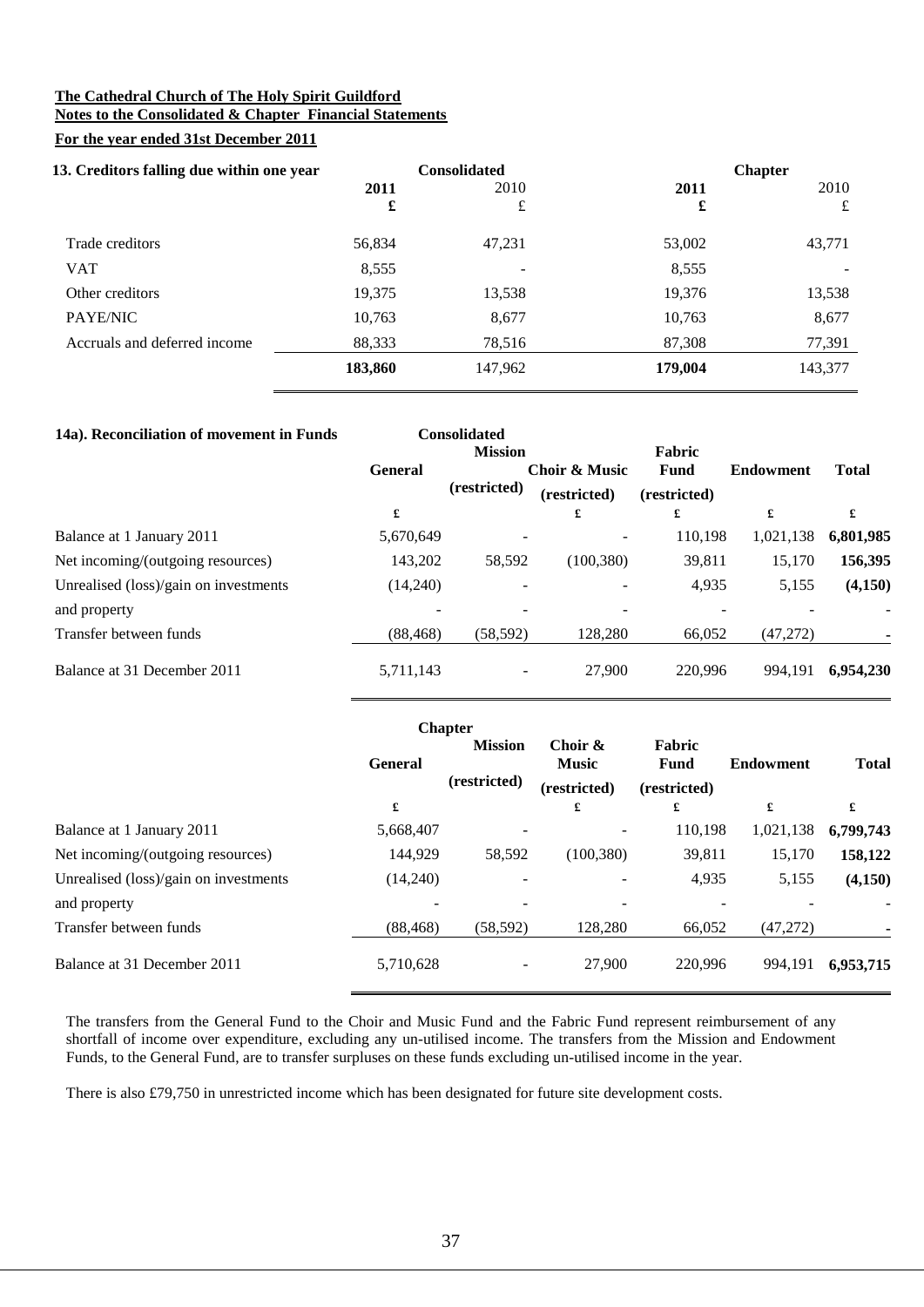### **Notes to the Consolidated Financial Statements**

### **For the year ended 31st December 2011**

#### **Consolidated**

|  | 14 b). Split of funds by type of asset |  |  |
|--|----------------------------------------|--|--|
|  |                                        |  |  |

|                                      | General<br><b>Fund</b> | <b>Mission</b><br>(restricted) | Choir $\&$<br><b>Music</b><br>(restricted) | Fabric<br>Fund<br>(restricted) | <b>Endowment</b>     | <b>Total</b> |  |
|--------------------------------------|------------------------|--------------------------------|--------------------------------------------|--------------------------------|----------------------|--------------|--|
|                                      | £                      | £                              | £                                          | £                              | $\pmb{\mathfrak{L}}$ | £            |  |
| Heritage assets                      | 188,500                |                                |                                            |                                |                      | 188,500      |  |
| Fixed assets                         | 3,805,407              |                                |                                            |                                | 311,199              | 4,116,606    |  |
| Investments                          | 1,604,426              |                                |                                            | 54,725                         | 546,629              | 2,205,780    |  |
| Cash at bank and short term deposits | 121,771                | $\overline{\phantom{a}}$       | 27,900                                     | 166,271                        | 136,363              | 452,305      |  |
| <b>Stocks</b>                        | 13,190                 |                                |                                            |                                |                      | 13,190       |  |
| Debtors and prepayments              | 161,709                |                                |                                            |                                |                      | 161,709      |  |
| Creditors and accruals               | (183, 860)             |                                |                                            |                                |                      | (183, 860)   |  |
| Balance at 31 December 2011          | 5,711,143              | ۰                              | 27,900                                     | 220,996                        | 994,191              | 6,954,230    |  |

### **14 b). Split of funds by type of asset**

|                                      | <b>General</b><br><b>Fund</b> | <b>Mission</b><br>(restricted) | Choir &<br><b>Music</b>  | <b>Fabric</b><br>Fund    | <b>Endowment</b> | <b>Total</b>    |
|--------------------------------------|-------------------------------|--------------------------------|--------------------------|--------------------------|------------------|-----------------|
|                                      |                               |                                | (restricted)             | (restricted)             |                  |                 |
| Heritage assets                      | 188,500                       |                                | $\overline{\phantom{a}}$ |                          |                  | 188,500         |
| Fixed assets                         | 3,804,982                     |                                | $\overline{\phantom{a}}$ | $\overline{\phantom{a}}$ | 311,199          | 4,116,181       |
| Investments                          | 1,604,426                     |                                | $\overline{\phantom{a}}$ | 54,725                   | 546,629          | 2,205,780       |
| Cash at bank and short term deposits | 110,134                       | -                              | 27,900                   | 166,271                  | 136,363          | 440,668         |
| <b>Stocks</b>                        |                               |                                | $\overline{\phantom{0}}$ |                          |                  | $\qquad \qquad$ |
| Debtors and prepayments              | 181,590                       |                                | $\overline{\phantom{a}}$ |                          |                  | 181,590         |
| Creditors and accruals               | (179,004)                     |                                | $\overline{\phantom{a}}$ |                          |                  | (179,004)       |
| Balance at 31 December 2011          | 5,710,628                     | ۰.                             | 27,900                   | 220,996                  | 994,191          | 6,953,715       |

**Chapter**

### **Consolidated**

| 14 c) Split of funds by type of reserve |                  |                |                   |               |                  |           |                          |                                       |                       |                          |                                 |
|-----------------------------------------|------------------|----------------|-------------------|---------------|------------------|-----------|--------------------------|---------------------------------------|-----------------------|--------------------------|---------------------------------|
|                                         |                  |                | <b>Choir</b>      |               | <b>Property</b>  |           |                          | <b>Choir</b>                          |                       | <b>Property</b>          |                                 |
|                                         | <b>General</b>   | <b>Mission</b> | &<br><b>Music</b> | <b>Fabric</b> | <b>Endowment</b> | Total     | General                  | $\boldsymbol{\alpha}$<br><b>Music</b> | Fabric<br><b>Fund</b> | <b>Endowme</b><br>nt     | <b>Restated</b><br><b>Total</b> |
|                                         | <b>Fund</b><br>£ | Fund<br>£      | <b>Fund</b><br>£  | Fund<br>£     | Fund<br>£        | 2011<br>£ | Fund<br>£                | Fund<br>£                             | £                     | Fund<br>£                | 2010<br>£                       |
| Endowment capital                       | ٠                | $\sim$         | 378,812           | 230,094       | 385,285          | 994.191   | $\overline{\phantom{a}}$ | 390,623                               | 245,230               | 385,285                  | 1,021,138                       |
| Unrestricted funds                      | 2.601.920        |                |                   |               | ٠                |           | 2,601,920 2,561,426      |                                       |                       |                          | $-2,561,426$                    |
| Restricted funds                        | ٠                | $\sim$         | 27.900            | 220,996       | $\sim$           | 248,896   | $\overline{\phantom{a}}$ | $\sim$                                | 110.198               | $\overline{\phantom{0}}$ | 110,198                         |
| <b>Revaluation reserve</b>              | 3,109,223        |                |                   |               | ٠                |           | 3,109,223 3,109,223      |                                       |                       |                          | $-3,109,223$                    |
| Total                                   | 5,711,143        | ۰              | 406.712           | 451,090       | 385,285          |           | 6.954.230 5.670.649      | 390,623                               | 355,428               | 385,285                  | 6.801.985                       |